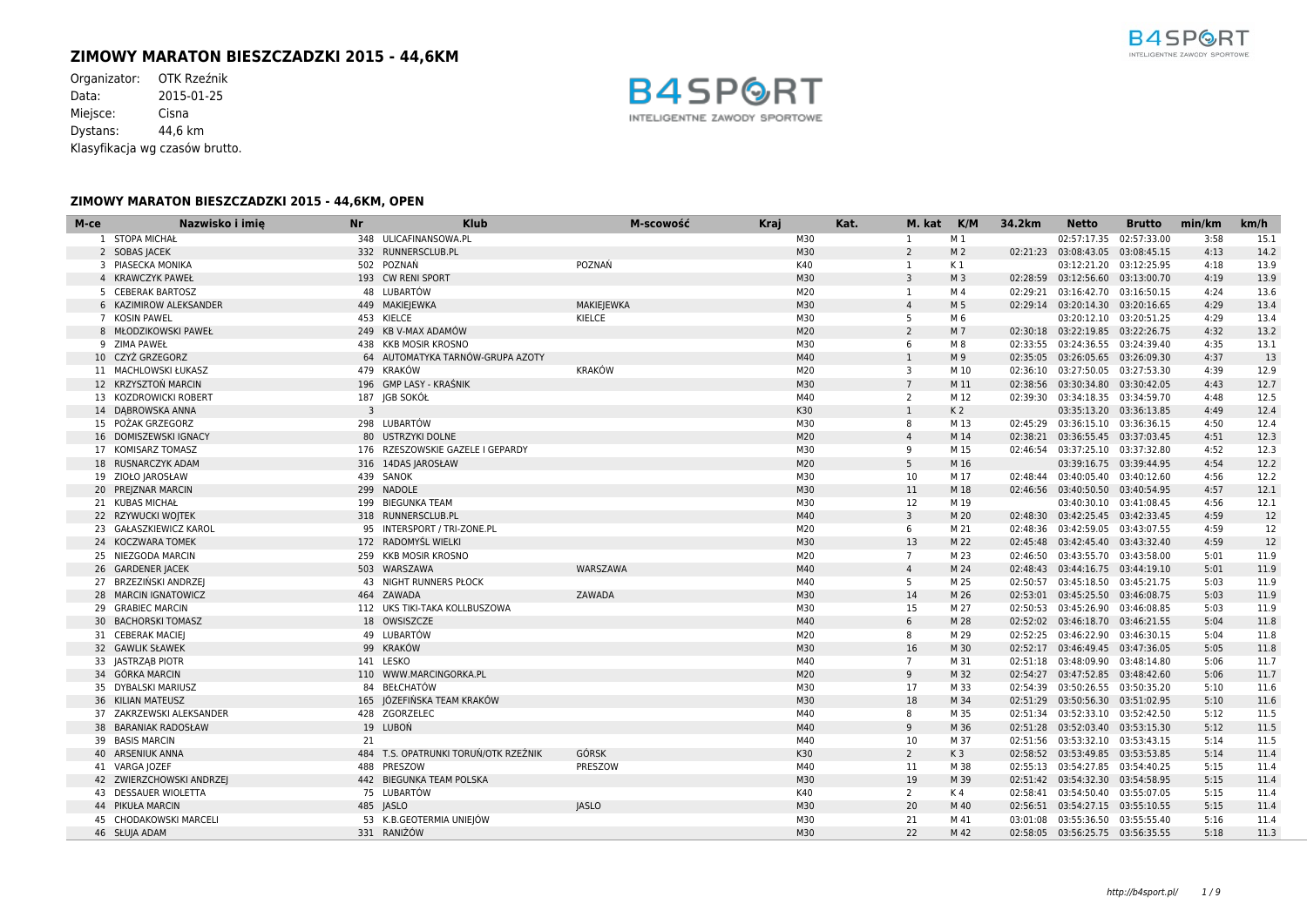| M-ce | Nazwisko i imie           | Nr     | <b>Klub</b>                         | M-scowość         | <b>Kraj</b> | Kat.      | M. kat K/M     |                | 34.2km   | <b>Netto</b>                       | <b>Brutto</b> | min/km | km/h |
|------|---------------------------|--------|-------------------------------------|-------------------|-------------|-----------|----------------|----------------|----------|------------------------------------|---------------|--------|------|
|      | 47 DOROTA ZBIGNIEW        |        | 81 RUN RUN OLESZYCE                 |                   |             | M40       | 12             | M 43           | 02:58:04 | 03:56:15.25                        | 03:56:37.45   | 5:17   | 11.3 |
|      | <b>48 SUJAK MIROSŁAW</b>  |        | 352 MKB DREPTAK                     |                   |             | M50       | $\mathbf{1}$   | M 44           |          | 03:00:31 03:56:59.70 03:57:06.15   |               | 5:18   | 11.3 |
|      | 49 STRONKA DAWID          |        | 350 200YRS                          |                   |             | M20       | 10             | M 45           |          | 02:57:10 03:56:34.70 03:57:11.75   |               | 5:18   | 11.3 |
|      | 50 CZEKAJ MACIEJ          |        | 499 KIELCE                          | KIELCE            |             | M30       | 23             | M 46           |          | 02:59:56 03:56:56.75 03:57:42.35   |               | 5:18   | 11.3 |
|      | 51 WOJCIECHOWSKI WOJCIECH | 414    |                                     |                   |             | M40       | 13             | M 47           |          | 03:00:01 03:57:58.40 03:58:42.40   |               | 5:20   | 11.2 |
|      | 52 BARTOSZ MAREK          |        | 20 KRAKÓW                           |                   |             | M30       | 24             | M 48           |          | 03:04:40 03:59:27.25 03:59:42.90   |               | 5:22   | 11.2 |
|      | 53 GRONO KRZYSZTOF        |        | 119 V-MAX ADAMÓW                    |                   |             | M40       | 14             | M 49           |          | 03:00:52 03:59:38.95 04:00:02.35   |               | 5:22   | 11.2 |
|      | 54 AKSTINAS PETRAS        |        | 472 VILNIUS                         | <b>VILNIUS</b>    |             | M40       | 15             | M 50           |          | 02:58:23  04:00:20.70  04:00:27.75 |               | 5:23   | 11.1 |
|      | 55 ŚWIDEREK JACEK         |        | 459 JÓZEFOSŁAW                      | <b>JÓZEFOSŁAW</b> |             | M30       | 25             | M 51           |          | 03:03:25 04:00:31.15 04:00:42.65   |               | 5:23   | 11.1 |
| 56   | ROGALA MACIEJ             |        | 314 SM "ORŁOWIEC"                   |                   |             | M40       | 16             | M 52           |          | 03:09:21  04:01:01.30  04:01:05.30 |               | 5:24   | 11.1 |
|      | 57 CZYSZCZOŃ ANDRZEJ      |        | 62 SPORTRUN.PL WARSZTATFORMY.PL     |                   |             | M30       | 26             | M 53           |          | 02:58:58 04:01:44.55 04:02:04.95   |               | 5:25   | 11.1 |
|      | 58 SIKORA MICHAŁ          |        | 324 GLIWICE                         |                   |             | M30       | 27             | M 54           |          | 03:02:31  04:02:14.05  04:02:34.25 |               | 5:25   | 11   |
|      | 59 NAWROCIK JAKUB         |        | 255 PAWŁOWICE                       |                   |             | M20       | 11             | M 55           |          | 03:05:43  04:02:25.70  04:02:39.10 |               | 5:26   | 11   |
|      | 60 WIECZOREK MARCIN       |        | 405 MOSINA                          |                   |             | M30       | 28             | M 56           |          | 02:57:55 04:02:58.30 04:03:04.35   |               | 5:26   | 11   |
|      | 61 BAK ADAM               | 8      |                                     |                   |             | M50       | $\overline{2}$ | M 57           |          | 03:03:30  04:02:28.35  04:03:14.15 |               | 5:26   | 11   |
|      | 62 BONDARA SYLWIA         |        | 504 BYDGOSZCZ                       | <b>BYDGOSZCZ</b>  |             | K20       | $\mathbf{1}$   | K <sub>5</sub> |          | 03:03:30  04:04:30.05  04:04:33.55 |               | 5:28   | 10.9 |
| 63   | <b>CZECHOWICZ MATEUSZ</b> |        | 60 NOWA RUDA                        |                   |             | M20       | 12             | M 58           | 02:57:54 | 04:04:49.10 04:04:58.60            |               | 5:29   | 10.9 |
|      | 64 DARSKI RAFAŁ           |        | 68 WIRY                             |                   |             | M40       | 17             | M 59           |          | 03:04:13  04:05:10.85  04:06:23.10 |               | 5:29   | 10.9 |
|      | 65 TYLEK RAFAŁ            | 390    |                                     |                   |             | M40       | 18             | M 60           |          | 03:03:01  04:06:04.35  04:07:12.65 |               | 5:31   | 10.9 |
|      | 66 MACZYŃSKI MATEUSZ      |        | 242 TSA SANDOMIERZ                  |                   |             | M30       | 29             | M 61           |          | 03:11:25  04:07:36.00  04:08:04.25 |               | 5:33   | 10.8 |
|      | 67 TRZCIELIŃSKI ROMAN     |        | 385 PSY WARSZAWA                    |                   |             | MEŻCZYŹNI | 1              | M 62           |          | 03:09:49  04:07:30.85  04:08:11.30 |               | 5:32   | 10.8 |
|      | 68 SIWIECKI TOMASZ        |        | 327 JASIEK MELA TEAM                |                   |             | M40       | 19             | M 63           |          | 03:05:50 04:08:27.35 04:08:35.85   |               | 5:34   | 10.8 |
|      | 69 MAJCHRZAK TYMOTEUSZ    |        | 229 ZAPIERDALACZE                   |                   |             | M30       | 30             | M 64           |          | 03:03:18  04:08:46.45  04:09:00.60 |               | 5:34   | 10.8 |
|      | 70 BARANOWSKI JACEK       |        | 509 WARSZAWA                        | WARSZAWA          |             | M30       | 31             | M 65           |          | 03:02:37  04:09:06.65  04:09:12.30 |               | 5:35   | 10.7 |
|      | 71 ŻABA IGOR              |        | 467 BEDZIN                          | <b>BEDZIN</b>     |             | M20       | 13             | M 66           |          | 03:09:31  04:09:05.35  04:09:18.95 |               | 5:35   | 10.7 |
|      | 72 ZMYSŁOWSKI IGOR        |        | 440 PERFECT RUNNER                  |                   |             | M20       | 14             | M 67           |          | 04:09:46.40 04:10:12.65            |               | 5:36   | 10.7 |
|      | 73 KONOPKA SLAWEK         |        | 486 NOWY SACZ                       | <b>NOWY SACZ</b>  |             | M40       | 20             | M 68           |          | 03:09:43  04:11:09.20  04:11:29.70 |               | 5:37   | 10.7 |
|      | 74 TYBUREK MICHAŁ         |        | 389 LUBLIN                          |                   |             | M30       | 32             | M 69           |          | 03:08:52  04:11:02.50  04:11:39.25 |               | 5:37   | 10.7 |
|      | 75 KRYGIER MARCIN         |        | 478 GDYNIA                          | <b>GDYNIA</b>     |             | M30       | 33             | M 70           |          | 03:12:49  04:11:45.90  04:11:52.20 |               | 5:38   | 10.6 |
|      | 76 WIERNUSZ KRZYSZTOF     |        | 406 FINISZ RYMANÓW                  |                   |             | M30       | 34             | M 71           |          | 03:09:55  04:11:53.30  04:12:07.95 |               | 5:38   | 10.6 |
|      | 77 PIŁATOWSKI ANDRZEJ     |        | 289 STOWARZYSZENIE BIEGÓW GÓRSKICH  |                   |             | M50       | 3              | M 72           |          | 03:09:43  04:10:50.80  04:12:31.50 |               | 5:37   | 10.7 |
|      | 78 BLUMENFELD JACEK       | 33 DŹ  |                                     |                   |             | M20       | 15             | M 73           |          | 03:10:20 04:12:33.80 04:13:01.05   |               | 5:39   | 10.6 |
|      | 79 ZAJKOWSKI JAROSŁAW     |        | 427 PEDZIWIATR.BIAŁYSTOK            |                   |             | M40       | 21             | M 74           |          | 03:07:33  04:12:47.35  04:13:10.70 |               | 5:40   | 10.6 |
|      | 80 KUŹNIAR PAWEŁ          |        | 206 LUKS KROŚNIANKA                 |                   |             | M30       | 35             | M 75           |          | 03:17:02  04:13:18.50  04:13:29.70 |               | 5:40   | 10.6 |
|      | 81 JAKUBCZYK DARIUSZ      |        | 135 BIEGNE, ŻEBY BARTEK MÓGŁ BIEGAĆ |                   |             | M30       | 36             | M 76           | 03:15:11 | 04:12:43.05 04:13:30.90            |               | 5:39   | 10.6 |
|      | 82 CZELEJ RAFAŁ           |        | 61 BIEGAJACY ŚWIDNIK                |                   |             | M30       | 37             | M 77           |          | 03:09:42  04:13:15.45  04:13:50.00 |               | 5:40   | 10.6 |
|      | 83 KACZOREK MARCIN        |        | 146 VW GRUPA KACZOREK               |                   |             | M40       | 22             | M 78           |          | 03:09:06  04:13:33.50  04:13:53.10 |               | 5:41   | 10.6 |
|      | 84 TIMOFIEJUK PAWEŁ       |        | 379 NIGHT RUNNERS ALBATROS          |                   |             | M30       | 38             | M 79           |          | 03:12:35 04:13:50.65 04:14:02.95   |               | 5:41   | 10.5 |
| 85   | <b>BRONCEL SEBASTIAN</b>  |        | 41 TYCHY                            |                   |             | M40       | 23             | M 80           |          | 03:10:09  04:13:50.35  04:14:06.30 |               | 5:41   | 10.5 |
|      | 86 KAMINSKI PAWEŁ         |        | 153 WARSZAWA                        |                   |             | M30       | 39             | M 81           |          | 03:12:38  04:14:00.15  04:14:06.80 |               | 5:41   | 10.5 |
|      | 87 ZIELIŃSKI WOJCIECH     | 437 DŹ |                                     |                   |             | M30       | 40             | M 82           |          | 03:10:29  04:13:58.85  04:14:09.15 |               | 5:41   | 10.5 |
| 88   | <b>KONIARZ MICHAŁ</b>     | 177    |                                     |                   |             | M40       | 24             | M 83           |          | 03:16:41  04:13:30.75  04:14:21.10 |               | 5:41   | 10.6 |
|      | 89 DERLATKA PAWEŁ         |        | 72 NOWA HUTA TEAM                   |                   |             | M30       | 41             | M 84           |          | 03:08:37  04:14:16.00  04:14:31.90 |               | 5:42   | 10.5 |
|      | 90 SŁOMA PAWEŁ            |        | 330 SŁOMIANE BAMBUSY                |                   |             | M30       | 42             | M 85           |          | 03:13:53  04:13:59.20  04:14:45.60 |               | 5:41   | 10.5 |
|      | 91 PASUTO JANUSZ          |        | 466 MIKOLÓW                         | <b>MIKOLÓW</b>    |             | M30       | 43             | M 86           |          | 03:13:50  04:15:21.25  04:15:34.00 |               | 5:43   | 10.5 |
| 92   | KAZIMIERCZAK MICHAŁ       |        | 470 BYTOM                           | <b>BYTOM</b>      |             | M20       | 16             | M 87           |          | 03:13:49  04:15:19.85  04:15:34.15 |               | 5:43   | 10.5 |
|      | 93 STYCZEŃ PIOTR          |        | 351 BIEGNE, ŻEBY BARTEK MÓGŁ BIEGAĆ |                   |             | M30       | 44             | M 88           |          | 03:15:32  04:14:51.95  04:15:38.55 |               | 5:42   | 10.5 |
|      | 94 WILK DAWID             |        | 409 NIGHT RUNNERS ZABRE             |                   |             | M20       | 17             | M 89           |          | 03:09:21  04:16:29.65  04:16:35.15 |               | 5:45   | 10.4 |
|      | 95 SOPEL ARKADIUSZ        |        | 446 OTK RZEŹNIK                     | <b>GLIWICE</b>    |             | M40       | 25             | M 90           |          | 03:11:50  04:16:40.10  04:16:49.15 |               | 5:45   | 10.4 |
|      | 96 SADŁOCHA JACEK         |        | 319 MONTE CASSINO                   |                   |             | M40       | 26             | M 91           |          | 03:16:29  04:16:04.75  04:16:51.75 |               | 5:44   | 10.5 |
|      | 97 KOZŁOWSKA AGNIESZKA    |        | 500 KIELCE                          | KIELCE            |             | K40       | 3              | K 6            |          | 03:16:28  04:16:09.65  04:16:56.05 |               | 5:44   | 10.4 |
|      | 98 LEBIODA ADAM           |        | 211 WUJEK BIEGA KATOWICE            |                   |             | M40       | 27             | M 92           |          | 03:15:02  04:17:01.10  04:17:26.15 |               | 5:45   | 10.4 |
|      | 99 CHMIELOWSKI ANDRZEJ    |        | 51 KRAKÓW                           |                   |             | M30       | 45             | M 93           |          | 03:13:57  04:17:32.70  04:17:40.85 |               | 5:46   | 10.4 |
|      | 100 REJDYCH ALEKSANDER    |        | 312 JACEKBIEGA RUNNING TEAM         |                   |             | M20       | 18             | M 94           |          | 03:12:38  04:17:41.50  04:17:49.20 |               | 5:46   | 10.4 |
|      | 101 KOŻUCH RAFAŁ          |        | 190 REDLINETEAM                     |                   |             | M20       | 19             | M 95           |          | 03:09:23  04:17:06.20  04:17:49.60 |               | 5:45   | 10.4 |
|      | 102 BURDA ANDRZEJ         |        | 46 WIKLINKI RUDNIK NAD SANEM        |                   |             | M30       | 46             | M 96           |          | 03:11:27  04:16:44.70  04:17:55.65 |               | 5:45   | 10.4 |
|      | 103 ŁOPATA GRZEGORZ       |        | 220 BODY4U TEAM                     |                   |             | M30       | 47             | M 97           |          | 03:09:56  04:17:32.30  04:17:55.70 |               | 5:46   | 10.4 |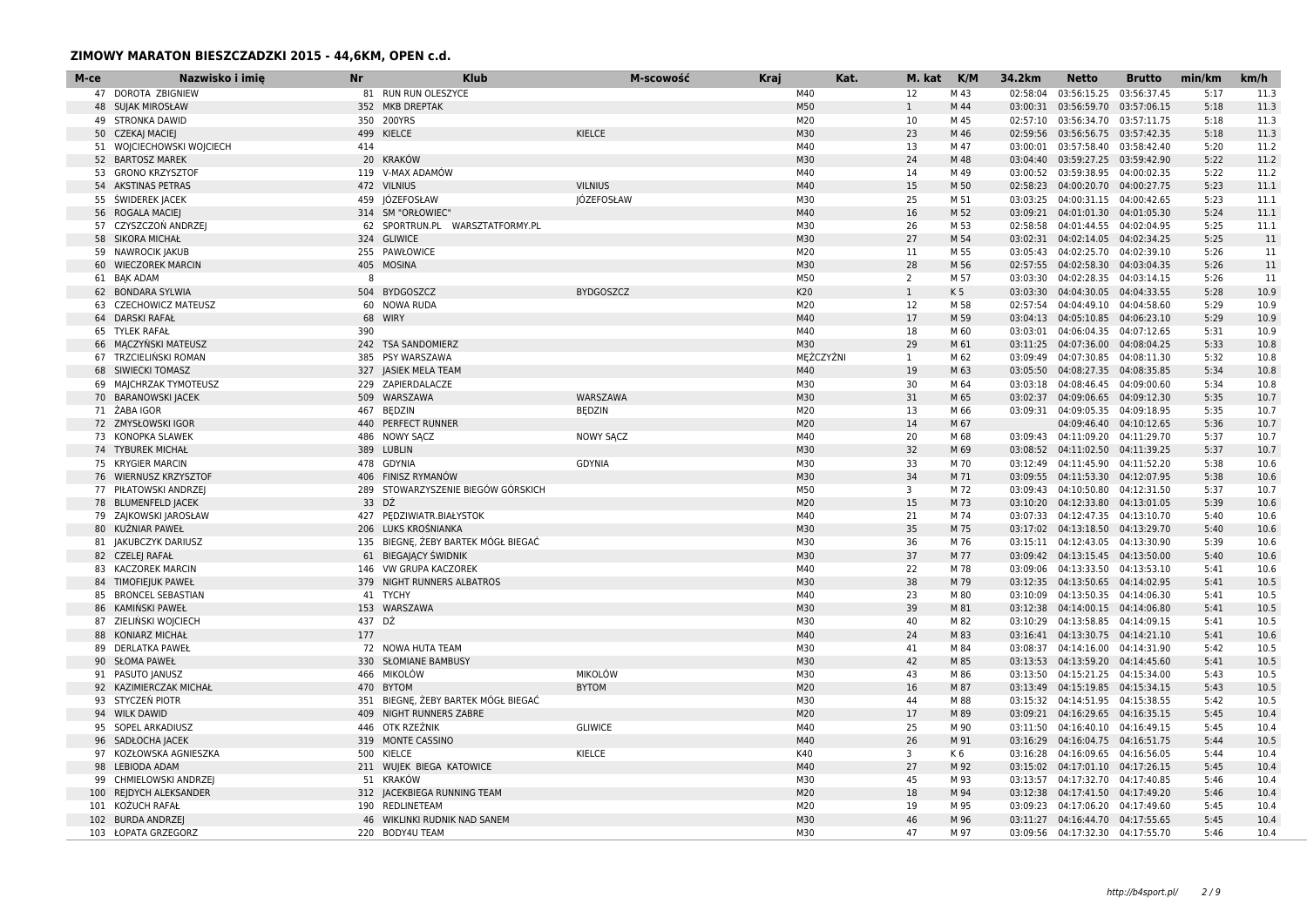| M-ce | Nazwisko i imie           | <b>Nr</b>      | <b>Klub</b>                         | M-scowość      | <b>Kraj</b> | Kat. | M. kat         | K/M   | 34.2km   | <b>Netto</b>                       | <b>Brutto</b> | min/km | km/h |
|------|---------------------------|----------------|-------------------------------------|----------------|-------------|------|----------------|-------|----------|------------------------------------|---------------|--------|------|
|      | 104 KUBICKI DAREK         |                | 200 WÓJTOWO                         |                | M30         |      | 48             | M 98  | 03:05:32 | 04:17:26.15                        | 04:18:03.50   | 5:46   | 10.4 |
|      | 105 MICHALSKI RYSZARD     |                | 456 WARSZAWA                        | WARSZAWA       | M30         |      | 49             | M 99  |          | 03:14:52  04:18:19.20  04:18:26.00 |               | 5:47   | 10.4 |
| 106  | <b>WEGRZYN KRZYSZTOR</b>  |                | 403 RZESZOWSKIE GAZELE I GEPARDY    |                | M40         |      | 28             | M 100 | 03:10:02 | 04:18:18.55                        | 04:18:26.25   | 5:47   | 10.4 |
|      | 107 KAMIŃSKA JOLANTA      |                | 151 12TRI.PL                        |                | K20         |      | $\overline{2}$ | K7    |          | 03:15:19  04:16:45.10  04:18:33.90 |               | 5:45   | 10.4 |
|      | 108 JANIUK JAROSŁAW       |                | 139 BIAŁYSTOK                       |                | M40         |      | 29             | M 101 |          | 03:15:43  04:18:06.95  04:18:47.30 |               | 5:47   | 10.4 |
|      | 109 WASYLÓW JACEK         |                | 399 SPARTAKUS PRZEMYŚL              |                | M30         |      | 50             | M 102 |          | 03:14:10  04:18:16.95  04:18:50.80 |               | 5:47   | 10.4 |
|      | 110 WÓJCIAK WOJCIECH      | 420            | OLSZANICA BIESZCZADZKIE WILKI       |                | M40         |      | 30             | M 103 |          | 03:09:43 04:18:47.80               | 04:18:56.40   | 5:48   | 10.3 |
|      | 111 KAKOL ZBIGNIEW        |                | 161 WATER TEAM                      |                | M30         |      | 51             | M 104 |          | 03:17:00  04:18:23.90  04:19:10.35 |               | 5:47   | 10.4 |
|      | 112 TUROSZ IWONA          |                | 477 AZS PWSZ SANOK                  | LEŻAJSK        | K20         |      | 3              | K8    |          | 03:15:21  04:18:54.80  04:19:12.10 |               | 5:48   | 10.3 |
| 113  | <b>MURAK ROBERT</b>       | 253            |                                     |                | M30         |      | 52             | M 105 |          | 03:14:21  04:18:42.80              | 04:19:16.10   | 5:48   | 10.3 |
|      | 114 WOJCIECHOWSKI DARIUSZ | 469            | <b>BOCHNIA</b>                      | <b>BOCHNIA</b> | M30         |      | 53             | M 106 |          | 03:13:52  04:19:23.75  04:19:39.35 |               | 5:48   | 10.3 |
|      | 115 POREBSKI RAFAŁ        | 297            |                                     |                | M30         |      | 54             | M 107 |          | 03:11:04  04:19:25.45  04:19:43.35 |               | 5:49   | 10.3 |
|      | 116 FURMAN TOMASZ         |                | 91 KLUB MATIEGO                     |                | M40         |      | 31             | M 108 |          | 03:10:09  04:19:46.55  04:20:03.95 |               | 5:49   | 10.3 |
|      | 117 TUCZAPSKI ARTUR       | 386            | RZESZÓW                             |                | M50         |      | $\overline{4}$ | M 109 |          | 03:20:23  04:21:23.30  04:22:04.95 |               | 5:51   | 10.2 |
|      | 118 STRABEL ŁUKASZ        | 349            | HARPAGAN KUYAVIA BYDGOSZCZ          |                | M20         |      | 20             | M 110 |          | 03:24:22  04:21:00.40  04:22:08.75 |               | 5:51   | 10.3 |
|      | 119 KUKIER ANDRZEJ        | 203            |                                     |                | M20         |      | 21             | M 111 |          | 03:15:50  04:22:14.55  04:22:44.55 |               | 5:52   | 10.2 |
| 120  | HORACZY KRZYSZTOF         |                | 126 BIALYSTOK                       |                | M40         |      | 32             | M 112 |          | 03:14:07 04:23:13.00               | 04:23:36.85   | 5:54   | 10.2 |
|      | 121 MLOST TOMASZ          |                | 247 ENDORFINY WADOWICE              |                | M30         |      | 55             | M 113 |          | 03:20:20  04:23:11.00  04:23:55.55 |               | 5:54   | 10.2 |
|      | 122 KLIMCZEWSKI ANDRZEJ   |                | 168 FOREVER YOUNG ŁÓDŹ              |                | M50         |      | 5              | M 114 |          | 03:20:33  04:23:51.90  04:23:58.30 |               | 5:54   | 10.1 |
|      | 123 MOLL BARTOSZ          |                | 451 TOROŃ                           | <b>TORON</b>   | M40         |      | 33             | M 115 |          | 03:20:39  04:23:32.55  04:24:00.95 |               | 5:54   | 10.2 |
|      | 124 WOJTOWICZ PAWEŁ       |                | 422 BIEGA ZNAMI.PL                  |                | M30         |      | 56             | M 116 |          | 03:13:22  04:23:41.90              | 04:24:26.35   | 5:54   | 10.1 |
|      | 125 DZIUBAN ŁUKASZ        |                | 86 GAJOWY Z ZAPOROWEGO MARATONU     |                | M30         |      | 57             | M 117 |          | 03:20:17 04:23:52.60               | 04:24:29.25   | 5:55   | 10.1 |
|      | 126 MAZURKIEWICZ TOMASZ   |                | 239 ZAPOROWY MARATON                |                | M40         |      | 34             | M 118 |          | 03:20:16  04:23:52.85  04:24:29.40 |               | 5:55   | 10.1 |
|      | 127 WNEK PAWEŁ            |                | 413 WATER TEAM                      |                | M40         |      | 35             | M 119 |          | 03:16:59  04:24:20.45  04:25:07.35 |               | 5:55   | 10.1 |
|      | 128 DUBAI MICHAŁ          |                | 82 NAJKOWCY.PL                      |                | M20         |      | 22             | M 120 |          | 03:09:33  04:25:21.45  04:25:42.90 |               | 5:56   | 10.1 |
| 129  | <b>GRYGO KRZYSZTOF</b>    |                | 120 KS ŁOMŻANIE                     |                | M50         |      | 6              | M 121 |          | 03:11:26  04:26:01.10  04:26:06.00 |               | 5:57   | 10.1 |
| 130  | <b>FORGEL PAWEŁ</b>       | 88             | RONIN CZERWIEŃSK                    |                | M40         |      | 36             | M 122 |          | 03:16:59  04:25:06.80  04:26:07.25 |               | 5:56   | 10.1 |
|      | 131 USZYŃSKA ALDONA       |                | 445 GLIWICE                         | <b>GLIWICE</b> | K40         |      | $\overline{4}$ | K9    |          | 03:23:03  04:26:04.10  04:26:15.35 |               | 5:57   | 10.1 |
|      | 132 GRABOWSKA MARIA       |                | 462 TRZEMESZNO                      | TRZEMESZNO     | K40         |      | 5              | K 10  |          | 03:23:05 04:26:07.00               | 04:26:15.60   | 5:58   | 10.1 |
|      | 133 PYRKOSZ DAMIAN        |                | 306 RZESZOWSKIE GAZELE I GEPARDY    |                | M40         |      | 37             | M 123 |          | 03:20:30  04:26:09.30  04:26:15.90 |               | 5:58   | 10.1 |
| 134  | KAWALEC KRZYSZTOF         |                | 159 JABŁONNA LUBELSKA               |                | M30         |      | 58             | M 124 |          | 03:24:44  04:26:35.30  04:26:52.40 |               | 5:58   | 10   |
|      | 135 TOMALSKI MARCIN       |                | 380 KRAKÓW                          |                | M30         |      | 59             | M 125 |          | 03:21:17  04:26:50.50  04:27:17.00 |               | 5:58   | 10   |
|      | 136 PITAS ANDRZEJ         |                | 291 ZAPIERDALACZE.PL                |                | M30         |      | 60             | M 126 |          | 03:22:09  04:27:21.10  04:27:36.15 |               | 5:59   | 10   |
|      | 137 MICHALSKI ARKADIUSZ   |                | 245 NOWY STYL RUNNING TEAM          |                | M30         |      | 61             | M 127 |          | 03:22:37  04:27:40.50  04:27:52.00 |               | 6:00   | 10   |
| 138  | <b>KADZIK MARCIN</b>      | 148            | ZAKOPANE                            |                | M20         |      | 23             | M 128 | 03:29:45 | 04:27:09.05                        | 04:27:54.05   | 5:59   | 10   |
|      | 139 GAWLIK PIOTR          | 98             | YEAH BUY ME COSMETICS               |                | M30         |      | 62             | M 129 |          | 03:22:31  04:28:07.85  04:28:13.85 |               | 6:00   | 10   |
| 140  | <b>DACHNO MAREK</b>       | 66             | TOMASZOWICE KOLONIA                 |                | M30         |      | 63             | M 130 |          | 03:24:26  04:28:04.25  04:28:24.15 |               | 6:00   | 10   |
|      | 141 OLEKSY JAROSŁAW       |                | 271 KS LIMANOWA FORREST             |                | M50         |      | $7^{\circ}$    | M 131 |          | 03:23:25  04:28:33.20  04:28:58.80 |               | 6:01   | 10   |
| 142  | <b>BINIECKI MICHAŁ</b>    |                | 32 CHORZÓW                          |                | M40         |      | 38             | M 132 |          | 03:21:46  04:29:16.10  04:29:20.45 |               | 6:02   | 9.9  |
|      | 143 WRONA MATEUSZ         |                | 468 NOWA WIES                       | NOWA WIEŚ      | M20         |      | 24             | M 133 |          | 03:20:38  04:29:28.70  04:29:45.95 |               | 6:02   | 9.9  |
| 144  | <b>MAZIARZ JAKUB</b>      |                | 237 MIELEC                          |                | M30         |      | 64             | M 134 |          | 03:30:43  04:28:59.05  04:29:58.50 |               | 6:01   | 9.9  |
| 145  | NIŻNIK MARCIN             |                | 261 NOWY STYL RUNNING TEAM          |                | M30         |      | 65             | M 135 |          | 03:22:48  04:29:50.05  04:30:01.25 |               | 6:03   | 9.9  |
| 146  | POBŁOCKI JAN              | 295            | GDAŃSK                              |                | M50         |      | 8              | M 136 |          | 03:20:37 04:29:02.55 04:30:01.90   |               | 6:01   | 9.9  |
| 147  | <b>NOWICKI ARTUR</b>      | 264            | <b>WARSZTAT FORMY TYCHY</b>         |                | M30         |      | 66             | M 137 |          | 03:22:59 04:29:45.45 04:30:06.50   |               | 6:02   | 9.9  |
| 148  | LIGEZA JOASIA             | 216            | KRAKÓW                              |                | K40         |      | 6              | K 11  |          | 03:28:22  04:29:24.15  04:30:17.30 |               | 6:02   | 9.9  |
| 149  | KORDOWICZ ŁUKASZ          |                | 182 BIŁGORAJ                        |                | M30         |      | 67             | M 138 |          | 03:21:40  04:30:14.10  04:30:33.50 |               | 6:03   | 9.9  |
|      | 150 MADEJSKI SŁAWOMIR     |                | 226 SPELEOKLUB ŚWIĘTOKRZYSKI KIELCE |                | M30         |      | 68             | M 139 |          | 03:20:24  04:30:02.30  04:30:39.35 |               | 6:03   | 9.9  |
|      | 151 ŚWIDZIŃSKI TOMASZ     |                | 377 VEGE RUNNERS                    |                | M30         |      | 69             | M 140 |          | 03:31:46  04:29:33.75  04:30:41.30 |               | 6:02   | 9.9  |
|      | 152 AKSAMIT JAKUB         |                | 11 KM AKTYWNI SOCHACZEW             |                | M20         |      | 25             | M 141 |          | 03:31:38 04:30:01.50               | 04:30:42.15   | 6:03   | 9.9  |
|      | 153 STEPIEN TOMASZ        |                | 346 KIELCE BRYGADA ŚW               |                | M30         |      | 70             | M 142 |          | 03:26:04  04:30:01.50  04:30:51.55 |               | 6:03   | 9.9  |
|      | 154 WÓJCIK MIROSŁAW       |                | 421 TIME4RUNNING                    |                | M40         |      | 39             | M 143 |          | 03:24:26  04:30:36.75  04:31:27.90 |               | 6:04   | 9.9  |
|      | 155 MADEYSKI MICHAŁ       |                | 227 KRAKÓW                          |                | M30         |      | 71             | M 144 |          | 03:22:51  04:30:41.65  04:31:39.65 |               | 6:04   | 9.9  |
|      | 156 SOBULSKI KAROL        |                | 336 KALIŃSKA TEAM                   |                | M40         |      | 40             | M 145 |          | 03:27:48  04:31:25.55  04:31:49.25 |               | 6:05   | 9.9  |
|      | 157 MAJEWSKI PIOTR        |                | 230 JSC JASŁO                       |                | M30         |      | 72             | M 146 |          | 03:29:10  04:31:00.55  04:31:50.10 |               | 6:04   | 9.9  |
|      | 158 WISZNIEWSKI KAROL     |                | 411 AKS POLONIA WARSZAWA            |                | M30         |      | 73             | M 147 |          | 03:28:48  04:31:27.70  04:32:22.55 |               | 6:05   | 9.9  |
|      | 159 FARON AGNIESZKA       | $\overline{2}$ |                                     |                | K30         |      | $\overline{3}$ | K 12  |          | 03:24:04  04:32:16.45  04:32:22.90 |               | 6:06   | 9.8  |
|      | 160 GLUCK WITOLD          | 103 DŹ         |                                     |                | M50         |      | q              | M 148 |          | 03:27:50  04:32:24.90  04:32:35.15 |               | 6:06   | 9.8  |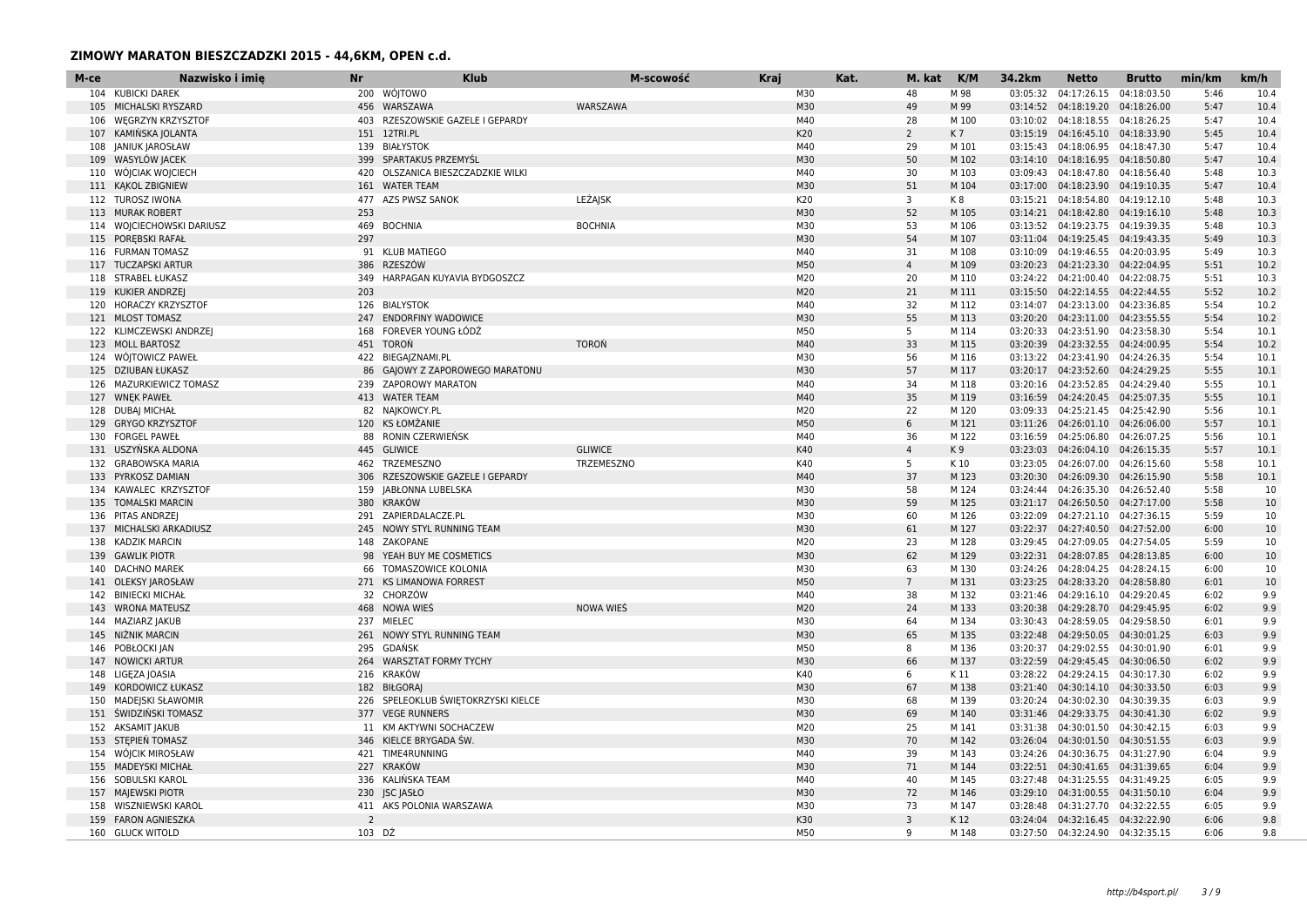| 383 WEGLESZYN-OGRODY<br>M20<br>26<br>M 149<br>04:32:30.15<br>04:33:04.55<br>9.8<br>161 TRETER SEBASTIAN<br>03:19:18<br>6:06<br>123 KRZESZOWICE<br>M30<br>74<br>04:32:08.85 04:33:05.40<br>9.8<br>162 GWIZDAŁA ŁUKASZ<br>M 150<br>03:28:26<br>6:06<br>163 ŁOCHAŃSKI GRZEGORZ<br>219 BRYSIE<br>M30<br>75<br>M 151<br>03:21:22  04:32:58.55  04:33:23.50<br>6:07<br>9.8<br>M30<br>9.8<br>164 GAJOS DANIEL<br>94 KRAKÓW<br>76<br>M 152<br>03:24:27  04:32:29.75  04:33:37.75<br>6:06<br>165 CHOROŚ PIOTR<br>54 VEGE RUNNERS<br>M30<br>03:34:44  04:32:37.70  04:33:38.85<br>9.8<br>77<br>M 153<br>6:06<br>M30<br>PERYKASZA PAWEŁ<br>284 NIGHTRUNNERS KRAKÓW<br>78<br>M 154<br>03:26:40  04:32:51.30  04:33:45.25<br>6:07<br>9.8<br>166<br>M30<br>OPOZDA MICHAL<br>273 KRAKÓW<br>79<br>M 155<br>03:29:44  04:33:00.35  04:33:48.65<br>9.8<br>6:07<br>167<br>67 MM ULTRA<br>M30<br>80<br><b>DANIEL JAREK</b><br>M 156<br>03:28:12  04:33:35.30  04:33:50.25<br>6:08<br>9.8<br>168<br>9.8<br>169 BIENIECKA ANNA<br><sup>1</sup><br>K30<br>$\overline{4}$<br>03:25:56 04:33:45.55 04:33:51.55<br>6:08<br>K 13<br>M30<br>81<br>9.8<br>SZPINDA SEBASTIAN<br>364 BIŁGORAJ<br>M 157<br>03:32:54 04:33:53.60 04:33:53.60<br>6:08<br>170<br>M50<br>9.8<br>171 WAWRESZUK WIKTOR<br>450 BIAŁA PODLASKA<br><b>BIAŁA PODLASKA</b><br>10<br>M 158<br>03:28:04  04:33:52.40  04:34:00.85<br>6:08<br>M30<br>172 KACZMAREK PAWEL<br>145 KRAKÓW<br>82<br>M 159<br>03:28:14  04:33:10.15  04:34:02.20<br>6:07<br>9.8<br>434 AKTYWNA STRONA ŻYCIA<br>M20<br>27<br>173 ZIELINSKI MARCIN<br>M 160<br>03:28:14  04:33:10.15  04:34:02.35<br>6:07<br>9.8<br>M20<br>28<br>9.8<br>174 KWIATKOWSKI MICHAEL<br>208 BIALI KENIJCZYCY<br>M 161<br>03:28:28  04:33:15.20  04:34:02.70<br>6:07<br>240 AKTYWNA STRONA ŻYCIA<br>M20<br>29<br>03:28:18  04:33:05.70  04:34:02.95<br>9.8<br>175 MAZURKIEWICZ WOJCIECH<br>M 162<br>6:07<br>M40<br>41<br>176 JAREMA MAREK<br>140 KRAKÓW<br>03:27:06  04:33:52.45  04:34:12.95<br>6:08<br>9.8<br>M 163<br>M30<br>177 GRELA MARCIN<br>115 KRAKOW<br>83<br>04:33:40.50 04:34:17.85<br>9.8<br>M 164<br>03:25:30<br>6:08<br>M40<br>42<br>9.8<br>178 KURA TOMASZ<br>455 GLIWICE<br><b>GLIWICE</b><br>M 165<br>03:25:42  04:34:04.85  04:34:24.20<br>6:08<br>M30<br>9.8<br>179 WIACEK MARCIN<br>404 JSC JASŁO<br>84<br>M 166<br>03:31:00 04:34:12.35 04:34:56.05<br>6:08<br>M40<br>43<br>9.7<br><b>FALKOWSKI PIOTR</b><br>$\overline{4}$<br>M 167<br>03:25:08  04:34:38.65  04:35:10.55<br>6:09<br>180<br>181 CIESLAK MAREK<br>58<br>M40<br>44<br>M 168<br>03:27:29  04:35:52.85  04:36:09.65<br>9.7<br>6:11<br>376<br>M40<br>45<br>9.7<br><b>SMIECHOWICZ FILIP</b><br>M 169<br>03:30:08  04:35:52.15  04:36:24.95<br>6:11<br>182<br>374 KOMAŃCZA<br>M50<br>183 ŚLIWIŃSKI ANDRZEJ<br>11<br>M 170<br>03:27:36  04:35:49.00  04:36:35.00<br>6:11<br>9.7<br><b>KRAKÓW</b><br>M40<br>184 UBER MAREK<br>507 KRAKÓW<br>46<br>M 171<br>04:37:15.75   04:37:15.75<br>6:12<br>9.7<br>M40<br>185 BAK MAREK<br>24 M&M ULTRA<br>47<br>M 172<br>03:30:13  04:37:22.80  04:37:36.35<br>6:13<br>9.6<br>M50<br>186 OLESIAK GRZEGORZ<br>272 NIGHT RUNNERS<br>12<br>M 173<br>03:25:24  04:37:39.55  04:37:52.45<br>6:13<br>9.6<br>K30<br>9.6<br>ZIELIŃSKA BEATA<br>433 RUTKOW-SKI SPORTS CLUB<br>5<br>03:29:44  04:37:58.00  04:38:25.05<br>6:13<br>187<br>K 14<br>M30<br>288<br>85<br>9.6<br>PILECKI MACIEJ<br>WROCŁAW<br>M 174<br>03:32:20  04:37:21.95  04:38:27.70<br>6:13<br>188<br>MAKOWSKI ŁUKASZ<br>231<br>M30<br>86<br>03:31:04  04:38:41.25  04:39:03.70<br>9.6<br>189<br>M 175<br>6:14<br>M30<br>190 CISEK PIOTR<br>59 FINISZ RYMANÓW<br>87<br>M 176<br>03:30:09  04:38:53.20  04:39:27.25<br>6:15<br>9.6<br>M40<br><b>BENESZ ROBERT</b><br>28 RZESZOWSKIE GAZELE I GEPARDY<br>48<br>M 177<br>03:31:58  04:39:39.95  04:39:47.65<br>9.6<br>6:16<br>191<br>192 KAMIŃSKI MICHAŁ<br>152 12TRI.PL<br>M30<br>88<br>M 178<br>03:31:59  04:38:04.20  04:39:53.55<br>9.6<br>6:14<br>K30<br>9.6<br>193 WYTYKOWSKA JOANNA<br>425 RYSIE<br>6<br>K 15<br>03:33:46  04:39:14.90  04:40:13.95<br>6:15<br>M30<br>194 ROLLA DORIAN<br>315 WARZYMICE<br>89<br>03:29:48  04:40:07.35  04:40:21.50<br>9.6<br>M 179<br>6:16<br>M50<br>KUSTROŃ ADAM<br>448 KROSNO<br><b>KROSNO</b><br>04:39:58.10 04:40:46.65<br>9.6<br>13<br>M 180<br>03:33:56<br>6:16<br>195<br>K40<br>9.5<br>286 TOMASZÓW MAZOWIECKI<br>$7\overline{ }$<br>03:30:01  04:40:30.65  04:41:14.50<br>6:17<br>196<br>PIETRUSZCZAK AGNIESZKA<br>K 16<br>K30<br>9.5<br>GRODNA-PANTERA ANGELIKA<br>118 KW WARSZAWA<br>$7^{\circ}$<br>K 17<br>03:27:56 04:40:28.55 04:41:33.75<br>6:17<br>197<br>198 SURWIŁO SANDRO<br>355 BRZOZY<br>M30<br>90<br>03:36:03  04:41:23.70  04:41:38.95<br>9.5<br>M 181<br>6:18<br><b>HEC PIOTR</b><br>125 KROSNO<br>M30<br>M 182<br>03:31:52  04:42:12.20  04:42:20.05<br>9.5<br>199<br>91<br>6:19<br>M40<br>9.5<br>KIRKIEWICZ IRENEUSZ<br>166 OŁAWA<br>49<br>M 183<br>03:35:11  04:41:57.75  04:42:23.15<br>6:19<br>200<br>201 KRZYSZTOŃ PIOTR<br>197 GMP LASY - KRAŚNIK<br>M30<br>9.5<br>92<br>M 184<br>03:30:29  04:42:22.40  04:42:38.90<br>6:19<br><b>GMITEREK TOMASZ</b><br>108 LUBLIN<br>M40<br>50<br>M 185<br>03:31:47  04:41:33.45  04:42:41.30<br>9.5<br>6:18<br>202<br>M50<br>388 LEŻAJSK<br>9.5<br><b>TUROSZ ZBIGNIEW</b><br>14<br>M 186<br>03:30:51  04:42:21.95  04:42:42.45<br>6:19<br>203<br>M20<br>204 KOSTYRA PATRYK<br>185<br>30<br>03:31:00  04:42:59.00  04:42:59.00<br>9.5<br>M 187<br>6:20<br>9.5<br>KOZIEŁ SZYMON<br>188 GOLECZEWO<br>M30<br>93<br>M 188<br>03:37:08  04:42:59.00  04:42:59.00<br>6:20<br>205<br>M40<br>51<br>9.5<br>OLBRYS STANISŁAW ADAM<br>270 KB LEGIONOWO<br>M 189<br>03:37:59  04:42:49.75  04:42:59.35<br>6:20<br>206<br>207 SZCZEPAŃSKI GRZEGORZ<br>361 KLUB BIEGACZA RTV EURO AGD<br>M30<br>9.5<br>94<br>M 190<br>03:32:02  04:42:00.25  04:43:19.90<br>6:19<br>M50<br>9.5<br>208 POREBA EUGENIUSZ<br>296 MIECHÓW<br>15<br>M 191<br>03:32:37  04:42:36.05  04:43:22.50<br>6:20<br>209 PUSKARCZYK WOJCIECH<br>304 UKS POGORZE<br>M30<br>95<br>M 192<br>03:42:33  04:44:22.45  04:44:22.45<br>9.4<br>6:22<br>73 POZNAN<br>M40<br>52<br>M 193<br>6:22<br>9.4<br>210 DERSLEY STEPHEN<br>03:32:03  04:43:59.85  04:44:33.10<br>211 WAŁCZYK KRZYSZTOF<br>M30<br>397 OWCE<br>96<br>M 194<br>03:34:41  04:44:21.50  04:44:44.85<br>6:22<br>9.4<br>M40<br>53<br>212 SZWAJKA ROBERT<br>369 STALOWA WOLA<br>M 195<br>03:35:44  04:44:19.80  04:45:03.95<br>6:22<br>9.4<br>368 STALOWA WOLA<br>M20<br>213 SZWAJKA JAKUB<br>31<br>M 196<br>03:36:14  04:44:19.10  04:45:03.95<br>6:22<br>9.4<br>M50<br>214 KONIECZNY MARIUSZ<br>179 ANCUT<br>16<br>M 197<br>03:29:36  04:45:00.50  04:45:07.75<br>6:23<br>9.4<br>215 SZYBIAK WALDEMAR<br>370 PRZEMYŚL<br>M50<br>17<br>M 198<br>03:29:34  04:44:59.95  04:45:07.95<br>6:23<br>9.4<br>216 SIKORSKI WOJCIECH<br>M30<br>97<br>9.4<br>325 RARAMURI KLUCZBORK<br>M 199<br>03:32:14  04:44:36.45  04:45:19.35<br>6:22<br>217 WRÓBEL ŁUKASZ<br>423 KB BIAŁA BIEGA, MIĘDZYRZEC PODLASKI<br>M30<br>98<br>M 200<br>03:32:50  04:45:01.65  04:45:40.35<br>6:23<br>9.4 | M-ce | Nazwisko i imie | <b>Nr</b> | <b>Klub</b> | M-scowość | <b>Kraj</b> | Kat. | M. kat | K/M | 34.2km | <b>Netto</b> | <b>Brutto</b> | min/km | km/h |
|---------------------------------------------------------------------------------------------------------------------------------------------------------------------------------------------------------------------------------------------------------------------------------------------------------------------------------------------------------------------------------------------------------------------------------------------------------------------------------------------------------------------------------------------------------------------------------------------------------------------------------------------------------------------------------------------------------------------------------------------------------------------------------------------------------------------------------------------------------------------------------------------------------------------------------------------------------------------------------------------------------------------------------------------------------------------------------------------------------------------------------------------------------------------------------------------------------------------------------------------------------------------------------------------------------------------------------------------------------------------------------------------------------------------------------------------------------------------------------------------------------------------------------------------------------------------------------------------------------------------------------------------------------------------------------------------------------------------------------------------------------------------------------------------------------------------------------------------------------------------------------------------------------------------------------------------------------------------------------------------------------------------------------------------------------------------------------------------------------------------------------------------------------------------------------------------------------------------------------------------------------------------------------------------------------------------------------------------------------------------------------------------------------------------------------------------------------------------------------------------------------------------------------------------------------------------------------------------------------------------------------------------------------------------------------------------------------------------------------------------------------------------------------------------------------------------------------------------------------------------------------------------------------------------------------------------------------------------------------------------------------------------------------------------------------------------------------------------------------------------------------------------------------------------------------------------------------------------------------------------------------------------------------------------------------------------------------------------------------------------------------------------------------------------------------------------------------------------------------------------------------------------------------------------------------------------------------------------------------------------------------------------------------------------------------------------------------------------------------------------------------------------------------------------------------------------------------------------------------------------------------------------------------------------------------------------------------------------------------------------------------------------------------------------------------------------------------------------------------------------------------------------------------------------------------------------------------------------------------------------------------------------------------------------------------------------------------------------------------------------------------------------------------------------------------------------------------------------------------------------------------------------------------------------------------------------------------------------------------------------------------------------------------------------------------------------------------------------------------------------------------------------------------------------------------------------------------------------------------------------------------------------------------------------------------------------------------------------------------------------------------------------------------------------------------------------------------------------------------------------------------------------------------------------------------------------------------------------------------------------------------------------------------------------------------------------------------------------------------------------------------------------------------------------------------------------------------------------------------------------------------------------------------------------------------------------------------------------------------------------------------------------------------------------------------------------------------------------------------------------------------------------------------------------------------------------------------------------------------------------------------------------------------------------------------------------------------------------------------------------------------------------------------------------------------------------------------------------------------------------------------------------------------------------------------------------------------------------------------------------------------------------------------------------------------------------------------------------------------------------------------------------------------------------------------------------------------------------------------------------------------------------------------------------------------------------------------------------------------------------------------------------------------------------------------------------------------------------------------------------------------------------------------------------------------------------------------------------------------------------------------------------------------------------------------------------------------------------------------------------------------------------------------------------------------------------------------------------------------|------|-----------------|-----------|-------------|-----------|-------------|------|--------|-----|--------|--------------|---------------|--------|------|
|                                                                                                                                                                                                                                                                                                                                                                                                                                                                                                                                                                                                                                                                                                                                                                                                                                                                                                                                                                                                                                                                                                                                                                                                                                                                                                                                                                                                                                                                                                                                                                                                                                                                                                                                                                                                                                                                                                                                                                                                                                                                                                                                                                                                                                                                                                                                                                                                                                                                                                                                                                                                                                                                                                                                                                                                                                                                                                                                                                                                                                                                                                                                                                                                                                                                                                                                                                                                                                                                                                                                                                                                                                                                                                                                                                                                                                                                                                                                                                                                                                                                                                                                                                                                                                                                                                                                                                                                                                                                                                                                                                                                                                                                                                                                                                                                                                                                                                                                                                                                                                                                                                                                                                                                                                                                                                                                                                                                                                                                                                                                                                                                                                                                                                                                                                                                                                                                                                                                                                                                                                                                                                                                                                                                                                                                                                                                                                                                                                                                                                                                                                                                                                                                                                                                                                                                                                                                                                                                                                                                                                                                                                         |      |                 |           |             |           |             |      |        |     |        |              |               |        |      |
|                                                                                                                                                                                                                                                                                                                                                                                                                                                                                                                                                                                                                                                                                                                                                                                                                                                                                                                                                                                                                                                                                                                                                                                                                                                                                                                                                                                                                                                                                                                                                                                                                                                                                                                                                                                                                                                                                                                                                                                                                                                                                                                                                                                                                                                                                                                                                                                                                                                                                                                                                                                                                                                                                                                                                                                                                                                                                                                                                                                                                                                                                                                                                                                                                                                                                                                                                                                                                                                                                                                                                                                                                                                                                                                                                                                                                                                                                                                                                                                                                                                                                                                                                                                                                                                                                                                                                                                                                                                                                                                                                                                                                                                                                                                                                                                                                                                                                                                                                                                                                                                                                                                                                                                                                                                                                                                                                                                                                                                                                                                                                                                                                                                                                                                                                                                                                                                                                                                                                                                                                                                                                                                                                                                                                                                                                                                                                                                                                                                                                                                                                                                                                                                                                                                                                                                                                                                                                                                                                                                                                                                                                                         |      |                 |           |             |           |             |      |        |     |        |              |               |        |      |
|                                                                                                                                                                                                                                                                                                                                                                                                                                                                                                                                                                                                                                                                                                                                                                                                                                                                                                                                                                                                                                                                                                                                                                                                                                                                                                                                                                                                                                                                                                                                                                                                                                                                                                                                                                                                                                                                                                                                                                                                                                                                                                                                                                                                                                                                                                                                                                                                                                                                                                                                                                                                                                                                                                                                                                                                                                                                                                                                                                                                                                                                                                                                                                                                                                                                                                                                                                                                                                                                                                                                                                                                                                                                                                                                                                                                                                                                                                                                                                                                                                                                                                                                                                                                                                                                                                                                                                                                                                                                                                                                                                                                                                                                                                                                                                                                                                                                                                                                                                                                                                                                                                                                                                                                                                                                                                                                                                                                                                                                                                                                                                                                                                                                                                                                                                                                                                                                                                                                                                                                                                                                                                                                                                                                                                                                                                                                                                                                                                                                                                                                                                                                                                                                                                                                                                                                                                                                                                                                                                                                                                                                                                         |      |                 |           |             |           |             |      |        |     |        |              |               |        |      |
|                                                                                                                                                                                                                                                                                                                                                                                                                                                                                                                                                                                                                                                                                                                                                                                                                                                                                                                                                                                                                                                                                                                                                                                                                                                                                                                                                                                                                                                                                                                                                                                                                                                                                                                                                                                                                                                                                                                                                                                                                                                                                                                                                                                                                                                                                                                                                                                                                                                                                                                                                                                                                                                                                                                                                                                                                                                                                                                                                                                                                                                                                                                                                                                                                                                                                                                                                                                                                                                                                                                                                                                                                                                                                                                                                                                                                                                                                                                                                                                                                                                                                                                                                                                                                                                                                                                                                                                                                                                                                                                                                                                                                                                                                                                                                                                                                                                                                                                                                                                                                                                                                                                                                                                                                                                                                                                                                                                                                                                                                                                                                                                                                                                                                                                                                                                                                                                                                                                                                                                                                                                                                                                                                                                                                                                                                                                                                                                                                                                                                                                                                                                                                                                                                                                                                                                                                                                                                                                                                                                                                                                                                                         |      |                 |           |             |           |             |      |        |     |        |              |               |        |      |
|                                                                                                                                                                                                                                                                                                                                                                                                                                                                                                                                                                                                                                                                                                                                                                                                                                                                                                                                                                                                                                                                                                                                                                                                                                                                                                                                                                                                                                                                                                                                                                                                                                                                                                                                                                                                                                                                                                                                                                                                                                                                                                                                                                                                                                                                                                                                                                                                                                                                                                                                                                                                                                                                                                                                                                                                                                                                                                                                                                                                                                                                                                                                                                                                                                                                                                                                                                                                                                                                                                                                                                                                                                                                                                                                                                                                                                                                                                                                                                                                                                                                                                                                                                                                                                                                                                                                                                                                                                                                                                                                                                                                                                                                                                                                                                                                                                                                                                                                                                                                                                                                                                                                                                                                                                                                                                                                                                                                                                                                                                                                                                                                                                                                                                                                                                                                                                                                                                                                                                                                                                                                                                                                                                                                                                                                                                                                                                                                                                                                                                                                                                                                                                                                                                                                                                                                                                                                                                                                                                                                                                                                                                         |      |                 |           |             |           |             |      |        |     |        |              |               |        |      |
|                                                                                                                                                                                                                                                                                                                                                                                                                                                                                                                                                                                                                                                                                                                                                                                                                                                                                                                                                                                                                                                                                                                                                                                                                                                                                                                                                                                                                                                                                                                                                                                                                                                                                                                                                                                                                                                                                                                                                                                                                                                                                                                                                                                                                                                                                                                                                                                                                                                                                                                                                                                                                                                                                                                                                                                                                                                                                                                                                                                                                                                                                                                                                                                                                                                                                                                                                                                                                                                                                                                                                                                                                                                                                                                                                                                                                                                                                                                                                                                                                                                                                                                                                                                                                                                                                                                                                                                                                                                                                                                                                                                                                                                                                                                                                                                                                                                                                                                                                                                                                                                                                                                                                                                                                                                                                                                                                                                                                                                                                                                                                                                                                                                                                                                                                                                                                                                                                                                                                                                                                                                                                                                                                                                                                                                                                                                                                                                                                                                                                                                                                                                                                                                                                                                                                                                                                                                                                                                                                                                                                                                                                                         |      |                 |           |             |           |             |      |        |     |        |              |               |        |      |
|                                                                                                                                                                                                                                                                                                                                                                                                                                                                                                                                                                                                                                                                                                                                                                                                                                                                                                                                                                                                                                                                                                                                                                                                                                                                                                                                                                                                                                                                                                                                                                                                                                                                                                                                                                                                                                                                                                                                                                                                                                                                                                                                                                                                                                                                                                                                                                                                                                                                                                                                                                                                                                                                                                                                                                                                                                                                                                                                                                                                                                                                                                                                                                                                                                                                                                                                                                                                                                                                                                                                                                                                                                                                                                                                                                                                                                                                                                                                                                                                                                                                                                                                                                                                                                                                                                                                                                                                                                                                                                                                                                                                                                                                                                                                                                                                                                                                                                                                                                                                                                                                                                                                                                                                                                                                                                                                                                                                                                                                                                                                                                                                                                                                                                                                                                                                                                                                                                                                                                                                                                                                                                                                                                                                                                                                                                                                                                                                                                                                                                                                                                                                                                                                                                                                                                                                                                                                                                                                                                                                                                                                                                         |      |                 |           |             |           |             |      |        |     |        |              |               |        |      |
|                                                                                                                                                                                                                                                                                                                                                                                                                                                                                                                                                                                                                                                                                                                                                                                                                                                                                                                                                                                                                                                                                                                                                                                                                                                                                                                                                                                                                                                                                                                                                                                                                                                                                                                                                                                                                                                                                                                                                                                                                                                                                                                                                                                                                                                                                                                                                                                                                                                                                                                                                                                                                                                                                                                                                                                                                                                                                                                                                                                                                                                                                                                                                                                                                                                                                                                                                                                                                                                                                                                                                                                                                                                                                                                                                                                                                                                                                                                                                                                                                                                                                                                                                                                                                                                                                                                                                                                                                                                                                                                                                                                                                                                                                                                                                                                                                                                                                                                                                                                                                                                                                                                                                                                                                                                                                                                                                                                                                                                                                                                                                                                                                                                                                                                                                                                                                                                                                                                                                                                                                                                                                                                                                                                                                                                                                                                                                                                                                                                                                                                                                                                                                                                                                                                                                                                                                                                                                                                                                                                                                                                                                                         |      |                 |           |             |           |             |      |        |     |        |              |               |        |      |
|                                                                                                                                                                                                                                                                                                                                                                                                                                                                                                                                                                                                                                                                                                                                                                                                                                                                                                                                                                                                                                                                                                                                                                                                                                                                                                                                                                                                                                                                                                                                                                                                                                                                                                                                                                                                                                                                                                                                                                                                                                                                                                                                                                                                                                                                                                                                                                                                                                                                                                                                                                                                                                                                                                                                                                                                                                                                                                                                                                                                                                                                                                                                                                                                                                                                                                                                                                                                                                                                                                                                                                                                                                                                                                                                                                                                                                                                                                                                                                                                                                                                                                                                                                                                                                                                                                                                                                                                                                                                                                                                                                                                                                                                                                                                                                                                                                                                                                                                                                                                                                                                                                                                                                                                                                                                                                                                                                                                                                                                                                                                                                                                                                                                                                                                                                                                                                                                                                                                                                                                                                                                                                                                                                                                                                                                                                                                                                                                                                                                                                                                                                                                                                                                                                                                                                                                                                                                                                                                                                                                                                                                                                         |      |                 |           |             |           |             |      |        |     |        |              |               |        |      |
|                                                                                                                                                                                                                                                                                                                                                                                                                                                                                                                                                                                                                                                                                                                                                                                                                                                                                                                                                                                                                                                                                                                                                                                                                                                                                                                                                                                                                                                                                                                                                                                                                                                                                                                                                                                                                                                                                                                                                                                                                                                                                                                                                                                                                                                                                                                                                                                                                                                                                                                                                                                                                                                                                                                                                                                                                                                                                                                                                                                                                                                                                                                                                                                                                                                                                                                                                                                                                                                                                                                                                                                                                                                                                                                                                                                                                                                                                                                                                                                                                                                                                                                                                                                                                                                                                                                                                                                                                                                                                                                                                                                                                                                                                                                                                                                                                                                                                                                                                                                                                                                                                                                                                                                                                                                                                                                                                                                                                                                                                                                                                                                                                                                                                                                                                                                                                                                                                                                                                                                                                                                                                                                                                                                                                                                                                                                                                                                                                                                                                                                                                                                                                                                                                                                                                                                                                                                                                                                                                                                                                                                                                                         |      |                 |           |             |           |             |      |        |     |        |              |               |        |      |
|                                                                                                                                                                                                                                                                                                                                                                                                                                                                                                                                                                                                                                                                                                                                                                                                                                                                                                                                                                                                                                                                                                                                                                                                                                                                                                                                                                                                                                                                                                                                                                                                                                                                                                                                                                                                                                                                                                                                                                                                                                                                                                                                                                                                                                                                                                                                                                                                                                                                                                                                                                                                                                                                                                                                                                                                                                                                                                                                                                                                                                                                                                                                                                                                                                                                                                                                                                                                                                                                                                                                                                                                                                                                                                                                                                                                                                                                                                                                                                                                                                                                                                                                                                                                                                                                                                                                                                                                                                                                                                                                                                                                                                                                                                                                                                                                                                                                                                                                                                                                                                                                                                                                                                                                                                                                                                                                                                                                                                                                                                                                                                                                                                                                                                                                                                                                                                                                                                                                                                                                                                                                                                                                                                                                                                                                                                                                                                                                                                                                                                                                                                                                                                                                                                                                                                                                                                                                                                                                                                                                                                                                                                         |      |                 |           |             |           |             |      |        |     |        |              |               |        |      |
|                                                                                                                                                                                                                                                                                                                                                                                                                                                                                                                                                                                                                                                                                                                                                                                                                                                                                                                                                                                                                                                                                                                                                                                                                                                                                                                                                                                                                                                                                                                                                                                                                                                                                                                                                                                                                                                                                                                                                                                                                                                                                                                                                                                                                                                                                                                                                                                                                                                                                                                                                                                                                                                                                                                                                                                                                                                                                                                                                                                                                                                                                                                                                                                                                                                                                                                                                                                                                                                                                                                                                                                                                                                                                                                                                                                                                                                                                                                                                                                                                                                                                                                                                                                                                                                                                                                                                                                                                                                                                                                                                                                                                                                                                                                                                                                                                                                                                                                                                                                                                                                                                                                                                                                                                                                                                                                                                                                                                                                                                                                                                                                                                                                                                                                                                                                                                                                                                                                                                                                                                                                                                                                                                                                                                                                                                                                                                                                                                                                                                                                                                                                                                                                                                                                                                                                                                                                                                                                                                                                                                                                                                                         |      |                 |           |             |           |             |      |        |     |        |              |               |        |      |
|                                                                                                                                                                                                                                                                                                                                                                                                                                                                                                                                                                                                                                                                                                                                                                                                                                                                                                                                                                                                                                                                                                                                                                                                                                                                                                                                                                                                                                                                                                                                                                                                                                                                                                                                                                                                                                                                                                                                                                                                                                                                                                                                                                                                                                                                                                                                                                                                                                                                                                                                                                                                                                                                                                                                                                                                                                                                                                                                                                                                                                                                                                                                                                                                                                                                                                                                                                                                                                                                                                                                                                                                                                                                                                                                                                                                                                                                                                                                                                                                                                                                                                                                                                                                                                                                                                                                                                                                                                                                                                                                                                                                                                                                                                                                                                                                                                                                                                                                                                                                                                                                                                                                                                                                                                                                                                                                                                                                                                                                                                                                                                                                                                                                                                                                                                                                                                                                                                                                                                                                                                                                                                                                                                                                                                                                                                                                                                                                                                                                                                                                                                                                                                                                                                                                                                                                                                                                                                                                                                                                                                                                                                         |      |                 |           |             |           |             |      |        |     |        |              |               |        |      |
|                                                                                                                                                                                                                                                                                                                                                                                                                                                                                                                                                                                                                                                                                                                                                                                                                                                                                                                                                                                                                                                                                                                                                                                                                                                                                                                                                                                                                                                                                                                                                                                                                                                                                                                                                                                                                                                                                                                                                                                                                                                                                                                                                                                                                                                                                                                                                                                                                                                                                                                                                                                                                                                                                                                                                                                                                                                                                                                                                                                                                                                                                                                                                                                                                                                                                                                                                                                                                                                                                                                                                                                                                                                                                                                                                                                                                                                                                                                                                                                                                                                                                                                                                                                                                                                                                                                                                                                                                                                                                                                                                                                                                                                                                                                                                                                                                                                                                                                                                                                                                                                                                                                                                                                                                                                                                                                                                                                                                                                                                                                                                                                                                                                                                                                                                                                                                                                                                                                                                                                                                                                                                                                                                                                                                                                                                                                                                                                                                                                                                                                                                                                                                                                                                                                                                                                                                                                                                                                                                                                                                                                                                                         |      |                 |           |             |           |             |      |        |     |        |              |               |        |      |
|                                                                                                                                                                                                                                                                                                                                                                                                                                                                                                                                                                                                                                                                                                                                                                                                                                                                                                                                                                                                                                                                                                                                                                                                                                                                                                                                                                                                                                                                                                                                                                                                                                                                                                                                                                                                                                                                                                                                                                                                                                                                                                                                                                                                                                                                                                                                                                                                                                                                                                                                                                                                                                                                                                                                                                                                                                                                                                                                                                                                                                                                                                                                                                                                                                                                                                                                                                                                                                                                                                                                                                                                                                                                                                                                                                                                                                                                                                                                                                                                                                                                                                                                                                                                                                                                                                                                                                                                                                                                                                                                                                                                                                                                                                                                                                                                                                                                                                                                                                                                                                                                                                                                                                                                                                                                                                                                                                                                                                                                                                                                                                                                                                                                                                                                                                                                                                                                                                                                                                                                                                                                                                                                                                                                                                                                                                                                                                                                                                                                                                                                                                                                                                                                                                                                                                                                                                                                                                                                                                                                                                                                                                         |      |                 |           |             |           |             |      |        |     |        |              |               |        |      |
|                                                                                                                                                                                                                                                                                                                                                                                                                                                                                                                                                                                                                                                                                                                                                                                                                                                                                                                                                                                                                                                                                                                                                                                                                                                                                                                                                                                                                                                                                                                                                                                                                                                                                                                                                                                                                                                                                                                                                                                                                                                                                                                                                                                                                                                                                                                                                                                                                                                                                                                                                                                                                                                                                                                                                                                                                                                                                                                                                                                                                                                                                                                                                                                                                                                                                                                                                                                                                                                                                                                                                                                                                                                                                                                                                                                                                                                                                                                                                                                                                                                                                                                                                                                                                                                                                                                                                                                                                                                                                                                                                                                                                                                                                                                                                                                                                                                                                                                                                                                                                                                                                                                                                                                                                                                                                                                                                                                                                                                                                                                                                                                                                                                                                                                                                                                                                                                                                                                                                                                                                                                                                                                                                                                                                                                                                                                                                                                                                                                                                                                                                                                                                                                                                                                                                                                                                                                                                                                                                                                                                                                                                                         |      |                 |           |             |           |             |      |        |     |        |              |               |        |      |
|                                                                                                                                                                                                                                                                                                                                                                                                                                                                                                                                                                                                                                                                                                                                                                                                                                                                                                                                                                                                                                                                                                                                                                                                                                                                                                                                                                                                                                                                                                                                                                                                                                                                                                                                                                                                                                                                                                                                                                                                                                                                                                                                                                                                                                                                                                                                                                                                                                                                                                                                                                                                                                                                                                                                                                                                                                                                                                                                                                                                                                                                                                                                                                                                                                                                                                                                                                                                                                                                                                                                                                                                                                                                                                                                                                                                                                                                                                                                                                                                                                                                                                                                                                                                                                                                                                                                                                                                                                                                                                                                                                                                                                                                                                                                                                                                                                                                                                                                                                                                                                                                                                                                                                                                                                                                                                                                                                                                                                                                                                                                                                                                                                                                                                                                                                                                                                                                                                                                                                                                                                                                                                                                                                                                                                                                                                                                                                                                                                                                                                                                                                                                                                                                                                                                                                                                                                                                                                                                                                                                                                                                                                         |      |                 |           |             |           |             |      |        |     |        |              |               |        |      |
|                                                                                                                                                                                                                                                                                                                                                                                                                                                                                                                                                                                                                                                                                                                                                                                                                                                                                                                                                                                                                                                                                                                                                                                                                                                                                                                                                                                                                                                                                                                                                                                                                                                                                                                                                                                                                                                                                                                                                                                                                                                                                                                                                                                                                                                                                                                                                                                                                                                                                                                                                                                                                                                                                                                                                                                                                                                                                                                                                                                                                                                                                                                                                                                                                                                                                                                                                                                                                                                                                                                                                                                                                                                                                                                                                                                                                                                                                                                                                                                                                                                                                                                                                                                                                                                                                                                                                                                                                                                                                                                                                                                                                                                                                                                                                                                                                                                                                                                                                                                                                                                                                                                                                                                                                                                                                                                                                                                                                                                                                                                                                                                                                                                                                                                                                                                                                                                                                                                                                                                                                                                                                                                                                                                                                                                                                                                                                                                                                                                                                                                                                                                                                                                                                                                                                                                                                                                                                                                                                                                                                                                                                                         |      |                 |           |             |           |             |      |        |     |        |              |               |        |      |
|                                                                                                                                                                                                                                                                                                                                                                                                                                                                                                                                                                                                                                                                                                                                                                                                                                                                                                                                                                                                                                                                                                                                                                                                                                                                                                                                                                                                                                                                                                                                                                                                                                                                                                                                                                                                                                                                                                                                                                                                                                                                                                                                                                                                                                                                                                                                                                                                                                                                                                                                                                                                                                                                                                                                                                                                                                                                                                                                                                                                                                                                                                                                                                                                                                                                                                                                                                                                                                                                                                                                                                                                                                                                                                                                                                                                                                                                                                                                                                                                                                                                                                                                                                                                                                                                                                                                                                                                                                                                                                                                                                                                                                                                                                                                                                                                                                                                                                                                                                                                                                                                                                                                                                                                                                                                                                                                                                                                                                                                                                                                                                                                                                                                                                                                                                                                                                                                                                                                                                                                                                                                                                                                                                                                                                                                                                                                                                                                                                                                                                                                                                                                                                                                                                                                                                                                                                                                                                                                                                                                                                                                                                         |      |                 |           |             |           |             |      |        |     |        |              |               |        |      |
|                                                                                                                                                                                                                                                                                                                                                                                                                                                                                                                                                                                                                                                                                                                                                                                                                                                                                                                                                                                                                                                                                                                                                                                                                                                                                                                                                                                                                                                                                                                                                                                                                                                                                                                                                                                                                                                                                                                                                                                                                                                                                                                                                                                                                                                                                                                                                                                                                                                                                                                                                                                                                                                                                                                                                                                                                                                                                                                                                                                                                                                                                                                                                                                                                                                                                                                                                                                                                                                                                                                                                                                                                                                                                                                                                                                                                                                                                                                                                                                                                                                                                                                                                                                                                                                                                                                                                                                                                                                                                                                                                                                                                                                                                                                                                                                                                                                                                                                                                                                                                                                                                                                                                                                                                                                                                                                                                                                                                                                                                                                                                                                                                                                                                                                                                                                                                                                                                                                                                                                                                                                                                                                                                                                                                                                                                                                                                                                                                                                                                                                                                                                                                                                                                                                                                                                                                                                                                                                                                                                                                                                                                                         |      |                 |           |             |           |             |      |        |     |        |              |               |        |      |
|                                                                                                                                                                                                                                                                                                                                                                                                                                                                                                                                                                                                                                                                                                                                                                                                                                                                                                                                                                                                                                                                                                                                                                                                                                                                                                                                                                                                                                                                                                                                                                                                                                                                                                                                                                                                                                                                                                                                                                                                                                                                                                                                                                                                                                                                                                                                                                                                                                                                                                                                                                                                                                                                                                                                                                                                                                                                                                                                                                                                                                                                                                                                                                                                                                                                                                                                                                                                                                                                                                                                                                                                                                                                                                                                                                                                                                                                                                                                                                                                                                                                                                                                                                                                                                                                                                                                                                                                                                                                                                                                                                                                                                                                                                                                                                                                                                                                                                                                                                                                                                                                                                                                                                                                                                                                                                                                                                                                                                                                                                                                                                                                                                                                                                                                                                                                                                                                                                                                                                                                                                                                                                                                                                                                                                                                                                                                                                                                                                                                                                                                                                                                                                                                                                                                                                                                                                                                                                                                                                                                                                                                                                         |      |                 |           |             |           |             |      |        |     |        |              |               |        |      |
|                                                                                                                                                                                                                                                                                                                                                                                                                                                                                                                                                                                                                                                                                                                                                                                                                                                                                                                                                                                                                                                                                                                                                                                                                                                                                                                                                                                                                                                                                                                                                                                                                                                                                                                                                                                                                                                                                                                                                                                                                                                                                                                                                                                                                                                                                                                                                                                                                                                                                                                                                                                                                                                                                                                                                                                                                                                                                                                                                                                                                                                                                                                                                                                                                                                                                                                                                                                                                                                                                                                                                                                                                                                                                                                                                                                                                                                                                                                                                                                                                                                                                                                                                                                                                                                                                                                                                                                                                                                                                                                                                                                                                                                                                                                                                                                                                                                                                                                                                                                                                                                                                                                                                                                                                                                                                                                                                                                                                                                                                                                                                                                                                                                                                                                                                                                                                                                                                                                                                                                                                                                                                                                                                                                                                                                                                                                                                                                                                                                                                                                                                                                                                                                                                                                                                                                                                                                                                                                                                                                                                                                                                                         |      |                 |           |             |           |             |      |        |     |        |              |               |        |      |
|                                                                                                                                                                                                                                                                                                                                                                                                                                                                                                                                                                                                                                                                                                                                                                                                                                                                                                                                                                                                                                                                                                                                                                                                                                                                                                                                                                                                                                                                                                                                                                                                                                                                                                                                                                                                                                                                                                                                                                                                                                                                                                                                                                                                                                                                                                                                                                                                                                                                                                                                                                                                                                                                                                                                                                                                                                                                                                                                                                                                                                                                                                                                                                                                                                                                                                                                                                                                                                                                                                                                                                                                                                                                                                                                                                                                                                                                                                                                                                                                                                                                                                                                                                                                                                                                                                                                                                                                                                                                                                                                                                                                                                                                                                                                                                                                                                                                                                                                                                                                                                                                                                                                                                                                                                                                                                                                                                                                                                                                                                                                                                                                                                                                                                                                                                                                                                                                                                                                                                                                                                                                                                                                                                                                                                                                                                                                                                                                                                                                                                                                                                                                                                                                                                                                                                                                                                                                                                                                                                                                                                                                                                         |      |                 |           |             |           |             |      |        |     |        |              |               |        |      |
|                                                                                                                                                                                                                                                                                                                                                                                                                                                                                                                                                                                                                                                                                                                                                                                                                                                                                                                                                                                                                                                                                                                                                                                                                                                                                                                                                                                                                                                                                                                                                                                                                                                                                                                                                                                                                                                                                                                                                                                                                                                                                                                                                                                                                                                                                                                                                                                                                                                                                                                                                                                                                                                                                                                                                                                                                                                                                                                                                                                                                                                                                                                                                                                                                                                                                                                                                                                                                                                                                                                                                                                                                                                                                                                                                                                                                                                                                                                                                                                                                                                                                                                                                                                                                                                                                                                                                                                                                                                                                                                                                                                                                                                                                                                                                                                                                                                                                                                                                                                                                                                                                                                                                                                                                                                                                                                                                                                                                                                                                                                                                                                                                                                                                                                                                                                                                                                                                                                                                                                                                                                                                                                                                                                                                                                                                                                                                                                                                                                                                                                                                                                                                                                                                                                                                                                                                                                                                                                                                                                                                                                                                                         |      |                 |           |             |           |             |      |        |     |        |              |               |        |      |
|                                                                                                                                                                                                                                                                                                                                                                                                                                                                                                                                                                                                                                                                                                                                                                                                                                                                                                                                                                                                                                                                                                                                                                                                                                                                                                                                                                                                                                                                                                                                                                                                                                                                                                                                                                                                                                                                                                                                                                                                                                                                                                                                                                                                                                                                                                                                                                                                                                                                                                                                                                                                                                                                                                                                                                                                                                                                                                                                                                                                                                                                                                                                                                                                                                                                                                                                                                                                                                                                                                                                                                                                                                                                                                                                                                                                                                                                                                                                                                                                                                                                                                                                                                                                                                                                                                                                                                                                                                                                                                                                                                                                                                                                                                                                                                                                                                                                                                                                                                                                                                                                                                                                                                                                                                                                                                                                                                                                                                                                                                                                                                                                                                                                                                                                                                                                                                                                                                                                                                                                                                                                                                                                                                                                                                                                                                                                                                                                                                                                                                                                                                                                                                                                                                                                                                                                                                                                                                                                                                                                                                                                                                         |      |                 |           |             |           |             |      |        |     |        |              |               |        |      |
|                                                                                                                                                                                                                                                                                                                                                                                                                                                                                                                                                                                                                                                                                                                                                                                                                                                                                                                                                                                                                                                                                                                                                                                                                                                                                                                                                                                                                                                                                                                                                                                                                                                                                                                                                                                                                                                                                                                                                                                                                                                                                                                                                                                                                                                                                                                                                                                                                                                                                                                                                                                                                                                                                                                                                                                                                                                                                                                                                                                                                                                                                                                                                                                                                                                                                                                                                                                                                                                                                                                                                                                                                                                                                                                                                                                                                                                                                                                                                                                                                                                                                                                                                                                                                                                                                                                                                                                                                                                                                                                                                                                                                                                                                                                                                                                                                                                                                                                                                                                                                                                                                                                                                                                                                                                                                                                                                                                                                                                                                                                                                                                                                                                                                                                                                                                                                                                                                                                                                                                                                                                                                                                                                                                                                                                                                                                                                                                                                                                                                                                                                                                                                                                                                                                                                                                                                                                                                                                                                                                                                                                                                                         |      |                 |           |             |           |             |      |        |     |        |              |               |        |      |
|                                                                                                                                                                                                                                                                                                                                                                                                                                                                                                                                                                                                                                                                                                                                                                                                                                                                                                                                                                                                                                                                                                                                                                                                                                                                                                                                                                                                                                                                                                                                                                                                                                                                                                                                                                                                                                                                                                                                                                                                                                                                                                                                                                                                                                                                                                                                                                                                                                                                                                                                                                                                                                                                                                                                                                                                                                                                                                                                                                                                                                                                                                                                                                                                                                                                                                                                                                                                                                                                                                                                                                                                                                                                                                                                                                                                                                                                                                                                                                                                                                                                                                                                                                                                                                                                                                                                                                                                                                                                                                                                                                                                                                                                                                                                                                                                                                                                                                                                                                                                                                                                                                                                                                                                                                                                                                                                                                                                                                                                                                                                                                                                                                                                                                                                                                                                                                                                                                                                                                                                                                                                                                                                                                                                                                                                                                                                                                                                                                                                                                                                                                                                                                                                                                                                                                                                                                                                                                                                                                                                                                                                                                         |      |                 |           |             |           |             |      |        |     |        |              |               |        |      |
|                                                                                                                                                                                                                                                                                                                                                                                                                                                                                                                                                                                                                                                                                                                                                                                                                                                                                                                                                                                                                                                                                                                                                                                                                                                                                                                                                                                                                                                                                                                                                                                                                                                                                                                                                                                                                                                                                                                                                                                                                                                                                                                                                                                                                                                                                                                                                                                                                                                                                                                                                                                                                                                                                                                                                                                                                                                                                                                                                                                                                                                                                                                                                                                                                                                                                                                                                                                                                                                                                                                                                                                                                                                                                                                                                                                                                                                                                                                                                                                                                                                                                                                                                                                                                                                                                                                                                                                                                                                                                                                                                                                                                                                                                                                                                                                                                                                                                                                                                                                                                                                                                                                                                                                                                                                                                                                                                                                                                                                                                                                                                                                                                                                                                                                                                                                                                                                                                                                                                                                                                                                                                                                                                                                                                                                                                                                                                                                                                                                                                                                                                                                                                                                                                                                                                                                                                                                                                                                                                                                                                                                                                                         |      |                 |           |             |           |             |      |        |     |        |              |               |        |      |
|                                                                                                                                                                                                                                                                                                                                                                                                                                                                                                                                                                                                                                                                                                                                                                                                                                                                                                                                                                                                                                                                                                                                                                                                                                                                                                                                                                                                                                                                                                                                                                                                                                                                                                                                                                                                                                                                                                                                                                                                                                                                                                                                                                                                                                                                                                                                                                                                                                                                                                                                                                                                                                                                                                                                                                                                                                                                                                                                                                                                                                                                                                                                                                                                                                                                                                                                                                                                                                                                                                                                                                                                                                                                                                                                                                                                                                                                                                                                                                                                                                                                                                                                                                                                                                                                                                                                                                                                                                                                                                                                                                                                                                                                                                                                                                                                                                                                                                                                                                                                                                                                                                                                                                                                                                                                                                                                                                                                                                                                                                                                                                                                                                                                                                                                                                                                                                                                                                                                                                                                                                                                                                                                                                                                                                                                                                                                                                                                                                                                                                                                                                                                                                                                                                                                                                                                                                                                                                                                                                                                                                                                                                         |      |                 |           |             |           |             |      |        |     |        |              |               |        |      |
|                                                                                                                                                                                                                                                                                                                                                                                                                                                                                                                                                                                                                                                                                                                                                                                                                                                                                                                                                                                                                                                                                                                                                                                                                                                                                                                                                                                                                                                                                                                                                                                                                                                                                                                                                                                                                                                                                                                                                                                                                                                                                                                                                                                                                                                                                                                                                                                                                                                                                                                                                                                                                                                                                                                                                                                                                                                                                                                                                                                                                                                                                                                                                                                                                                                                                                                                                                                                                                                                                                                                                                                                                                                                                                                                                                                                                                                                                                                                                                                                                                                                                                                                                                                                                                                                                                                                                                                                                                                                                                                                                                                                                                                                                                                                                                                                                                                                                                                                                                                                                                                                                                                                                                                                                                                                                                                                                                                                                                                                                                                                                                                                                                                                                                                                                                                                                                                                                                                                                                                                                                                                                                                                                                                                                                                                                                                                                                                                                                                                                                                                                                                                                                                                                                                                                                                                                                                                                                                                                                                                                                                                                                         |      |                 |           |             |           |             |      |        |     |        |              |               |        |      |
|                                                                                                                                                                                                                                                                                                                                                                                                                                                                                                                                                                                                                                                                                                                                                                                                                                                                                                                                                                                                                                                                                                                                                                                                                                                                                                                                                                                                                                                                                                                                                                                                                                                                                                                                                                                                                                                                                                                                                                                                                                                                                                                                                                                                                                                                                                                                                                                                                                                                                                                                                                                                                                                                                                                                                                                                                                                                                                                                                                                                                                                                                                                                                                                                                                                                                                                                                                                                                                                                                                                                                                                                                                                                                                                                                                                                                                                                                                                                                                                                                                                                                                                                                                                                                                                                                                                                                                                                                                                                                                                                                                                                                                                                                                                                                                                                                                                                                                                                                                                                                                                                                                                                                                                                                                                                                                                                                                                                                                                                                                                                                                                                                                                                                                                                                                                                                                                                                                                                                                                                                                                                                                                                                                                                                                                                                                                                                                                                                                                                                                                                                                                                                                                                                                                                                                                                                                                                                                                                                                                                                                                                                                         |      |                 |           |             |           |             |      |        |     |        |              |               |        |      |
|                                                                                                                                                                                                                                                                                                                                                                                                                                                                                                                                                                                                                                                                                                                                                                                                                                                                                                                                                                                                                                                                                                                                                                                                                                                                                                                                                                                                                                                                                                                                                                                                                                                                                                                                                                                                                                                                                                                                                                                                                                                                                                                                                                                                                                                                                                                                                                                                                                                                                                                                                                                                                                                                                                                                                                                                                                                                                                                                                                                                                                                                                                                                                                                                                                                                                                                                                                                                                                                                                                                                                                                                                                                                                                                                                                                                                                                                                                                                                                                                                                                                                                                                                                                                                                                                                                                                                                                                                                                                                                                                                                                                                                                                                                                                                                                                                                                                                                                                                                                                                                                                                                                                                                                                                                                                                                                                                                                                                                                                                                                                                                                                                                                                                                                                                                                                                                                                                                                                                                                                                                                                                                                                                                                                                                                                                                                                                                                                                                                                                                                                                                                                                                                                                                                                                                                                                                                                                                                                                                                                                                                                                                         |      |                 |           |             |           |             |      |        |     |        |              |               |        |      |
|                                                                                                                                                                                                                                                                                                                                                                                                                                                                                                                                                                                                                                                                                                                                                                                                                                                                                                                                                                                                                                                                                                                                                                                                                                                                                                                                                                                                                                                                                                                                                                                                                                                                                                                                                                                                                                                                                                                                                                                                                                                                                                                                                                                                                                                                                                                                                                                                                                                                                                                                                                                                                                                                                                                                                                                                                                                                                                                                                                                                                                                                                                                                                                                                                                                                                                                                                                                                                                                                                                                                                                                                                                                                                                                                                                                                                                                                                                                                                                                                                                                                                                                                                                                                                                                                                                                                                                                                                                                                                                                                                                                                                                                                                                                                                                                                                                                                                                                                                                                                                                                                                                                                                                                                                                                                                                                                                                                                                                                                                                                                                                                                                                                                                                                                                                                                                                                                                                                                                                                                                                                                                                                                                                                                                                                                                                                                                                                                                                                                                                                                                                                                                                                                                                                                                                                                                                                                                                                                                                                                                                                                                                         |      |                 |           |             |           |             |      |        |     |        |              |               |        |      |
|                                                                                                                                                                                                                                                                                                                                                                                                                                                                                                                                                                                                                                                                                                                                                                                                                                                                                                                                                                                                                                                                                                                                                                                                                                                                                                                                                                                                                                                                                                                                                                                                                                                                                                                                                                                                                                                                                                                                                                                                                                                                                                                                                                                                                                                                                                                                                                                                                                                                                                                                                                                                                                                                                                                                                                                                                                                                                                                                                                                                                                                                                                                                                                                                                                                                                                                                                                                                                                                                                                                                                                                                                                                                                                                                                                                                                                                                                                                                                                                                                                                                                                                                                                                                                                                                                                                                                                                                                                                                                                                                                                                                                                                                                                                                                                                                                                                                                                                                                                                                                                                                                                                                                                                                                                                                                                                                                                                                                                                                                                                                                                                                                                                                                                                                                                                                                                                                                                                                                                                                                                                                                                                                                                                                                                                                                                                                                                                                                                                                                                                                                                                                                                                                                                                                                                                                                                                                                                                                                                                                                                                                                                         |      |                 |           |             |           |             |      |        |     |        |              |               |        |      |
|                                                                                                                                                                                                                                                                                                                                                                                                                                                                                                                                                                                                                                                                                                                                                                                                                                                                                                                                                                                                                                                                                                                                                                                                                                                                                                                                                                                                                                                                                                                                                                                                                                                                                                                                                                                                                                                                                                                                                                                                                                                                                                                                                                                                                                                                                                                                                                                                                                                                                                                                                                                                                                                                                                                                                                                                                                                                                                                                                                                                                                                                                                                                                                                                                                                                                                                                                                                                                                                                                                                                                                                                                                                                                                                                                                                                                                                                                                                                                                                                                                                                                                                                                                                                                                                                                                                                                                                                                                                                                                                                                                                                                                                                                                                                                                                                                                                                                                                                                                                                                                                                                                                                                                                                                                                                                                                                                                                                                                                                                                                                                                                                                                                                                                                                                                                                                                                                                                                                                                                                                                                                                                                                                                                                                                                                                                                                                                                                                                                                                                                                                                                                                                                                                                                                                                                                                                                                                                                                                                                                                                                                                                         |      |                 |           |             |           |             |      |        |     |        |              |               |        |      |
|                                                                                                                                                                                                                                                                                                                                                                                                                                                                                                                                                                                                                                                                                                                                                                                                                                                                                                                                                                                                                                                                                                                                                                                                                                                                                                                                                                                                                                                                                                                                                                                                                                                                                                                                                                                                                                                                                                                                                                                                                                                                                                                                                                                                                                                                                                                                                                                                                                                                                                                                                                                                                                                                                                                                                                                                                                                                                                                                                                                                                                                                                                                                                                                                                                                                                                                                                                                                                                                                                                                                                                                                                                                                                                                                                                                                                                                                                                                                                                                                                                                                                                                                                                                                                                                                                                                                                                                                                                                                                                                                                                                                                                                                                                                                                                                                                                                                                                                                                                                                                                                                                                                                                                                                                                                                                                                                                                                                                                                                                                                                                                                                                                                                                                                                                                                                                                                                                                                                                                                                                                                                                                                                                                                                                                                                                                                                                                                                                                                                                                                                                                                                                                                                                                                                                                                                                                                                                                                                                                                                                                                                                                         |      |                 |           |             |           |             |      |        |     |        |              |               |        |      |
|                                                                                                                                                                                                                                                                                                                                                                                                                                                                                                                                                                                                                                                                                                                                                                                                                                                                                                                                                                                                                                                                                                                                                                                                                                                                                                                                                                                                                                                                                                                                                                                                                                                                                                                                                                                                                                                                                                                                                                                                                                                                                                                                                                                                                                                                                                                                                                                                                                                                                                                                                                                                                                                                                                                                                                                                                                                                                                                                                                                                                                                                                                                                                                                                                                                                                                                                                                                                                                                                                                                                                                                                                                                                                                                                                                                                                                                                                                                                                                                                                                                                                                                                                                                                                                                                                                                                                                                                                                                                                                                                                                                                                                                                                                                                                                                                                                                                                                                                                                                                                                                                                                                                                                                                                                                                                                                                                                                                                                                                                                                                                                                                                                                                                                                                                                                                                                                                                                                                                                                                                                                                                                                                                                                                                                                                                                                                                                                                                                                                                                                                                                                                                                                                                                                                                                                                                                                                                                                                                                                                                                                                                                         |      |                 |           |             |           |             |      |        |     |        |              |               |        |      |
|                                                                                                                                                                                                                                                                                                                                                                                                                                                                                                                                                                                                                                                                                                                                                                                                                                                                                                                                                                                                                                                                                                                                                                                                                                                                                                                                                                                                                                                                                                                                                                                                                                                                                                                                                                                                                                                                                                                                                                                                                                                                                                                                                                                                                                                                                                                                                                                                                                                                                                                                                                                                                                                                                                                                                                                                                                                                                                                                                                                                                                                                                                                                                                                                                                                                                                                                                                                                                                                                                                                                                                                                                                                                                                                                                                                                                                                                                                                                                                                                                                                                                                                                                                                                                                                                                                                                                                                                                                                                                                                                                                                                                                                                                                                                                                                                                                                                                                                                                                                                                                                                                                                                                                                                                                                                                                                                                                                                                                                                                                                                                                                                                                                                                                                                                                                                                                                                                                                                                                                                                                                                                                                                                                                                                                                                                                                                                                                                                                                                                                                                                                                                                                                                                                                                                                                                                                                                                                                                                                                                                                                                                                         |      |                 |           |             |           |             |      |        |     |        |              |               |        |      |
|                                                                                                                                                                                                                                                                                                                                                                                                                                                                                                                                                                                                                                                                                                                                                                                                                                                                                                                                                                                                                                                                                                                                                                                                                                                                                                                                                                                                                                                                                                                                                                                                                                                                                                                                                                                                                                                                                                                                                                                                                                                                                                                                                                                                                                                                                                                                                                                                                                                                                                                                                                                                                                                                                                                                                                                                                                                                                                                                                                                                                                                                                                                                                                                                                                                                                                                                                                                                                                                                                                                                                                                                                                                                                                                                                                                                                                                                                                                                                                                                                                                                                                                                                                                                                                                                                                                                                                                                                                                                                                                                                                                                                                                                                                                                                                                                                                                                                                                                                                                                                                                                                                                                                                                                                                                                                                                                                                                                                                                                                                                                                                                                                                                                                                                                                                                                                                                                                                                                                                                                                                                                                                                                                                                                                                                                                                                                                                                                                                                                                                                                                                                                                                                                                                                                                                                                                                                                                                                                                                                                                                                                                                         |      |                 |           |             |           |             |      |        |     |        |              |               |        |      |
|                                                                                                                                                                                                                                                                                                                                                                                                                                                                                                                                                                                                                                                                                                                                                                                                                                                                                                                                                                                                                                                                                                                                                                                                                                                                                                                                                                                                                                                                                                                                                                                                                                                                                                                                                                                                                                                                                                                                                                                                                                                                                                                                                                                                                                                                                                                                                                                                                                                                                                                                                                                                                                                                                                                                                                                                                                                                                                                                                                                                                                                                                                                                                                                                                                                                                                                                                                                                                                                                                                                                                                                                                                                                                                                                                                                                                                                                                                                                                                                                                                                                                                                                                                                                                                                                                                                                                                                                                                                                                                                                                                                                                                                                                                                                                                                                                                                                                                                                                                                                                                                                                                                                                                                                                                                                                                                                                                                                                                                                                                                                                                                                                                                                                                                                                                                                                                                                                                                                                                                                                                                                                                                                                                                                                                                                                                                                                                                                                                                                                                                                                                                                                                                                                                                                                                                                                                                                                                                                                                                                                                                                                                         |      |                 |           |             |           |             |      |        |     |        |              |               |        |      |
|                                                                                                                                                                                                                                                                                                                                                                                                                                                                                                                                                                                                                                                                                                                                                                                                                                                                                                                                                                                                                                                                                                                                                                                                                                                                                                                                                                                                                                                                                                                                                                                                                                                                                                                                                                                                                                                                                                                                                                                                                                                                                                                                                                                                                                                                                                                                                                                                                                                                                                                                                                                                                                                                                                                                                                                                                                                                                                                                                                                                                                                                                                                                                                                                                                                                                                                                                                                                                                                                                                                                                                                                                                                                                                                                                                                                                                                                                                                                                                                                                                                                                                                                                                                                                                                                                                                                                                                                                                                                                                                                                                                                                                                                                                                                                                                                                                                                                                                                                                                                                                                                                                                                                                                                                                                                                                                                                                                                                                                                                                                                                                                                                                                                                                                                                                                                                                                                                                                                                                                                                                                                                                                                                                                                                                                                                                                                                                                                                                                                                                                                                                                                                                                                                                                                                                                                                                                                                                                                                                                                                                                                                                         |      |                 |           |             |           |             |      |        |     |        |              |               |        |      |
|                                                                                                                                                                                                                                                                                                                                                                                                                                                                                                                                                                                                                                                                                                                                                                                                                                                                                                                                                                                                                                                                                                                                                                                                                                                                                                                                                                                                                                                                                                                                                                                                                                                                                                                                                                                                                                                                                                                                                                                                                                                                                                                                                                                                                                                                                                                                                                                                                                                                                                                                                                                                                                                                                                                                                                                                                                                                                                                                                                                                                                                                                                                                                                                                                                                                                                                                                                                                                                                                                                                                                                                                                                                                                                                                                                                                                                                                                                                                                                                                                                                                                                                                                                                                                                                                                                                                                                                                                                                                                                                                                                                                                                                                                                                                                                                                                                                                                                                                                                                                                                                                                                                                                                                                                                                                                                                                                                                                                                                                                                                                                                                                                                                                                                                                                                                                                                                                                                                                                                                                                                                                                                                                                                                                                                                                                                                                                                                                                                                                                                                                                                                                                                                                                                                                                                                                                                                                                                                                                                                                                                                                                                         |      |                 |           |             |           |             |      |        |     |        |              |               |        |      |
|                                                                                                                                                                                                                                                                                                                                                                                                                                                                                                                                                                                                                                                                                                                                                                                                                                                                                                                                                                                                                                                                                                                                                                                                                                                                                                                                                                                                                                                                                                                                                                                                                                                                                                                                                                                                                                                                                                                                                                                                                                                                                                                                                                                                                                                                                                                                                                                                                                                                                                                                                                                                                                                                                                                                                                                                                                                                                                                                                                                                                                                                                                                                                                                                                                                                                                                                                                                                                                                                                                                                                                                                                                                                                                                                                                                                                                                                                                                                                                                                                                                                                                                                                                                                                                                                                                                                                                                                                                                                                                                                                                                                                                                                                                                                                                                                                                                                                                                                                                                                                                                                                                                                                                                                                                                                                                                                                                                                                                                                                                                                                                                                                                                                                                                                                                                                                                                                                                                                                                                                                                                                                                                                                                                                                                                                                                                                                                                                                                                                                                                                                                                                                                                                                                                                                                                                                                                                                                                                                                                                                                                                                                         |      |                 |           |             |           |             |      |        |     |        |              |               |        |      |
|                                                                                                                                                                                                                                                                                                                                                                                                                                                                                                                                                                                                                                                                                                                                                                                                                                                                                                                                                                                                                                                                                                                                                                                                                                                                                                                                                                                                                                                                                                                                                                                                                                                                                                                                                                                                                                                                                                                                                                                                                                                                                                                                                                                                                                                                                                                                                                                                                                                                                                                                                                                                                                                                                                                                                                                                                                                                                                                                                                                                                                                                                                                                                                                                                                                                                                                                                                                                                                                                                                                                                                                                                                                                                                                                                                                                                                                                                                                                                                                                                                                                                                                                                                                                                                                                                                                                                                                                                                                                                                                                                                                                                                                                                                                                                                                                                                                                                                                                                                                                                                                                                                                                                                                                                                                                                                                                                                                                                                                                                                                                                                                                                                                                                                                                                                                                                                                                                                                                                                                                                                                                                                                                                                                                                                                                                                                                                                                                                                                                                                                                                                                                                                                                                                                                                                                                                                                                                                                                                                                                                                                                                                         |      |                 |           |             |           |             |      |        |     |        |              |               |        |      |
|                                                                                                                                                                                                                                                                                                                                                                                                                                                                                                                                                                                                                                                                                                                                                                                                                                                                                                                                                                                                                                                                                                                                                                                                                                                                                                                                                                                                                                                                                                                                                                                                                                                                                                                                                                                                                                                                                                                                                                                                                                                                                                                                                                                                                                                                                                                                                                                                                                                                                                                                                                                                                                                                                                                                                                                                                                                                                                                                                                                                                                                                                                                                                                                                                                                                                                                                                                                                                                                                                                                                                                                                                                                                                                                                                                                                                                                                                                                                                                                                                                                                                                                                                                                                                                                                                                                                                                                                                                                                                                                                                                                                                                                                                                                                                                                                                                                                                                                                                                                                                                                                                                                                                                                                                                                                                                                                                                                                                                                                                                                                                                                                                                                                                                                                                                                                                                                                                                                                                                                                                                                                                                                                                                                                                                                                                                                                                                                                                                                                                                                                                                                                                                                                                                                                                                                                                                                                                                                                                                                                                                                                                                         |      |                 |           |             |           |             |      |        |     |        |              |               |        |      |
|                                                                                                                                                                                                                                                                                                                                                                                                                                                                                                                                                                                                                                                                                                                                                                                                                                                                                                                                                                                                                                                                                                                                                                                                                                                                                                                                                                                                                                                                                                                                                                                                                                                                                                                                                                                                                                                                                                                                                                                                                                                                                                                                                                                                                                                                                                                                                                                                                                                                                                                                                                                                                                                                                                                                                                                                                                                                                                                                                                                                                                                                                                                                                                                                                                                                                                                                                                                                                                                                                                                                                                                                                                                                                                                                                                                                                                                                                                                                                                                                                                                                                                                                                                                                                                                                                                                                                                                                                                                                                                                                                                                                                                                                                                                                                                                                                                                                                                                                                                                                                                                                                                                                                                                                                                                                                                                                                                                                                                                                                                                                                                                                                                                                                                                                                                                                                                                                                                                                                                                                                                                                                                                                                                                                                                                                                                                                                                                                                                                                                                                                                                                                                                                                                                                                                                                                                                                                                                                                                                                                                                                                                                         |      |                 |           |             |           |             |      |        |     |        |              |               |        |      |
|                                                                                                                                                                                                                                                                                                                                                                                                                                                                                                                                                                                                                                                                                                                                                                                                                                                                                                                                                                                                                                                                                                                                                                                                                                                                                                                                                                                                                                                                                                                                                                                                                                                                                                                                                                                                                                                                                                                                                                                                                                                                                                                                                                                                                                                                                                                                                                                                                                                                                                                                                                                                                                                                                                                                                                                                                                                                                                                                                                                                                                                                                                                                                                                                                                                                                                                                                                                                                                                                                                                                                                                                                                                                                                                                                                                                                                                                                                                                                                                                                                                                                                                                                                                                                                                                                                                                                                                                                                                                                                                                                                                                                                                                                                                                                                                                                                                                                                                                                                                                                                                                                                                                                                                                                                                                                                                                                                                                                                                                                                                                                                                                                                                                                                                                                                                                                                                                                                                                                                                                                                                                                                                                                                                                                                                                                                                                                                                                                                                                                                                                                                                                                                                                                                                                                                                                                                                                                                                                                                                                                                                                                                         |      |                 |           |             |           |             |      |        |     |        |              |               |        |      |
|                                                                                                                                                                                                                                                                                                                                                                                                                                                                                                                                                                                                                                                                                                                                                                                                                                                                                                                                                                                                                                                                                                                                                                                                                                                                                                                                                                                                                                                                                                                                                                                                                                                                                                                                                                                                                                                                                                                                                                                                                                                                                                                                                                                                                                                                                                                                                                                                                                                                                                                                                                                                                                                                                                                                                                                                                                                                                                                                                                                                                                                                                                                                                                                                                                                                                                                                                                                                                                                                                                                                                                                                                                                                                                                                                                                                                                                                                                                                                                                                                                                                                                                                                                                                                                                                                                                                                                                                                                                                                                                                                                                                                                                                                                                                                                                                                                                                                                                                                                                                                                                                                                                                                                                                                                                                                                                                                                                                                                                                                                                                                                                                                                                                                                                                                                                                                                                                                                                                                                                                                                                                                                                                                                                                                                                                                                                                                                                                                                                                                                                                                                                                                                                                                                                                                                                                                                                                                                                                                                                                                                                                                                         |      |                 |           |             |           |             |      |        |     |        |              |               |        |      |
|                                                                                                                                                                                                                                                                                                                                                                                                                                                                                                                                                                                                                                                                                                                                                                                                                                                                                                                                                                                                                                                                                                                                                                                                                                                                                                                                                                                                                                                                                                                                                                                                                                                                                                                                                                                                                                                                                                                                                                                                                                                                                                                                                                                                                                                                                                                                                                                                                                                                                                                                                                                                                                                                                                                                                                                                                                                                                                                                                                                                                                                                                                                                                                                                                                                                                                                                                                                                                                                                                                                                                                                                                                                                                                                                                                                                                                                                                                                                                                                                                                                                                                                                                                                                                                                                                                                                                                                                                                                                                                                                                                                                                                                                                                                                                                                                                                                                                                                                                                                                                                                                                                                                                                                                                                                                                                                                                                                                                                                                                                                                                                                                                                                                                                                                                                                                                                                                                                                                                                                                                                                                                                                                                                                                                                                                                                                                                                                                                                                                                                                                                                                                                                                                                                                                                                                                                                                                                                                                                                                                                                                                                                         |      |                 |           |             |           |             |      |        |     |        |              |               |        |      |
|                                                                                                                                                                                                                                                                                                                                                                                                                                                                                                                                                                                                                                                                                                                                                                                                                                                                                                                                                                                                                                                                                                                                                                                                                                                                                                                                                                                                                                                                                                                                                                                                                                                                                                                                                                                                                                                                                                                                                                                                                                                                                                                                                                                                                                                                                                                                                                                                                                                                                                                                                                                                                                                                                                                                                                                                                                                                                                                                                                                                                                                                                                                                                                                                                                                                                                                                                                                                                                                                                                                                                                                                                                                                                                                                                                                                                                                                                                                                                                                                                                                                                                                                                                                                                                                                                                                                                                                                                                                                                                                                                                                                                                                                                                                                                                                                                                                                                                                                                                                                                                                                                                                                                                                                                                                                                                                                                                                                                                                                                                                                                                                                                                                                                                                                                                                                                                                                                                                                                                                                                                                                                                                                                                                                                                                                                                                                                                                                                                                                                                                                                                                                                                                                                                                                                                                                                                                                                                                                                                                                                                                                                                         |      |                 |           |             |           |             |      |        |     |        |              |               |        |      |
|                                                                                                                                                                                                                                                                                                                                                                                                                                                                                                                                                                                                                                                                                                                                                                                                                                                                                                                                                                                                                                                                                                                                                                                                                                                                                                                                                                                                                                                                                                                                                                                                                                                                                                                                                                                                                                                                                                                                                                                                                                                                                                                                                                                                                                                                                                                                                                                                                                                                                                                                                                                                                                                                                                                                                                                                                                                                                                                                                                                                                                                                                                                                                                                                                                                                                                                                                                                                                                                                                                                                                                                                                                                                                                                                                                                                                                                                                                                                                                                                                                                                                                                                                                                                                                                                                                                                                                                                                                                                                                                                                                                                                                                                                                                                                                                                                                                                                                                                                                                                                                                                                                                                                                                                                                                                                                                                                                                                                                                                                                                                                                                                                                                                                                                                                                                                                                                                                                                                                                                                                                                                                                                                                                                                                                                                                                                                                                                                                                                                                                                                                                                                                                                                                                                                                                                                                                                                                                                                                                                                                                                                                                         |      |                 |           |             |           |             |      |        |     |        |              |               |        |      |
|                                                                                                                                                                                                                                                                                                                                                                                                                                                                                                                                                                                                                                                                                                                                                                                                                                                                                                                                                                                                                                                                                                                                                                                                                                                                                                                                                                                                                                                                                                                                                                                                                                                                                                                                                                                                                                                                                                                                                                                                                                                                                                                                                                                                                                                                                                                                                                                                                                                                                                                                                                                                                                                                                                                                                                                                                                                                                                                                                                                                                                                                                                                                                                                                                                                                                                                                                                                                                                                                                                                                                                                                                                                                                                                                                                                                                                                                                                                                                                                                                                                                                                                                                                                                                                                                                                                                                                                                                                                                                                                                                                                                                                                                                                                                                                                                                                                                                                                                                                                                                                                                                                                                                                                                                                                                                                                                                                                                                                                                                                                                                                                                                                                                                                                                                                                                                                                                                                                                                                                                                                                                                                                                                                                                                                                                                                                                                                                                                                                                                                                                                                                                                                                                                                                                                                                                                                                                                                                                                                                                                                                                                                         |      |                 |           |             |           |             |      |        |     |        |              |               |        |      |
|                                                                                                                                                                                                                                                                                                                                                                                                                                                                                                                                                                                                                                                                                                                                                                                                                                                                                                                                                                                                                                                                                                                                                                                                                                                                                                                                                                                                                                                                                                                                                                                                                                                                                                                                                                                                                                                                                                                                                                                                                                                                                                                                                                                                                                                                                                                                                                                                                                                                                                                                                                                                                                                                                                                                                                                                                                                                                                                                                                                                                                                                                                                                                                                                                                                                                                                                                                                                                                                                                                                                                                                                                                                                                                                                                                                                                                                                                                                                                                                                                                                                                                                                                                                                                                                                                                                                                                                                                                                                                                                                                                                                                                                                                                                                                                                                                                                                                                                                                                                                                                                                                                                                                                                                                                                                                                                                                                                                                                                                                                                                                                                                                                                                                                                                                                                                                                                                                                                                                                                                                                                                                                                                                                                                                                                                                                                                                                                                                                                                                                                                                                                                                                                                                                                                                                                                                                                                                                                                                                                                                                                                                                         |      |                 |           |             |           |             |      |        |     |        |              |               |        |      |
|                                                                                                                                                                                                                                                                                                                                                                                                                                                                                                                                                                                                                                                                                                                                                                                                                                                                                                                                                                                                                                                                                                                                                                                                                                                                                                                                                                                                                                                                                                                                                                                                                                                                                                                                                                                                                                                                                                                                                                                                                                                                                                                                                                                                                                                                                                                                                                                                                                                                                                                                                                                                                                                                                                                                                                                                                                                                                                                                                                                                                                                                                                                                                                                                                                                                                                                                                                                                                                                                                                                                                                                                                                                                                                                                                                                                                                                                                                                                                                                                                                                                                                                                                                                                                                                                                                                                                                                                                                                                                                                                                                                                                                                                                                                                                                                                                                                                                                                                                                                                                                                                                                                                                                                                                                                                                                                                                                                                                                                                                                                                                                                                                                                                                                                                                                                                                                                                                                                                                                                                                                                                                                                                                                                                                                                                                                                                                                                                                                                                                                                                                                                                                                                                                                                                                                                                                                                                                                                                                                                                                                                                                                         |      |                 |           |             |           |             |      |        |     |        |              |               |        |      |
|                                                                                                                                                                                                                                                                                                                                                                                                                                                                                                                                                                                                                                                                                                                                                                                                                                                                                                                                                                                                                                                                                                                                                                                                                                                                                                                                                                                                                                                                                                                                                                                                                                                                                                                                                                                                                                                                                                                                                                                                                                                                                                                                                                                                                                                                                                                                                                                                                                                                                                                                                                                                                                                                                                                                                                                                                                                                                                                                                                                                                                                                                                                                                                                                                                                                                                                                                                                                                                                                                                                                                                                                                                                                                                                                                                                                                                                                                                                                                                                                                                                                                                                                                                                                                                                                                                                                                                                                                                                                                                                                                                                                                                                                                                                                                                                                                                                                                                                                                                                                                                                                                                                                                                                                                                                                                                                                                                                                                                                                                                                                                                                                                                                                                                                                                                                                                                                                                                                                                                                                                                                                                                                                                                                                                                                                                                                                                                                                                                                                                                                                                                                                                                                                                                                                                                                                                                                                                                                                                                                                                                                                                                         |      |                 |           |             |           |             |      |        |     |        |              |               |        |      |
|                                                                                                                                                                                                                                                                                                                                                                                                                                                                                                                                                                                                                                                                                                                                                                                                                                                                                                                                                                                                                                                                                                                                                                                                                                                                                                                                                                                                                                                                                                                                                                                                                                                                                                                                                                                                                                                                                                                                                                                                                                                                                                                                                                                                                                                                                                                                                                                                                                                                                                                                                                                                                                                                                                                                                                                                                                                                                                                                                                                                                                                                                                                                                                                                                                                                                                                                                                                                                                                                                                                                                                                                                                                                                                                                                                                                                                                                                                                                                                                                                                                                                                                                                                                                                                                                                                                                                                                                                                                                                                                                                                                                                                                                                                                                                                                                                                                                                                                                                                                                                                                                                                                                                                                                                                                                                                                                                                                                                                                                                                                                                                                                                                                                                                                                                                                                                                                                                                                                                                                                                                                                                                                                                                                                                                                                                                                                                                                                                                                                                                                                                                                                                                                                                                                                                                                                                                                                                                                                                                                                                                                                                                         |      |                 |           |             |           |             |      |        |     |        |              |               |        |      |
|                                                                                                                                                                                                                                                                                                                                                                                                                                                                                                                                                                                                                                                                                                                                                                                                                                                                                                                                                                                                                                                                                                                                                                                                                                                                                                                                                                                                                                                                                                                                                                                                                                                                                                                                                                                                                                                                                                                                                                                                                                                                                                                                                                                                                                                                                                                                                                                                                                                                                                                                                                                                                                                                                                                                                                                                                                                                                                                                                                                                                                                                                                                                                                                                                                                                                                                                                                                                                                                                                                                                                                                                                                                                                                                                                                                                                                                                                                                                                                                                                                                                                                                                                                                                                                                                                                                                                                                                                                                                                                                                                                                                                                                                                                                                                                                                                                                                                                                                                                                                                                                                                                                                                                                                                                                                                                                                                                                                                                                                                                                                                                                                                                                                                                                                                                                                                                                                                                                                                                                                                                                                                                                                                                                                                                                                                                                                                                                                                                                                                                                                                                                                                                                                                                                                                                                                                                                                                                                                                                                                                                                                                                         |      |                 |           |             |           |             |      |        |     |        |              |               |        |      |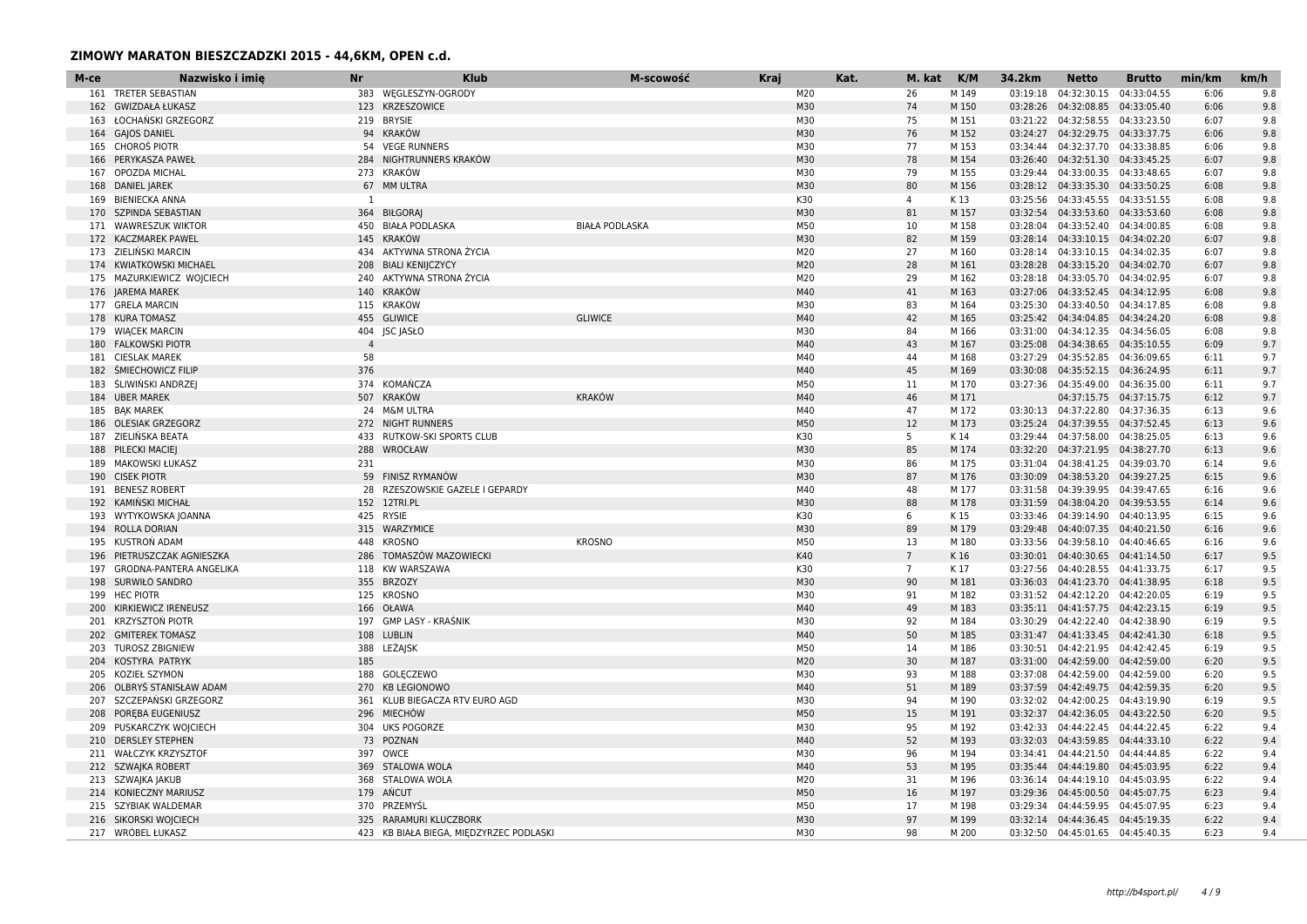| 417 BŁONIE<br>M30<br>99<br>M 201<br>04:45:24.45<br>04:46:09.80<br>9.4<br>218 WORCH PAWEŁ<br>03:37:15<br>6:23<br>136 GAZELE I GEPARDY<br>K40<br>8<br>6:26<br>9.3<br>219 JAKUBOWICZ KATARZYNA<br>K 18<br>03:36:23  04:47:15.35  04:47:20.85<br>220 SZPYT RYSZARD<br>365 BIŁGORAJ<br>M40<br>M 202<br>03:37:14 04:47:04.70 04:47:23.30<br>6:26<br>9.3<br>54<br>M40<br>55<br>9.3<br>221 KANIA MARIAN<br>155 RYBNIK<br>M 203<br>03:32:41  04:47:29.45  04:47:50.45<br>6:26<br>222 MACHNIKOWSKI MAREK<br>M40<br>03:29:05  04:47:08.15  04:47:59.95<br>9.3<br>223<br>56<br>M 204<br>6:26<br>MĘŻCZYŹNI<br>MROŻEK ANDRZEJ<br>252 KKB DYSTANS KRAKÓW<br>$\overline{2}$<br>M 205<br>03:40:44  04:47:19.30  04:48:14.45<br>6:26<br>9.3<br>223<br>RAWŁUSZEWICZ WALDEMAR<br>310 ASTERINA<br>M40<br>57<br>M 206<br>03:32:22  04:47:12.70  04:48:14.75<br>6:26<br>9.3<br>224<br>M30<br>03:37:28  04:47:59.00  04:48:17.95<br>6:27<br>9.3<br>225 PLACZEK PAWEŁ<br>293 WETLINA<br>100<br>M 207<br>M30<br>226 KAMINSKI ROBERT<br>154 12TRI.PL<br>101<br>M 208<br>03:36:16  04:46:29.70  04:48:19.35<br>6:25<br>9.3<br>192 FORMA WODZISŁAW ŚLASKI<br>M40<br>58<br>6:28<br>9.3<br>227<br><b>KRAUSE DARIUSZ</b><br>M 209<br>03:25:31  04:48:26.40  04:48:30.70<br>M30<br>209 LIBERTÓW<br>9.3<br>228 LACHOWICZ PRZEMEK<br>102<br>M 210<br>03:32:25  04:47:18.10  04:48:31.15<br>6:26<br>229 SZCZEPANEK MONIKA<br>360 SPORT.SANEA.PL<br>K40<br>9<br>03:36:26 04:48:08.60 04:48:40.20<br>6:27<br>9.3<br>K 19<br>78 WERTYKAL BIKEBOARD TEAM<br>K30<br>DOMINIAK KLAUDIA<br>8<br>K 20<br>03:43:40  04:47:45.40  04:48:57.60<br>6:27<br>9.3<br>230<br>PRESZOW<br>M50<br>18<br>6:27<br>9.3<br>231 SABANOS GEJZA<br>490 PRESZOW<br>M 211<br>03:35:04  04:47:47.85  04:48:58.90<br>232 MOLTZAN ZBIGNIEW<br>250 TORUŃ<br>M30<br>M 212<br>03:41:20  04:48:14.60  04:49:02.65<br>9.3<br>103<br>6:27<br>251 TORUŃ<br>K40<br>9.3<br>233 MOLTZAN-MAŁKOWSKA MAGDALENA<br>10<br>K 21<br>03:41:33  04:48:14.70  04:49:02.85<br>6:27<br>74 DUKLA<br><b>DERWICH ŁUKASZ</b><br>M40<br>59<br>M 213<br>03:33:45  04:49:08.70  04:49:24.10<br>6:28<br>9.3<br>234<br>K50<br>235 KONDYCIA<br>9.3<br>235 MATUSZEWICZ EWA<br>$\mathbf{1}$<br>K 22<br>03:41:04  04:49:12.25  04:49:38.45<br>6:29<br>M40<br>9.2<br>236 KARUS WALDEMAR<br>157 14 DAS<br>60<br>M 214<br>03:24:56 04:49:21.80 04:49:44.30<br>6:29<br>M40<br>9.2<br>237 CIACH WOJCIECH<br>56 KOPRZYWNICA<br>61<br>M 215<br>03:33:16  04:50:11.00  04:50:14.15<br>6:30<br>238 GREBOWIEC MATEUSZ<br>117 LKS TENCZA SANDOMIERZ<br>M30<br>104<br>M 216<br>03:40:04  04:49:54.10  04:50:20.30<br>6:30<br>9.2<br>M30<br>239 ŁUBIEŃSKI WOJCIECH<br>221 POZNAŃ<br>105<br>M 217<br>03:39:05  04:49:58.60  04:51:05.15<br>6:30<br>9.2<br>M40<br>240 ŚWIERCZEK GRZEGORZ<br>378<br>62<br>M 218<br>03:42:03  04:50:54.90  04:51:08.30<br>6:31<br>9.2<br>189<br>K30<br>241 KOZŁOWSKA MARTA<br>9<br>K 23<br>03:41:55  04:50:55.75  04:51:08.45<br>6:31<br>9.2<br>175<br>M30<br>242 KOŁTUNICKI KRZYSZTOF<br>M 219<br>03:43:35  04:50:12.05  04:51:13.60<br>6:30<br>9.2<br>106<br>M30<br>40 UKA WARSZAWA<br>9.2<br><b>BORKOWSKI JAKUB</b><br>107<br>M 220<br>03:37:12  04:50:01.65  04:51:17.10<br>6:30<br>243<br>181 DŹ<br>M20<br><b>KOPER WIKTOR</b><br>32<br>M 221<br>03:34:12  04:50:13.70  04:51:24.20<br>6:30<br>9.2<br>244<br>M30<br>174 KRAKÓW<br>108<br>M 222<br>6:30<br>9.2<br>245 KOŁODZIEJCZYK DAWID<br>03:42:07  04:50:33.25  04:51:30.50<br>KOSMALA BARTOSZ<br>184 KRAKÓW<br>M40<br>63<br>M 223<br>03:41:51  04:51:05.60  04:51:47.45<br>9.2<br>6:31<br>246<br>173 SPARTANIE DZIECIOM<br>M40<br>247 KOŁKOWSKI ANDRZEJ<br>64<br>M 224<br>03:41:29  04:50:48.15  04:51:48.30<br>6:31<br>9.2<br>384 PRZEMYŚL<br>M30<br>248 TROCHIMCZYK PIOTR<br>109<br>M 225<br>03:42:42  04:51:00.45  04:51:50.15<br>6:31<br>9.2<br>M30<br>249 BEBELSKI RAFAŁ<br>25 KUŹNIA TRIATHLONU<br>110<br>M 226<br>6:31<br>9.2<br>03:40:42  04:51:16.05  04:51:53.35<br>276 CRAZY GUIDES<br>M30<br>M 227<br>250 OSTROWSKI MICHAŁ<br>111<br>03:38:19  04:51:07.50  04:51:53.45<br>6:31<br>9.2<br>M30<br>9.2<br>251 GŁEMBSKI DANIEL<br>104<br>112<br>M 228<br>03:36:26  04:50:59.60  04:52:06.70<br>6:31<br>262 BIESZCZADY<br>M40<br>65<br>M 229<br>9.2<br>252<br>NOWAK PIOTR<br>03:40:18  04:51:58.25  04:52:07.20<br>6:32<br>K40<br>11<br>9.2<br>253 MŁODECKA SYLWIA<br>248 SPARTANIE DZIECIOM<br>K 24<br>03:46:01  04:51:09.75  04:52:12.05<br>6:31<br>M40<br>254 KRYPCZYK MICHAŁ<br>195<br>66<br>M 230<br>03:41:12  04:52:15.55  04:52:40.70<br>6:33<br>9.2<br><b>MAŁYSZA SŁAWOMIR</b><br>232 PZU SPORT TEAM<br>M40<br>67<br>M 231<br>03:35:28  04:51:55.50  04:53:03.05<br>6:32<br>9.2<br>255<br>PRZYBYŁA MARCIN<br>302 NUTREND TEAM / SZCZYRK<br>M30<br>113<br>M 232<br>03:36:54  04:53:04.70  04:53:13.65<br>6:34<br>9.1<br>256<br>K30<br>257 WOJCIESZAK EWA<br>416 BIEGIEM PRZEZ GÓRY - POMOC DLA ALKA<br>10<br>K 25<br>03:35:49  04:52:45.45  04:53:21.05<br>6:33<br>9.1<br>254 BIEGIEM PRZEZ GÓRY - POMOC DLA ALKA<br>M30<br>M 233<br>258 NALEPKA ZDZISŁAW<br>114<br>03:35:50  04:52:44.45  04:53:21.20<br>6:33<br>9.1<br>M30<br><b>MAZUREK MICHAŁ</b><br>238<br><b>ORTOREH TEAM</b><br>115<br>M 234<br>03:42:09  04:53:12.95  04:53:50.45<br>6:34<br>9.1<br>259<br>9<br>M30<br>M 235<br>6:34<br>9.1<br>260 SKRZYPCZAK PIOTR<br>116<br>03:52:08  04:52:57.35  04:53:58.55<br>210 KRAKÓW<br>K30<br>261 LEBDA MAŁGORZATA<br>6:35<br>9.1<br>11<br>K 26<br>03:45:02  04:54:01.25  04:54:18.35<br>M30<br>262 DUDEK BARTŁOMIEJ<br>83 12TRI.PL<br>117<br>M 236<br>03:39:46 04:52:37.85 04:54:26.60<br>6:33<br>9.1<br>M50<br>263 SYSUŁA JANUSZ<br>357 PEDZIWIATR BIAŁYSTOK<br>19<br>M 237<br>03:37:49  04:54:26.30  04:54:49.00<br>6:36<br>9.1<br>264 LEŚNOWOLSKI PIOTR<br>215 KLUB BIEGACZA RTV EURO AGD<br>M40<br>9.1<br>68<br>M 238<br>03:45:08  04:53:32.00  04:54:51.65<br>6:34<br>K30<br>265 GRZEBIELUCH KATARZYNA<br>121 RYBNIK<br>12<br>K 27<br>03:37:53  04:54:37.65  04:54:58.15<br>6:36<br>9.1<br><b>KLAMUT RYSZARD</b><br>447 JABLONICA POLSKA<br><b>JABLONICA POLSKA</b><br>M50<br>20<br>M 239<br>03:39:24  04:54:33.50  04:55:19.10<br>6:36<br>9.1<br>266<br>267 SŁOMIAK MARIAN<br>M50<br>21<br>M 240<br>6:36<br>9.1<br>$\overline{7}$<br>03:40:59  04:54:55.90  04:55:30.05<br>M50<br>268 KOLASINSKI JAROSLAW<br>493 WARSZAWA<br>WARSZAWA<br>22<br>M 241<br>03:47:03  04:54:38.50  04:55:32.65<br>6:36<br>9.1<br>M30<br>118<br>9.1<br>269 SOBCZAK MARCIN<br>334 WARSZAWA<br>M 242<br>03:44:36 04:55:28.75 04:55:42.15<br>6:37<br>160 SOCHACZEW<br>M20<br>KAŻMIERCZAK MARCIN<br>33<br>M 243<br>03:41:59  04:54:44.65  04:55:44.45<br>6:36<br>9.1<br>270<br>MEŻCZYŹNI<br>271 WACH ZDZISŁAW<br>394 AUGUSTÓW<br>$\overline{3}$<br>M 244<br>03:42:04  04:55:45.10  04:55:49.85<br>6:37<br>-9<br>272 GUTKOWSKI TOMEK<br>122 TREND GLASS RUNNING TEAM<br>M30<br>119<br>M 245<br>03:44:55  04:55:25.65  04:55:55.05<br>6:37<br>9.1<br>273 WENTLAND TOMASZ<br>460 KRAKOW<br><b>KRAKOW</b><br>M30<br>120<br>6:36<br>9.1<br>M 246<br>03:40:54  04:54:48.20  04:56:02.10<br>M20<br>274 BEM JAKUB<br>27 NOWA HUTA TEAM<br>34<br>M 247<br>03:40:55  04:54:48.70  04:56:02.25<br>6:36<br>9.1 | M-ce | Nazwisko i imie | <b>Nr</b> | <b>Klub</b> | M-scowość | <b>Kraj</b> | Kat. | M. kat | K/M | 34.2km | <b>Netto</b> | <b>Brutto</b> | min/km | km/h |
|---------------------------------------------------------------------------------------------------------------------------------------------------------------------------------------------------------------------------------------------------------------------------------------------------------------------------------------------------------------------------------------------------------------------------------------------------------------------------------------------------------------------------------------------------------------------------------------------------------------------------------------------------------------------------------------------------------------------------------------------------------------------------------------------------------------------------------------------------------------------------------------------------------------------------------------------------------------------------------------------------------------------------------------------------------------------------------------------------------------------------------------------------------------------------------------------------------------------------------------------------------------------------------------------------------------------------------------------------------------------------------------------------------------------------------------------------------------------------------------------------------------------------------------------------------------------------------------------------------------------------------------------------------------------------------------------------------------------------------------------------------------------------------------------------------------------------------------------------------------------------------------------------------------------------------------------------------------------------------------------------------------------------------------------------------------------------------------------------------------------------------------------------------------------------------------------------------------------------------------------------------------------------------------------------------------------------------------------------------------------------------------------------------------------------------------------------------------------------------------------------------------------------------------------------------------------------------------------------------------------------------------------------------------------------------------------------------------------------------------------------------------------------------------------------------------------------------------------------------------------------------------------------------------------------------------------------------------------------------------------------------------------------------------------------------------------------------------------------------------------------------------------------------------------------------------------------------------------------------------------------------------------------------------------------------------------------------------------------------------------------------------------------------------------------------------------------------------------------------------------------------------------------------------------------------------------------------------------------------------------------------------------------------------------------------------------------------------------------------------------------------------------------------------------------------------------------------------------------------------------------------------------------------------------------------------------------------------------------------------------------------------------------------------------------------------------------------------------------------------------------------------------------------------------------------------------------------------------------------------------------------------------------------------------------------------------------------------------------------------------------------------------------------------------------------------------------------------------------------------------------------------------------------------------------------------------------------------------------------------------------------------------------------------------------------------------------------------------------------------------------------------------------------------------------------------------------------------------------------------------------------------------------------------------------------------------------------------------------------------------------------------------------------------------------------------------------------------------------------------------------------------------------------------------------------------------------------------------------------------------------------------------------------------------------------------------------------------------------------------------------------------------------------------------------------------------------------------------------------------------------------------------------------------------------------------------------------------------------------------------------------------------------------------------------------------------------------------------------------------------------------------------------------------------------------------------------------------------------------------------------------------------------------------------------------------------------------------------------------------------------------------------------------------------------------------------------------------------------------------------------------------------------------------------------------------------------------------------------------------------------------------------------------------------------------------------------------------------------------------------------------------------------------------------------------------------------------------------------------------------------------------------------------------------------------------------------------------------------------------------------------------------------------------------------------------------------------------------------------------------------------------------------------------------------------------------------------------------------------------------------------------------------------------------------------------------------------------------------------------------------------------------------------------------------------------------------------------------------------------------------------------------------------------------|------|-----------------|-----------|-------------|-----------|-------------|------|--------|-----|--------|--------------|---------------|--------|------|
|                                                                                                                                                                                                                                                                                                                                                                                                                                                                                                                                                                                                                                                                                                                                                                                                                                                                                                                                                                                                                                                                                                                                                                                                                                                                                                                                                                                                                                                                                                                                                                                                                                                                                                                                                                                                                                                                                                                                                                                                                                                                                                                                                                                                                                                                                                                                                                                                                                                                                                                                                                                                                                                                                                                                                                                                                                                                                                                                                                                                                                                                                                                                                                                                                                                                                                                                                                                                                                                                                                                                                                                                                                                                                                                                                                                                                                                                                                                                                                                                                                                                                                                                                                                                                                                                                                                                                                                                                                                                                                                                                                                                                                                                                                                                                                                                                                                                                                                                                                                                                                                                                                                                                                                                                                                                                                                                                                                                                                                                                                                                                                                                                                                                                                                                                                                                                                                                                                                                                                                                                                                                                                                                                                                                                                                                                                                                                                                                                                                                                                                                                                                                                                                                                                                                                                                                                                                                                                                                                                                                                                                                                                                                                                     |      |                 |           |             |           |             |      |        |     |        |              |               |        |      |
|                                                                                                                                                                                                                                                                                                                                                                                                                                                                                                                                                                                                                                                                                                                                                                                                                                                                                                                                                                                                                                                                                                                                                                                                                                                                                                                                                                                                                                                                                                                                                                                                                                                                                                                                                                                                                                                                                                                                                                                                                                                                                                                                                                                                                                                                                                                                                                                                                                                                                                                                                                                                                                                                                                                                                                                                                                                                                                                                                                                                                                                                                                                                                                                                                                                                                                                                                                                                                                                                                                                                                                                                                                                                                                                                                                                                                                                                                                                                                                                                                                                                                                                                                                                                                                                                                                                                                                                                                                                                                                                                                                                                                                                                                                                                                                                                                                                                                                                                                                                                                                                                                                                                                                                                                                                                                                                                                                                                                                                                                                                                                                                                                                                                                                                                                                                                                                                                                                                                                                                                                                                                                                                                                                                                                                                                                                                                                                                                                                                                                                                                                                                                                                                                                                                                                                                                                                                                                                                                                                                                                                                                                                                                                                     |      |                 |           |             |           |             |      |        |     |        |              |               |        |      |
|                                                                                                                                                                                                                                                                                                                                                                                                                                                                                                                                                                                                                                                                                                                                                                                                                                                                                                                                                                                                                                                                                                                                                                                                                                                                                                                                                                                                                                                                                                                                                                                                                                                                                                                                                                                                                                                                                                                                                                                                                                                                                                                                                                                                                                                                                                                                                                                                                                                                                                                                                                                                                                                                                                                                                                                                                                                                                                                                                                                                                                                                                                                                                                                                                                                                                                                                                                                                                                                                                                                                                                                                                                                                                                                                                                                                                                                                                                                                                                                                                                                                                                                                                                                                                                                                                                                                                                                                                                                                                                                                                                                                                                                                                                                                                                                                                                                                                                                                                                                                                                                                                                                                                                                                                                                                                                                                                                                                                                                                                                                                                                                                                                                                                                                                                                                                                                                                                                                                                                                                                                                                                                                                                                                                                                                                                                                                                                                                                                                                                                                                                                                                                                                                                                                                                                                                                                                                                                                                                                                                                                                                                                                                                                     |      |                 |           |             |           |             |      |        |     |        |              |               |        |      |
|                                                                                                                                                                                                                                                                                                                                                                                                                                                                                                                                                                                                                                                                                                                                                                                                                                                                                                                                                                                                                                                                                                                                                                                                                                                                                                                                                                                                                                                                                                                                                                                                                                                                                                                                                                                                                                                                                                                                                                                                                                                                                                                                                                                                                                                                                                                                                                                                                                                                                                                                                                                                                                                                                                                                                                                                                                                                                                                                                                                                                                                                                                                                                                                                                                                                                                                                                                                                                                                                                                                                                                                                                                                                                                                                                                                                                                                                                                                                                                                                                                                                                                                                                                                                                                                                                                                                                                                                                                                                                                                                                                                                                                                                                                                                                                                                                                                                                                                                                                                                                                                                                                                                                                                                                                                                                                                                                                                                                                                                                                                                                                                                                                                                                                                                                                                                                                                                                                                                                                                                                                                                                                                                                                                                                                                                                                                                                                                                                                                                                                                                                                                                                                                                                                                                                                                                                                                                                                                                                                                                                                                                                                                                                                     |      |                 |           |             |           |             |      |        |     |        |              |               |        |      |
|                                                                                                                                                                                                                                                                                                                                                                                                                                                                                                                                                                                                                                                                                                                                                                                                                                                                                                                                                                                                                                                                                                                                                                                                                                                                                                                                                                                                                                                                                                                                                                                                                                                                                                                                                                                                                                                                                                                                                                                                                                                                                                                                                                                                                                                                                                                                                                                                                                                                                                                                                                                                                                                                                                                                                                                                                                                                                                                                                                                                                                                                                                                                                                                                                                                                                                                                                                                                                                                                                                                                                                                                                                                                                                                                                                                                                                                                                                                                                                                                                                                                                                                                                                                                                                                                                                                                                                                                                                                                                                                                                                                                                                                                                                                                                                                                                                                                                                                                                                                                                                                                                                                                                                                                                                                                                                                                                                                                                                                                                                                                                                                                                                                                                                                                                                                                                                                                                                                                                                                                                                                                                                                                                                                                                                                                                                                                                                                                                                                                                                                                                                                                                                                                                                                                                                                                                                                                                                                                                                                                                                                                                                                                                                     |      |                 |           |             |           |             |      |        |     |        |              |               |        |      |
|                                                                                                                                                                                                                                                                                                                                                                                                                                                                                                                                                                                                                                                                                                                                                                                                                                                                                                                                                                                                                                                                                                                                                                                                                                                                                                                                                                                                                                                                                                                                                                                                                                                                                                                                                                                                                                                                                                                                                                                                                                                                                                                                                                                                                                                                                                                                                                                                                                                                                                                                                                                                                                                                                                                                                                                                                                                                                                                                                                                                                                                                                                                                                                                                                                                                                                                                                                                                                                                                                                                                                                                                                                                                                                                                                                                                                                                                                                                                                                                                                                                                                                                                                                                                                                                                                                                                                                                                                                                                                                                                                                                                                                                                                                                                                                                                                                                                                                                                                                                                                                                                                                                                                                                                                                                                                                                                                                                                                                                                                                                                                                                                                                                                                                                                                                                                                                                                                                                                                                                                                                                                                                                                                                                                                                                                                                                                                                                                                                                                                                                                                                                                                                                                                                                                                                                                                                                                                                                                                                                                                                                                                                                                                                     |      |                 |           |             |           |             |      |        |     |        |              |               |        |      |
|                                                                                                                                                                                                                                                                                                                                                                                                                                                                                                                                                                                                                                                                                                                                                                                                                                                                                                                                                                                                                                                                                                                                                                                                                                                                                                                                                                                                                                                                                                                                                                                                                                                                                                                                                                                                                                                                                                                                                                                                                                                                                                                                                                                                                                                                                                                                                                                                                                                                                                                                                                                                                                                                                                                                                                                                                                                                                                                                                                                                                                                                                                                                                                                                                                                                                                                                                                                                                                                                                                                                                                                                                                                                                                                                                                                                                                                                                                                                                                                                                                                                                                                                                                                                                                                                                                                                                                                                                                                                                                                                                                                                                                                                                                                                                                                                                                                                                                                                                                                                                                                                                                                                                                                                                                                                                                                                                                                                                                                                                                                                                                                                                                                                                                                                                                                                                                                                                                                                                                                                                                                                                                                                                                                                                                                                                                                                                                                                                                                                                                                                                                                                                                                                                                                                                                                                                                                                                                                                                                                                                                                                                                                                                                     |      |                 |           |             |           |             |      |        |     |        |              |               |        |      |
|                                                                                                                                                                                                                                                                                                                                                                                                                                                                                                                                                                                                                                                                                                                                                                                                                                                                                                                                                                                                                                                                                                                                                                                                                                                                                                                                                                                                                                                                                                                                                                                                                                                                                                                                                                                                                                                                                                                                                                                                                                                                                                                                                                                                                                                                                                                                                                                                                                                                                                                                                                                                                                                                                                                                                                                                                                                                                                                                                                                                                                                                                                                                                                                                                                                                                                                                                                                                                                                                                                                                                                                                                                                                                                                                                                                                                                                                                                                                                                                                                                                                                                                                                                                                                                                                                                                                                                                                                                                                                                                                                                                                                                                                                                                                                                                                                                                                                                                                                                                                                                                                                                                                                                                                                                                                                                                                                                                                                                                                                                                                                                                                                                                                                                                                                                                                                                                                                                                                                                                                                                                                                                                                                                                                                                                                                                                                                                                                                                                                                                                                                                                                                                                                                                                                                                                                                                                                                                                                                                                                                                                                                                                                                                     |      |                 |           |             |           |             |      |        |     |        |              |               |        |      |
|                                                                                                                                                                                                                                                                                                                                                                                                                                                                                                                                                                                                                                                                                                                                                                                                                                                                                                                                                                                                                                                                                                                                                                                                                                                                                                                                                                                                                                                                                                                                                                                                                                                                                                                                                                                                                                                                                                                                                                                                                                                                                                                                                                                                                                                                                                                                                                                                                                                                                                                                                                                                                                                                                                                                                                                                                                                                                                                                                                                                                                                                                                                                                                                                                                                                                                                                                                                                                                                                                                                                                                                                                                                                                                                                                                                                                                                                                                                                                                                                                                                                                                                                                                                                                                                                                                                                                                                                                                                                                                                                                                                                                                                                                                                                                                                                                                                                                                                                                                                                                                                                                                                                                                                                                                                                                                                                                                                                                                                                                                                                                                                                                                                                                                                                                                                                                                                                                                                                                                                                                                                                                                                                                                                                                                                                                                                                                                                                                                                                                                                                                                                                                                                                                                                                                                                                                                                                                                                                                                                                                                                                                                                                                                     |      |                 |           |             |           |             |      |        |     |        |              |               |        |      |
|                                                                                                                                                                                                                                                                                                                                                                                                                                                                                                                                                                                                                                                                                                                                                                                                                                                                                                                                                                                                                                                                                                                                                                                                                                                                                                                                                                                                                                                                                                                                                                                                                                                                                                                                                                                                                                                                                                                                                                                                                                                                                                                                                                                                                                                                                                                                                                                                                                                                                                                                                                                                                                                                                                                                                                                                                                                                                                                                                                                                                                                                                                                                                                                                                                                                                                                                                                                                                                                                                                                                                                                                                                                                                                                                                                                                                                                                                                                                                                                                                                                                                                                                                                                                                                                                                                                                                                                                                                                                                                                                                                                                                                                                                                                                                                                                                                                                                                                                                                                                                                                                                                                                                                                                                                                                                                                                                                                                                                                                                                                                                                                                                                                                                                                                                                                                                                                                                                                                                                                                                                                                                                                                                                                                                                                                                                                                                                                                                                                                                                                                                                                                                                                                                                                                                                                                                                                                                                                                                                                                                                                                                                                                                                     |      |                 |           |             |           |             |      |        |     |        |              |               |        |      |
|                                                                                                                                                                                                                                                                                                                                                                                                                                                                                                                                                                                                                                                                                                                                                                                                                                                                                                                                                                                                                                                                                                                                                                                                                                                                                                                                                                                                                                                                                                                                                                                                                                                                                                                                                                                                                                                                                                                                                                                                                                                                                                                                                                                                                                                                                                                                                                                                                                                                                                                                                                                                                                                                                                                                                                                                                                                                                                                                                                                                                                                                                                                                                                                                                                                                                                                                                                                                                                                                                                                                                                                                                                                                                                                                                                                                                                                                                                                                                                                                                                                                                                                                                                                                                                                                                                                                                                                                                                                                                                                                                                                                                                                                                                                                                                                                                                                                                                                                                                                                                                                                                                                                                                                                                                                                                                                                                                                                                                                                                                                                                                                                                                                                                                                                                                                                                                                                                                                                                                                                                                                                                                                                                                                                                                                                                                                                                                                                                                                                                                                                                                                                                                                                                                                                                                                                                                                                                                                                                                                                                                                                                                                                                                     |      |                 |           |             |           |             |      |        |     |        |              |               |        |      |
|                                                                                                                                                                                                                                                                                                                                                                                                                                                                                                                                                                                                                                                                                                                                                                                                                                                                                                                                                                                                                                                                                                                                                                                                                                                                                                                                                                                                                                                                                                                                                                                                                                                                                                                                                                                                                                                                                                                                                                                                                                                                                                                                                                                                                                                                                                                                                                                                                                                                                                                                                                                                                                                                                                                                                                                                                                                                                                                                                                                                                                                                                                                                                                                                                                                                                                                                                                                                                                                                                                                                                                                                                                                                                                                                                                                                                                                                                                                                                                                                                                                                                                                                                                                                                                                                                                                                                                                                                                                                                                                                                                                                                                                                                                                                                                                                                                                                                                                                                                                                                                                                                                                                                                                                                                                                                                                                                                                                                                                                                                                                                                                                                                                                                                                                                                                                                                                                                                                                                                                                                                                                                                                                                                                                                                                                                                                                                                                                                                                                                                                                                                                                                                                                                                                                                                                                                                                                                                                                                                                                                                                                                                                                                                     |      |                 |           |             |           |             |      |        |     |        |              |               |        |      |
|                                                                                                                                                                                                                                                                                                                                                                                                                                                                                                                                                                                                                                                                                                                                                                                                                                                                                                                                                                                                                                                                                                                                                                                                                                                                                                                                                                                                                                                                                                                                                                                                                                                                                                                                                                                                                                                                                                                                                                                                                                                                                                                                                                                                                                                                                                                                                                                                                                                                                                                                                                                                                                                                                                                                                                                                                                                                                                                                                                                                                                                                                                                                                                                                                                                                                                                                                                                                                                                                                                                                                                                                                                                                                                                                                                                                                                                                                                                                                                                                                                                                                                                                                                                                                                                                                                                                                                                                                                                                                                                                                                                                                                                                                                                                                                                                                                                                                                                                                                                                                                                                                                                                                                                                                                                                                                                                                                                                                                                                                                                                                                                                                                                                                                                                                                                                                                                                                                                                                                                                                                                                                                                                                                                                                                                                                                                                                                                                                                                                                                                                                                                                                                                                                                                                                                                                                                                                                                                                                                                                                                                                                                                                                                     |      |                 |           |             |           |             |      |        |     |        |              |               |        |      |
|                                                                                                                                                                                                                                                                                                                                                                                                                                                                                                                                                                                                                                                                                                                                                                                                                                                                                                                                                                                                                                                                                                                                                                                                                                                                                                                                                                                                                                                                                                                                                                                                                                                                                                                                                                                                                                                                                                                                                                                                                                                                                                                                                                                                                                                                                                                                                                                                                                                                                                                                                                                                                                                                                                                                                                                                                                                                                                                                                                                                                                                                                                                                                                                                                                                                                                                                                                                                                                                                                                                                                                                                                                                                                                                                                                                                                                                                                                                                                                                                                                                                                                                                                                                                                                                                                                                                                                                                                                                                                                                                                                                                                                                                                                                                                                                                                                                                                                                                                                                                                                                                                                                                                                                                                                                                                                                                                                                                                                                                                                                                                                                                                                                                                                                                                                                                                                                                                                                                                                                                                                                                                                                                                                                                                                                                                                                                                                                                                                                                                                                                                                                                                                                                                                                                                                                                                                                                                                                                                                                                                                                                                                                                                                     |      |                 |           |             |           |             |      |        |     |        |              |               |        |      |
|                                                                                                                                                                                                                                                                                                                                                                                                                                                                                                                                                                                                                                                                                                                                                                                                                                                                                                                                                                                                                                                                                                                                                                                                                                                                                                                                                                                                                                                                                                                                                                                                                                                                                                                                                                                                                                                                                                                                                                                                                                                                                                                                                                                                                                                                                                                                                                                                                                                                                                                                                                                                                                                                                                                                                                                                                                                                                                                                                                                                                                                                                                                                                                                                                                                                                                                                                                                                                                                                                                                                                                                                                                                                                                                                                                                                                                                                                                                                                                                                                                                                                                                                                                                                                                                                                                                                                                                                                                                                                                                                                                                                                                                                                                                                                                                                                                                                                                                                                                                                                                                                                                                                                                                                                                                                                                                                                                                                                                                                                                                                                                                                                                                                                                                                                                                                                                                                                                                                                                                                                                                                                                                                                                                                                                                                                                                                                                                                                                                                                                                                                                                                                                                                                                                                                                                                                                                                                                                                                                                                                                                                                                                                                                     |      |                 |           |             |           |             |      |        |     |        |              |               |        |      |
|                                                                                                                                                                                                                                                                                                                                                                                                                                                                                                                                                                                                                                                                                                                                                                                                                                                                                                                                                                                                                                                                                                                                                                                                                                                                                                                                                                                                                                                                                                                                                                                                                                                                                                                                                                                                                                                                                                                                                                                                                                                                                                                                                                                                                                                                                                                                                                                                                                                                                                                                                                                                                                                                                                                                                                                                                                                                                                                                                                                                                                                                                                                                                                                                                                                                                                                                                                                                                                                                                                                                                                                                                                                                                                                                                                                                                                                                                                                                                                                                                                                                                                                                                                                                                                                                                                                                                                                                                                                                                                                                                                                                                                                                                                                                                                                                                                                                                                                                                                                                                                                                                                                                                                                                                                                                                                                                                                                                                                                                                                                                                                                                                                                                                                                                                                                                                                                                                                                                                                                                                                                                                                                                                                                                                                                                                                                                                                                                                                                                                                                                                                                                                                                                                                                                                                                                                                                                                                                                                                                                                                                                                                                                                                     |      |                 |           |             |           |             |      |        |     |        |              |               |        |      |
|                                                                                                                                                                                                                                                                                                                                                                                                                                                                                                                                                                                                                                                                                                                                                                                                                                                                                                                                                                                                                                                                                                                                                                                                                                                                                                                                                                                                                                                                                                                                                                                                                                                                                                                                                                                                                                                                                                                                                                                                                                                                                                                                                                                                                                                                                                                                                                                                                                                                                                                                                                                                                                                                                                                                                                                                                                                                                                                                                                                                                                                                                                                                                                                                                                                                                                                                                                                                                                                                                                                                                                                                                                                                                                                                                                                                                                                                                                                                                                                                                                                                                                                                                                                                                                                                                                                                                                                                                                                                                                                                                                                                                                                                                                                                                                                                                                                                                                                                                                                                                                                                                                                                                                                                                                                                                                                                                                                                                                                                                                                                                                                                                                                                                                                                                                                                                                                                                                                                                                                                                                                                                                                                                                                                                                                                                                                                                                                                                                                                                                                                                                                                                                                                                                                                                                                                                                                                                                                                                                                                                                                                                                                                                                     |      |                 |           |             |           |             |      |        |     |        |              |               |        |      |
|                                                                                                                                                                                                                                                                                                                                                                                                                                                                                                                                                                                                                                                                                                                                                                                                                                                                                                                                                                                                                                                                                                                                                                                                                                                                                                                                                                                                                                                                                                                                                                                                                                                                                                                                                                                                                                                                                                                                                                                                                                                                                                                                                                                                                                                                                                                                                                                                                                                                                                                                                                                                                                                                                                                                                                                                                                                                                                                                                                                                                                                                                                                                                                                                                                                                                                                                                                                                                                                                                                                                                                                                                                                                                                                                                                                                                                                                                                                                                                                                                                                                                                                                                                                                                                                                                                                                                                                                                                                                                                                                                                                                                                                                                                                                                                                                                                                                                                                                                                                                                                                                                                                                                                                                                                                                                                                                                                                                                                                                                                                                                                                                                                                                                                                                                                                                                                                                                                                                                                                                                                                                                                                                                                                                                                                                                                                                                                                                                                                                                                                                                                                                                                                                                                                                                                                                                                                                                                                                                                                                                                                                                                                                                                     |      |                 |           |             |           |             |      |        |     |        |              |               |        |      |
|                                                                                                                                                                                                                                                                                                                                                                                                                                                                                                                                                                                                                                                                                                                                                                                                                                                                                                                                                                                                                                                                                                                                                                                                                                                                                                                                                                                                                                                                                                                                                                                                                                                                                                                                                                                                                                                                                                                                                                                                                                                                                                                                                                                                                                                                                                                                                                                                                                                                                                                                                                                                                                                                                                                                                                                                                                                                                                                                                                                                                                                                                                                                                                                                                                                                                                                                                                                                                                                                                                                                                                                                                                                                                                                                                                                                                                                                                                                                                                                                                                                                                                                                                                                                                                                                                                                                                                                                                                                                                                                                                                                                                                                                                                                                                                                                                                                                                                                                                                                                                                                                                                                                                                                                                                                                                                                                                                                                                                                                                                                                                                                                                                                                                                                                                                                                                                                                                                                                                                                                                                                                                                                                                                                                                                                                                                                                                                                                                                                                                                                                                                                                                                                                                                                                                                                                                                                                                                                                                                                                                                                                                                                                                                     |      |                 |           |             |           |             |      |        |     |        |              |               |        |      |
|                                                                                                                                                                                                                                                                                                                                                                                                                                                                                                                                                                                                                                                                                                                                                                                                                                                                                                                                                                                                                                                                                                                                                                                                                                                                                                                                                                                                                                                                                                                                                                                                                                                                                                                                                                                                                                                                                                                                                                                                                                                                                                                                                                                                                                                                                                                                                                                                                                                                                                                                                                                                                                                                                                                                                                                                                                                                                                                                                                                                                                                                                                                                                                                                                                                                                                                                                                                                                                                                                                                                                                                                                                                                                                                                                                                                                                                                                                                                                                                                                                                                                                                                                                                                                                                                                                                                                                                                                                                                                                                                                                                                                                                                                                                                                                                                                                                                                                                                                                                                                                                                                                                                                                                                                                                                                                                                                                                                                                                                                                                                                                                                                                                                                                                                                                                                                                                                                                                                                                                                                                                                                                                                                                                                                                                                                                                                                                                                                                                                                                                                                                                                                                                                                                                                                                                                                                                                                                                                                                                                                                                                                                                                                                     |      |                 |           |             |           |             |      |        |     |        |              |               |        |      |
|                                                                                                                                                                                                                                                                                                                                                                                                                                                                                                                                                                                                                                                                                                                                                                                                                                                                                                                                                                                                                                                                                                                                                                                                                                                                                                                                                                                                                                                                                                                                                                                                                                                                                                                                                                                                                                                                                                                                                                                                                                                                                                                                                                                                                                                                                                                                                                                                                                                                                                                                                                                                                                                                                                                                                                                                                                                                                                                                                                                                                                                                                                                                                                                                                                                                                                                                                                                                                                                                                                                                                                                                                                                                                                                                                                                                                                                                                                                                                                                                                                                                                                                                                                                                                                                                                                                                                                                                                                                                                                                                                                                                                                                                                                                                                                                                                                                                                                                                                                                                                                                                                                                                                                                                                                                                                                                                                                                                                                                                                                                                                                                                                                                                                                                                                                                                                                                                                                                                                                                                                                                                                                                                                                                                                                                                                                                                                                                                                                                                                                                                                                                                                                                                                                                                                                                                                                                                                                                                                                                                                                                                                                                                                                     |      |                 |           |             |           |             |      |        |     |        |              |               |        |      |
|                                                                                                                                                                                                                                                                                                                                                                                                                                                                                                                                                                                                                                                                                                                                                                                                                                                                                                                                                                                                                                                                                                                                                                                                                                                                                                                                                                                                                                                                                                                                                                                                                                                                                                                                                                                                                                                                                                                                                                                                                                                                                                                                                                                                                                                                                                                                                                                                                                                                                                                                                                                                                                                                                                                                                                                                                                                                                                                                                                                                                                                                                                                                                                                                                                                                                                                                                                                                                                                                                                                                                                                                                                                                                                                                                                                                                                                                                                                                                                                                                                                                                                                                                                                                                                                                                                                                                                                                                                                                                                                                                                                                                                                                                                                                                                                                                                                                                                                                                                                                                                                                                                                                                                                                                                                                                                                                                                                                                                                                                                                                                                                                                                                                                                                                                                                                                                                                                                                                                                                                                                                                                                                                                                                                                                                                                                                                                                                                                                                                                                                                                                                                                                                                                                                                                                                                                                                                                                                                                                                                                                                                                                                                                                     |      |                 |           |             |           |             |      |        |     |        |              |               |        |      |
|                                                                                                                                                                                                                                                                                                                                                                                                                                                                                                                                                                                                                                                                                                                                                                                                                                                                                                                                                                                                                                                                                                                                                                                                                                                                                                                                                                                                                                                                                                                                                                                                                                                                                                                                                                                                                                                                                                                                                                                                                                                                                                                                                                                                                                                                                                                                                                                                                                                                                                                                                                                                                                                                                                                                                                                                                                                                                                                                                                                                                                                                                                                                                                                                                                                                                                                                                                                                                                                                                                                                                                                                                                                                                                                                                                                                                                                                                                                                                                                                                                                                                                                                                                                                                                                                                                                                                                                                                                                                                                                                                                                                                                                                                                                                                                                                                                                                                                                                                                                                                                                                                                                                                                                                                                                                                                                                                                                                                                                                                                                                                                                                                                                                                                                                                                                                                                                                                                                                                                                                                                                                                                                                                                                                                                                                                                                                                                                                                                                                                                                                                                                                                                                                                                                                                                                                                                                                                                                                                                                                                                                                                                                                                                     |      |                 |           |             |           |             |      |        |     |        |              |               |        |      |
|                                                                                                                                                                                                                                                                                                                                                                                                                                                                                                                                                                                                                                                                                                                                                                                                                                                                                                                                                                                                                                                                                                                                                                                                                                                                                                                                                                                                                                                                                                                                                                                                                                                                                                                                                                                                                                                                                                                                                                                                                                                                                                                                                                                                                                                                                                                                                                                                                                                                                                                                                                                                                                                                                                                                                                                                                                                                                                                                                                                                                                                                                                                                                                                                                                                                                                                                                                                                                                                                                                                                                                                                                                                                                                                                                                                                                                                                                                                                                                                                                                                                                                                                                                                                                                                                                                                                                                                                                                                                                                                                                                                                                                                                                                                                                                                                                                                                                                                                                                                                                                                                                                                                                                                                                                                                                                                                                                                                                                                                                                                                                                                                                                                                                                                                                                                                                                                                                                                                                                                                                                                                                                                                                                                                                                                                                                                                                                                                                                                                                                                                                                                                                                                                                                                                                                                                                                                                                                                                                                                                                                                                                                                                                                     |      |                 |           |             |           |             |      |        |     |        |              |               |        |      |
|                                                                                                                                                                                                                                                                                                                                                                                                                                                                                                                                                                                                                                                                                                                                                                                                                                                                                                                                                                                                                                                                                                                                                                                                                                                                                                                                                                                                                                                                                                                                                                                                                                                                                                                                                                                                                                                                                                                                                                                                                                                                                                                                                                                                                                                                                                                                                                                                                                                                                                                                                                                                                                                                                                                                                                                                                                                                                                                                                                                                                                                                                                                                                                                                                                                                                                                                                                                                                                                                                                                                                                                                                                                                                                                                                                                                                                                                                                                                                                                                                                                                                                                                                                                                                                                                                                                                                                                                                                                                                                                                                                                                                                                                                                                                                                                                                                                                                                                                                                                                                                                                                                                                                                                                                                                                                                                                                                                                                                                                                                                                                                                                                                                                                                                                                                                                                                                                                                                                                                                                                                                                                                                                                                                                                                                                                                                                                                                                                                                                                                                                                                                                                                                                                                                                                                                                                                                                                                                                                                                                                                                                                                                                                                     |      |                 |           |             |           |             |      |        |     |        |              |               |        |      |
|                                                                                                                                                                                                                                                                                                                                                                                                                                                                                                                                                                                                                                                                                                                                                                                                                                                                                                                                                                                                                                                                                                                                                                                                                                                                                                                                                                                                                                                                                                                                                                                                                                                                                                                                                                                                                                                                                                                                                                                                                                                                                                                                                                                                                                                                                                                                                                                                                                                                                                                                                                                                                                                                                                                                                                                                                                                                                                                                                                                                                                                                                                                                                                                                                                                                                                                                                                                                                                                                                                                                                                                                                                                                                                                                                                                                                                                                                                                                                                                                                                                                                                                                                                                                                                                                                                                                                                                                                                                                                                                                                                                                                                                                                                                                                                                                                                                                                                                                                                                                                                                                                                                                                                                                                                                                                                                                                                                                                                                                                                                                                                                                                                                                                                                                                                                                                                                                                                                                                                                                                                                                                                                                                                                                                                                                                                                                                                                                                                                                                                                                                                                                                                                                                                                                                                                                                                                                                                                                                                                                                                                                                                                                                                     |      |                 |           |             |           |             |      |        |     |        |              |               |        |      |
|                                                                                                                                                                                                                                                                                                                                                                                                                                                                                                                                                                                                                                                                                                                                                                                                                                                                                                                                                                                                                                                                                                                                                                                                                                                                                                                                                                                                                                                                                                                                                                                                                                                                                                                                                                                                                                                                                                                                                                                                                                                                                                                                                                                                                                                                                                                                                                                                                                                                                                                                                                                                                                                                                                                                                                                                                                                                                                                                                                                                                                                                                                                                                                                                                                                                                                                                                                                                                                                                                                                                                                                                                                                                                                                                                                                                                                                                                                                                                                                                                                                                                                                                                                                                                                                                                                                                                                                                                                                                                                                                                                                                                                                                                                                                                                                                                                                                                                                                                                                                                                                                                                                                                                                                                                                                                                                                                                                                                                                                                                                                                                                                                                                                                                                                                                                                                                                                                                                                                                                                                                                                                                                                                                                                                                                                                                                                                                                                                                                                                                                                                                                                                                                                                                                                                                                                                                                                                                                                                                                                                                                                                                                                                                     |      |                 |           |             |           |             |      |        |     |        |              |               |        |      |
|                                                                                                                                                                                                                                                                                                                                                                                                                                                                                                                                                                                                                                                                                                                                                                                                                                                                                                                                                                                                                                                                                                                                                                                                                                                                                                                                                                                                                                                                                                                                                                                                                                                                                                                                                                                                                                                                                                                                                                                                                                                                                                                                                                                                                                                                                                                                                                                                                                                                                                                                                                                                                                                                                                                                                                                                                                                                                                                                                                                                                                                                                                                                                                                                                                                                                                                                                                                                                                                                                                                                                                                                                                                                                                                                                                                                                                                                                                                                                                                                                                                                                                                                                                                                                                                                                                                                                                                                                                                                                                                                                                                                                                                                                                                                                                                                                                                                                                                                                                                                                                                                                                                                                                                                                                                                                                                                                                                                                                                                                                                                                                                                                                                                                                                                                                                                                                                                                                                                                                                                                                                                                                                                                                                                                                                                                                                                                                                                                                                                                                                                                                                                                                                                                                                                                                                                                                                                                                                                                                                                                                                                                                                                                                     |      |                 |           |             |           |             |      |        |     |        |              |               |        |      |
|                                                                                                                                                                                                                                                                                                                                                                                                                                                                                                                                                                                                                                                                                                                                                                                                                                                                                                                                                                                                                                                                                                                                                                                                                                                                                                                                                                                                                                                                                                                                                                                                                                                                                                                                                                                                                                                                                                                                                                                                                                                                                                                                                                                                                                                                                                                                                                                                                                                                                                                                                                                                                                                                                                                                                                                                                                                                                                                                                                                                                                                                                                                                                                                                                                                                                                                                                                                                                                                                                                                                                                                                                                                                                                                                                                                                                                                                                                                                                                                                                                                                                                                                                                                                                                                                                                                                                                                                                                                                                                                                                                                                                                                                                                                                                                                                                                                                                                                                                                                                                                                                                                                                                                                                                                                                                                                                                                                                                                                                                                                                                                                                                                                                                                                                                                                                                                                                                                                                                                                                                                                                                                                                                                                                                                                                                                                                                                                                                                                                                                                                                                                                                                                                                                                                                                                                                                                                                                                                                                                                                                                                                                                                                                     |      |                 |           |             |           |             |      |        |     |        |              |               |        |      |
|                                                                                                                                                                                                                                                                                                                                                                                                                                                                                                                                                                                                                                                                                                                                                                                                                                                                                                                                                                                                                                                                                                                                                                                                                                                                                                                                                                                                                                                                                                                                                                                                                                                                                                                                                                                                                                                                                                                                                                                                                                                                                                                                                                                                                                                                                                                                                                                                                                                                                                                                                                                                                                                                                                                                                                                                                                                                                                                                                                                                                                                                                                                                                                                                                                                                                                                                                                                                                                                                                                                                                                                                                                                                                                                                                                                                                                                                                                                                                                                                                                                                                                                                                                                                                                                                                                                                                                                                                                                                                                                                                                                                                                                                                                                                                                                                                                                                                                                                                                                                                                                                                                                                                                                                                                                                                                                                                                                                                                                                                                                                                                                                                                                                                                                                                                                                                                                                                                                                                                                                                                                                                                                                                                                                                                                                                                                                                                                                                                                                                                                                                                                                                                                                                                                                                                                                                                                                                                                                                                                                                                                                                                                                                                     |      |                 |           |             |           |             |      |        |     |        |              |               |        |      |
|                                                                                                                                                                                                                                                                                                                                                                                                                                                                                                                                                                                                                                                                                                                                                                                                                                                                                                                                                                                                                                                                                                                                                                                                                                                                                                                                                                                                                                                                                                                                                                                                                                                                                                                                                                                                                                                                                                                                                                                                                                                                                                                                                                                                                                                                                                                                                                                                                                                                                                                                                                                                                                                                                                                                                                                                                                                                                                                                                                                                                                                                                                                                                                                                                                                                                                                                                                                                                                                                                                                                                                                                                                                                                                                                                                                                                                                                                                                                                                                                                                                                                                                                                                                                                                                                                                                                                                                                                                                                                                                                                                                                                                                                                                                                                                                                                                                                                                                                                                                                                                                                                                                                                                                                                                                                                                                                                                                                                                                                                                                                                                                                                                                                                                                                                                                                                                                                                                                                                                                                                                                                                                                                                                                                                                                                                                                                                                                                                                                                                                                                                                                                                                                                                                                                                                                                                                                                                                                                                                                                                                                                                                                                                                     |      |                 |           |             |           |             |      |        |     |        |              |               |        |      |
|                                                                                                                                                                                                                                                                                                                                                                                                                                                                                                                                                                                                                                                                                                                                                                                                                                                                                                                                                                                                                                                                                                                                                                                                                                                                                                                                                                                                                                                                                                                                                                                                                                                                                                                                                                                                                                                                                                                                                                                                                                                                                                                                                                                                                                                                                                                                                                                                                                                                                                                                                                                                                                                                                                                                                                                                                                                                                                                                                                                                                                                                                                                                                                                                                                                                                                                                                                                                                                                                                                                                                                                                                                                                                                                                                                                                                                                                                                                                                                                                                                                                                                                                                                                                                                                                                                                                                                                                                                                                                                                                                                                                                                                                                                                                                                                                                                                                                                                                                                                                                                                                                                                                                                                                                                                                                                                                                                                                                                                                                                                                                                                                                                                                                                                                                                                                                                                                                                                                                                                                                                                                                                                                                                                                                                                                                                                                                                                                                                                                                                                                                                                                                                                                                                                                                                                                                                                                                                                                                                                                                                                                                                                                                                     |      |                 |           |             |           |             |      |        |     |        |              |               |        |      |
|                                                                                                                                                                                                                                                                                                                                                                                                                                                                                                                                                                                                                                                                                                                                                                                                                                                                                                                                                                                                                                                                                                                                                                                                                                                                                                                                                                                                                                                                                                                                                                                                                                                                                                                                                                                                                                                                                                                                                                                                                                                                                                                                                                                                                                                                                                                                                                                                                                                                                                                                                                                                                                                                                                                                                                                                                                                                                                                                                                                                                                                                                                                                                                                                                                                                                                                                                                                                                                                                                                                                                                                                                                                                                                                                                                                                                                                                                                                                                                                                                                                                                                                                                                                                                                                                                                                                                                                                                                                                                                                                                                                                                                                                                                                                                                                                                                                                                                                                                                                                                                                                                                                                                                                                                                                                                                                                                                                                                                                                                                                                                                                                                                                                                                                                                                                                                                                                                                                                                                                                                                                                                                                                                                                                                                                                                                                                                                                                                                                                                                                                                                                                                                                                                                                                                                                                                                                                                                                                                                                                                                                                                                                                                                     |      |                 |           |             |           |             |      |        |     |        |              |               |        |      |
|                                                                                                                                                                                                                                                                                                                                                                                                                                                                                                                                                                                                                                                                                                                                                                                                                                                                                                                                                                                                                                                                                                                                                                                                                                                                                                                                                                                                                                                                                                                                                                                                                                                                                                                                                                                                                                                                                                                                                                                                                                                                                                                                                                                                                                                                                                                                                                                                                                                                                                                                                                                                                                                                                                                                                                                                                                                                                                                                                                                                                                                                                                                                                                                                                                                                                                                                                                                                                                                                                                                                                                                                                                                                                                                                                                                                                                                                                                                                                                                                                                                                                                                                                                                                                                                                                                                                                                                                                                                                                                                                                                                                                                                                                                                                                                                                                                                                                                                                                                                                                                                                                                                                                                                                                                                                                                                                                                                                                                                                                                                                                                                                                                                                                                                                                                                                                                                                                                                                                                                                                                                                                                                                                                                                                                                                                                                                                                                                                                                                                                                                                                                                                                                                                                                                                                                                                                                                                                                                                                                                                                                                                                                                                                     |      |                 |           |             |           |             |      |        |     |        |              |               |        |      |
|                                                                                                                                                                                                                                                                                                                                                                                                                                                                                                                                                                                                                                                                                                                                                                                                                                                                                                                                                                                                                                                                                                                                                                                                                                                                                                                                                                                                                                                                                                                                                                                                                                                                                                                                                                                                                                                                                                                                                                                                                                                                                                                                                                                                                                                                                                                                                                                                                                                                                                                                                                                                                                                                                                                                                                                                                                                                                                                                                                                                                                                                                                                                                                                                                                                                                                                                                                                                                                                                                                                                                                                                                                                                                                                                                                                                                                                                                                                                                                                                                                                                                                                                                                                                                                                                                                                                                                                                                                                                                                                                                                                                                                                                                                                                                                                                                                                                                                                                                                                                                                                                                                                                                                                                                                                                                                                                                                                                                                                                                                                                                                                                                                                                                                                                                                                                                                                                                                                                                                                                                                                                                                                                                                                                                                                                                                                                                                                                                                                                                                                                                                                                                                                                                                                                                                                                                                                                                                                                                                                                                                                                                                                                                                     |      |                 |           |             |           |             |      |        |     |        |              |               |        |      |
|                                                                                                                                                                                                                                                                                                                                                                                                                                                                                                                                                                                                                                                                                                                                                                                                                                                                                                                                                                                                                                                                                                                                                                                                                                                                                                                                                                                                                                                                                                                                                                                                                                                                                                                                                                                                                                                                                                                                                                                                                                                                                                                                                                                                                                                                                                                                                                                                                                                                                                                                                                                                                                                                                                                                                                                                                                                                                                                                                                                                                                                                                                                                                                                                                                                                                                                                                                                                                                                                                                                                                                                                                                                                                                                                                                                                                                                                                                                                                                                                                                                                                                                                                                                                                                                                                                                                                                                                                                                                                                                                                                                                                                                                                                                                                                                                                                                                                                                                                                                                                                                                                                                                                                                                                                                                                                                                                                                                                                                                                                                                                                                                                                                                                                                                                                                                                                                                                                                                                                                                                                                                                                                                                                                                                                                                                                                                                                                                                                                                                                                                                                                                                                                                                                                                                                                                                                                                                                                                                                                                                                                                                                                                                                     |      |                 |           |             |           |             |      |        |     |        |              |               |        |      |
|                                                                                                                                                                                                                                                                                                                                                                                                                                                                                                                                                                                                                                                                                                                                                                                                                                                                                                                                                                                                                                                                                                                                                                                                                                                                                                                                                                                                                                                                                                                                                                                                                                                                                                                                                                                                                                                                                                                                                                                                                                                                                                                                                                                                                                                                                                                                                                                                                                                                                                                                                                                                                                                                                                                                                                                                                                                                                                                                                                                                                                                                                                                                                                                                                                                                                                                                                                                                                                                                                                                                                                                                                                                                                                                                                                                                                                                                                                                                                                                                                                                                                                                                                                                                                                                                                                                                                                                                                                                                                                                                                                                                                                                                                                                                                                                                                                                                                                                                                                                                                                                                                                                                                                                                                                                                                                                                                                                                                                                                                                                                                                                                                                                                                                                                                                                                                                                                                                                                                                                                                                                                                                                                                                                                                                                                                                                                                                                                                                                                                                                                                                                                                                                                                                                                                                                                                                                                                                                                                                                                                                                                                                                                                                     |      |                 |           |             |           |             |      |        |     |        |              |               |        |      |
|                                                                                                                                                                                                                                                                                                                                                                                                                                                                                                                                                                                                                                                                                                                                                                                                                                                                                                                                                                                                                                                                                                                                                                                                                                                                                                                                                                                                                                                                                                                                                                                                                                                                                                                                                                                                                                                                                                                                                                                                                                                                                                                                                                                                                                                                                                                                                                                                                                                                                                                                                                                                                                                                                                                                                                                                                                                                                                                                                                                                                                                                                                                                                                                                                                                                                                                                                                                                                                                                                                                                                                                                                                                                                                                                                                                                                                                                                                                                                                                                                                                                                                                                                                                                                                                                                                                                                                                                                                                                                                                                                                                                                                                                                                                                                                                                                                                                                                                                                                                                                                                                                                                                                                                                                                                                                                                                                                                                                                                                                                                                                                                                                                                                                                                                                                                                                                                                                                                                                                                                                                                                                                                                                                                                                                                                                                                                                                                                                                                                                                                                                                                                                                                                                                                                                                                                                                                                                                                                                                                                                                                                                                                                                                     |      |                 |           |             |           |             |      |        |     |        |              |               |        |      |
|                                                                                                                                                                                                                                                                                                                                                                                                                                                                                                                                                                                                                                                                                                                                                                                                                                                                                                                                                                                                                                                                                                                                                                                                                                                                                                                                                                                                                                                                                                                                                                                                                                                                                                                                                                                                                                                                                                                                                                                                                                                                                                                                                                                                                                                                                                                                                                                                                                                                                                                                                                                                                                                                                                                                                                                                                                                                                                                                                                                                                                                                                                                                                                                                                                                                                                                                                                                                                                                                                                                                                                                                                                                                                                                                                                                                                                                                                                                                                                                                                                                                                                                                                                                                                                                                                                                                                                                                                                                                                                                                                                                                                                                                                                                                                                                                                                                                                                                                                                                                                                                                                                                                                                                                                                                                                                                                                                                                                                                                                                                                                                                                                                                                                                                                                                                                                                                                                                                                                                                                                                                                                                                                                                                                                                                                                                                                                                                                                                                                                                                                                                                                                                                                                                                                                                                                                                                                                                                                                                                                                                                                                                                                                                     |      |                 |           |             |           |             |      |        |     |        |              |               |        |      |
|                                                                                                                                                                                                                                                                                                                                                                                                                                                                                                                                                                                                                                                                                                                                                                                                                                                                                                                                                                                                                                                                                                                                                                                                                                                                                                                                                                                                                                                                                                                                                                                                                                                                                                                                                                                                                                                                                                                                                                                                                                                                                                                                                                                                                                                                                                                                                                                                                                                                                                                                                                                                                                                                                                                                                                                                                                                                                                                                                                                                                                                                                                                                                                                                                                                                                                                                                                                                                                                                                                                                                                                                                                                                                                                                                                                                                                                                                                                                                                                                                                                                                                                                                                                                                                                                                                                                                                                                                                                                                                                                                                                                                                                                                                                                                                                                                                                                                                                                                                                                                                                                                                                                                                                                                                                                                                                                                                                                                                                                                                                                                                                                                                                                                                                                                                                                                                                                                                                                                                                                                                                                                                                                                                                                                                                                                                                                                                                                                                                                                                                                                                                                                                                                                                                                                                                                                                                                                                                                                                                                                                                                                                                                                                     |      |                 |           |             |           |             |      |        |     |        |              |               |        |      |
|                                                                                                                                                                                                                                                                                                                                                                                                                                                                                                                                                                                                                                                                                                                                                                                                                                                                                                                                                                                                                                                                                                                                                                                                                                                                                                                                                                                                                                                                                                                                                                                                                                                                                                                                                                                                                                                                                                                                                                                                                                                                                                                                                                                                                                                                                                                                                                                                                                                                                                                                                                                                                                                                                                                                                                                                                                                                                                                                                                                                                                                                                                                                                                                                                                                                                                                                                                                                                                                                                                                                                                                                                                                                                                                                                                                                                                                                                                                                                                                                                                                                                                                                                                                                                                                                                                                                                                                                                                                                                                                                                                                                                                                                                                                                                                                                                                                                                                                                                                                                                                                                                                                                                                                                                                                                                                                                                                                                                                                                                                                                                                                                                                                                                                                                                                                                                                                                                                                                                                                                                                                                                                                                                                                                                                                                                                                                                                                                                                                                                                                                                                                                                                                                                                                                                                                                                                                                                                                                                                                                                                                                                                                                                                     |      |                 |           |             |           |             |      |        |     |        |              |               |        |      |
|                                                                                                                                                                                                                                                                                                                                                                                                                                                                                                                                                                                                                                                                                                                                                                                                                                                                                                                                                                                                                                                                                                                                                                                                                                                                                                                                                                                                                                                                                                                                                                                                                                                                                                                                                                                                                                                                                                                                                                                                                                                                                                                                                                                                                                                                                                                                                                                                                                                                                                                                                                                                                                                                                                                                                                                                                                                                                                                                                                                                                                                                                                                                                                                                                                                                                                                                                                                                                                                                                                                                                                                                                                                                                                                                                                                                                                                                                                                                                                                                                                                                                                                                                                                                                                                                                                                                                                                                                                                                                                                                                                                                                                                                                                                                                                                                                                                                                                                                                                                                                                                                                                                                                                                                                                                                                                                                                                                                                                                                                                                                                                                                                                                                                                                                                                                                                                                                                                                                                                                                                                                                                                                                                                                                                                                                                                                                                                                                                                                                                                                                                                                                                                                                                                                                                                                                                                                                                                                                                                                                                                                                                                                                                                     |      |                 |           |             |           |             |      |        |     |        |              |               |        |      |
|                                                                                                                                                                                                                                                                                                                                                                                                                                                                                                                                                                                                                                                                                                                                                                                                                                                                                                                                                                                                                                                                                                                                                                                                                                                                                                                                                                                                                                                                                                                                                                                                                                                                                                                                                                                                                                                                                                                                                                                                                                                                                                                                                                                                                                                                                                                                                                                                                                                                                                                                                                                                                                                                                                                                                                                                                                                                                                                                                                                                                                                                                                                                                                                                                                                                                                                                                                                                                                                                                                                                                                                                                                                                                                                                                                                                                                                                                                                                                                                                                                                                                                                                                                                                                                                                                                                                                                                                                                                                                                                                                                                                                                                                                                                                                                                                                                                                                                                                                                                                                                                                                                                                                                                                                                                                                                                                                                                                                                                                                                                                                                                                                                                                                                                                                                                                                                                                                                                                                                                                                                                                                                                                                                                                                                                                                                                                                                                                                                                                                                                                                                                                                                                                                                                                                                                                                                                                                                                                                                                                                                                                                                                                                                     |      |                 |           |             |           |             |      |        |     |        |              |               |        |      |
|                                                                                                                                                                                                                                                                                                                                                                                                                                                                                                                                                                                                                                                                                                                                                                                                                                                                                                                                                                                                                                                                                                                                                                                                                                                                                                                                                                                                                                                                                                                                                                                                                                                                                                                                                                                                                                                                                                                                                                                                                                                                                                                                                                                                                                                                                                                                                                                                                                                                                                                                                                                                                                                                                                                                                                                                                                                                                                                                                                                                                                                                                                                                                                                                                                                                                                                                                                                                                                                                                                                                                                                                                                                                                                                                                                                                                                                                                                                                                                                                                                                                                                                                                                                                                                                                                                                                                                                                                                                                                                                                                                                                                                                                                                                                                                                                                                                                                                                                                                                                                                                                                                                                                                                                                                                                                                                                                                                                                                                                                                                                                                                                                                                                                                                                                                                                                                                                                                                                                                                                                                                                                                                                                                                                                                                                                                                                                                                                                                                                                                                                                                                                                                                                                                                                                                                                                                                                                                                                                                                                                                                                                                                                                                     |      |                 |           |             |           |             |      |        |     |        |              |               |        |      |
|                                                                                                                                                                                                                                                                                                                                                                                                                                                                                                                                                                                                                                                                                                                                                                                                                                                                                                                                                                                                                                                                                                                                                                                                                                                                                                                                                                                                                                                                                                                                                                                                                                                                                                                                                                                                                                                                                                                                                                                                                                                                                                                                                                                                                                                                                                                                                                                                                                                                                                                                                                                                                                                                                                                                                                                                                                                                                                                                                                                                                                                                                                                                                                                                                                                                                                                                                                                                                                                                                                                                                                                                                                                                                                                                                                                                                                                                                                                                                                                                                                                                                                                                                                                                                                                                                                                                                                                                                                                                                                                                                                                                                                                                                                                                                                                                                                                                                                                                                                                                                                                                                                                                                                                                                                                                                                                                                                                                                                                                                                                                                                                                                                                                                                                                                                                                                                                                                                                                                                                                                                                                                                                                                                                                                                                                                                                                                                                                                                                                                                                                                                                                                                                                                                                                                                                                                                                                                                                                                                                                                                                                                                                                                                     |      |                 |           |             |           |             |      |        |     |        |              |               |        |      |
|                                                                                                                                                                                                                                                                                                                                                                                                                                                                                                                                                                                                                                                                                                                                                                                                                                                                                                                                                                                                                                                                                                                                                                                                                                                                                                                                                                                                                                                                                                                                                                                                                                                                                                                                                                                                                                                                                                                                                                                                                                                                                                                                                                                                                                                                                                                                                                                                                                                                                                                                                                                                                                                                                                                                                                                                                                                                                                                                                                                                                                                                                                                                                                                                                                                                                                                                                                                                                                                                                                                                                                                                                                                                                                                                                                                                                                                                                                                                                                                                                                                                                                                                                                                                                                                                                                                                                                                                                                                                                                                                                                                                                                                                                                                                                                                                                                                                                                                                                                                                                                                                                                                                                                                                                                                                                                                                                                                                                                                                                                                                                                                                                                                                                                                                                                                                                                                                                                                                                                                                                                                                                                                                                                                                                                                                                                                                                                                                                                                                                                                                                                                                                                                                                                                                                                                                                                                                                                                                                                                                                                                                                                                                                                     |      |                 |           |             |           |             |      |        |     |        |              |               |        |      |
|                                                                                                                                                                                                                                                                                                                                                                                                                                                                                                                                                                                                                                                                                                                                                                                                                                                                                                                                                                                                                                                                                                                                                                                                                                                                                                                                                                                                                                                                                                                                                                                                                                                                                                                                                                                                                                                                                                                                                                                                                                                                                                                                                                                                                                                                                                                                                                                                                                                                                                                                                                                                                                                                                                                                                                                                                                                                                                                                                                                                                                                                                                                                                                                                                                                                                                                                                                                                                                                                                                                                                                                                                                                                                                                                                                                                                                                                                                                                                                                                                                                                                                                                                                                                                                                                                                                                                                                                                                                                                                                                                                                                                                                                                                                                                                                                                                                                                                                                                                                                                                                                                                                                                                                                                                                                                                                                                                                                                                                                                                                                                                                                                                                                                                                                                                                                                                                                                                                                                                                                                                                                                                                                                                                                                                                                                                                                                                                                                                                                                                                                                                                                                                                                                                                                                                                                                                                                                                                                                                                                                                                                                                                                                                     |      |                 |           |             |           |             |      |        |     |        |              |               |        |      |
|                                                                                                                                                                                                                                                                                                                                                                                                                                                                                                                                                                                                                                                                                                                                                                                                                                                                                                                                                                                                                                                                                                                                                                                                                                                                                                                                                                                                                                                                                                                                                                                                                                                                                                                                                                                                                                                                                                                                                                                                                                                                                                                                                                                                                                                                                                                                                                                                                                                                                                                                                                                                                                                                                                                                                                                                                                                                                                                                                                                                                                                                                                                                                                                                                                                                                                                                                                                                                                                                                                                                                                                                                                                                                                                                                                                                                                                                                                                                                                                                                                                                                                                                                                                                                                                                                                                                                                                                                                                                                                                                                                                                                                                                                                                                                                                                                                                                                                                                                                                                                                                                                                                                                                                                                                                                                                                                                                                                                                                                                                                                                                                                                                                                                                                                                                                                                                                                                                                                                                                                                                                                                                                                                                                                                                                                                                                                                                                                                                                                                                                                                                                                                                                                                                                                                                                                                                                                                                                                                                                                                                                                                                                                                                     |      |                 |           |             |           |             |      |        |     |        |              |               |        |      |
|                                                                                                                                                                                                                                                                                                                                                                                                                                                                                                                                                                                                                                                                                                                                                                                                                                                                                                                                                                                                                                                                                                                                                                                                                                                                                                                                                                                                                                                                                                                                                                                                                                                                                                                                                                                                                                                                                                                                                                                                                                                                                                                                                                                                                                                                                                                                                                                                                                                                                                                                                                                                                                                                                                                                                                                                                                                                                                                                                                                                                                                                                                                                                                                                                                                                                                                                                                                                                                                                                                                                                                                                                                                                                                                                                                                                                                                                                                                                                                                                                                                                                                                                                                                                                                                                                                                                                                                                                                                                                                                                                                                                                                                                                                                                                                                                                                                                                                                                                                                                                                                                                                                                                                                                                                                                                                                                                                                                                                                                                                                                                                                                                                                                                                                                                                                                                                                                                                                                                                                                                                                                                                                                                                                                                                                                                                                                                                                                                                                                                                                                                                                                                                                                                                                                                                                                                                                                                                                                                                                                                                                                                                                                                                     |      |                 |           |             |           |             |      |        |     |        |              |               |        |      |
|                                                                                                                                                                                                                                                                                                                                                                                                                                                                                                                                                                                                                                                                                                                                                                                                                                                                                                                                                                                                                                                                                                                                                                                                                                                                                                                                                                                                                                                                                                                                                                                                                                                                                                                                                                                                                                                                                                                                                                                                                                                                                                                                                                                                                                                                                                                                                                                                                                                                                                                                                                                                                                                                                                                                                                                                                                                                                                                                                                                                                                                                                                                                                                                                                                                                                                                                                                                                                                                                                                                                                                                                                                                                                                                                                                                                                                                                                                                                                                                                                                                                                                                                                                                                                                                                                                                                                                                                                                                                                                                                                                                                                                                                                                                                                                                                                                                                                                                                                                                                                                                                                                                                                                                                                                                                                                                                                                                                                                                                                                                                                                                                                                                                                                                                                                                                                                                                                                                                                                                                                                                                                                                                                                                                                                                                                                                                                                                                                                                                                                                                                                                                                                                                                                                                                                                                                                                                                                                                                                                                                                                                                                                                                                     |      |                 |           |             |           |             |      |        |     |        |              |               |        |      |
|                                                                                                                                                                                                                                                                                                                                                                                                                                                                                                                                                                                                                                                                                                                                                                                                                                                                                                                                                                                                                                                                                                                                                                                                                                                                                                                                                                                                                                                                                                                                                                                                                                                                                                                                                                                                                                                                                                                                                                                                                                                                                                                                                                                                                                                                                                                                                                                                                                                                                                                                                                                                                                                                                                                                                                                                                                                                                                                                                                                                                                                                                                                                                                                                                                                                                                                                                                                                                                                                                                                                                                                                                                                                                                                                                                                                                                                                                                                                                                                                                                                                                                                                                                                                                                                                                                                                                                                                                                                                                                                                                                                                                                                                                                                                                                                                                                                                                                                                                                                                                                                                                                                                                                                                                                                                                                                                                                                                                                                                                                                                                                                                                                                                                                                                                                                                                                                                                                                                                                                                                                                                                                                                                                                                                                                                                                                                                                                                                                                                                                                                                                                                                                                                                                                                                                                                                                                                                                                                                                                                                                                                                                                                                                     |      |                 |           |             |           |             |      |        |     |        |              |               |        |      |
|                                                                                                                                                                                                                                                                                                                                                                                                                                                                                                                                                                                                                                                                                                                                                                                                                                                                                                                                                                                                                                                                                                                                                                                                                                                                                                                                                                                                                                                                                                                                                                                                                                                                                                                                                                                                                                                                                                                                                                                                                                                                                                                                                                                                                                                                                                                                                                                                                                                                                                                                                                                                                                                                                                                                                                                                                                                                                                                                                                                                                                                                                                                                                                                                                                                                                                                                                                                                                                                                                                                                                                                                                                                                                                                                                                                                                                                                                                                                                                                                                                                                                                                                                                                                                                                                                                                                                                                                                                                                                                                                                                                                                                                                                                                                                                                                                                                                                                                                                                                                                                                                                                                                                                                                                                                                                                                                                                                                                                                                                                                                                                                                                                                                                                                                                                                                                                                                                                                                                                                                                                                                                                                                                                                                                                                                                                                                                                                                                                                                                                                                                                                                                                                                                                                                                                                                                                                                                                                                                                                                                                                                                                                                                                     |      |                 |           |             |           |             |      |        |     |        |              |               |        |      |
|                                                                                                                                                                                                                                                                                                                                                                                                                                                                                                                                                                                                                                                                                                                                                                                                                                                                                                                                                                                                                                                                                                                                                                                                                                                                                                                                                                                                                                                                                                                                                                                                                                                                                                                                                                                                                                                                                                                                                                                                                                                                                                                                                                                                                                                                                                                                                                                                                                                                                                                                                                                                                                                                                                                                                                                                                                                                                                                                                                                                                                                                                                                                                                                                                                                                                                                                                                                                                                                                                                                                                                                                                                                                                                                                                                                                                                                                                                                                                                                                                                                                                                                                                                                                                                                                                                                                                                                                                                                                                                                                                                                                                                                                                                                                                                                                                                                                                                                                                                                                                                                                                                                                                                                                                                                                                                                                                                                                                                                                                                                                                                                                                                                                                                                                                                                                                                                                                                                                                                                                                                                                                                                                                                                                                                                                                                                                                                                                                                                                                                                                                                                                                                                                                                                                                                                                                                                                                                                                                                                                                                                                                                                                                                     |      |                 |           |             |           |             |      |        |     |        |              |               |        |      |
|                                                                                                                                                                                                                                                                                                                                                                                                                                                                                                                                                                                                                                                                                                                                                                                                                                                                                                                                                                                                                                                                                                                                                                                                                                                                                                                                                                                                                                                                                                                                                                                                                                                                                                                                                                                                                                                                                                                                                                                                                                                                                                                                                                                                                                                                                                                                                                                                                                                                                                                                                                                                                                                                                                                                                                                                                                                                                                                                                                                                                                                                                                                                                                                                                                                                                                                                                                                                                                                                                                                                                                                                                                                                                                                                                                                                                                                                                                                                                                                                                                                                                                                                                                                                                                                                                                                                                                                                                                                                                                                                                                                                                                                                                                                                                                                                                                                                                                                                                                                                                                                                                                                                                                                                                                                                                                                                                                                                                                                                                                                                                                                                                                                                                                                                                                                                                                                                                                                                                                                                                                                                                                                                                                                                                                                                                                                                                                                                                                                                                                                                                                                                                                                                                                                                                                                                                                                                                                                                                                                                                                                                                                                                                                     |      |                 |           |             |           |             |      |        |     |        |              |               |        |      |
|                                                                                                                                                                                                                                                                                                                                                                                                                                                                                                                                                                                                                                                                                                                                                                                                                                                                                                                                                                                                                                                                                                                                                                                                                                                                                                                                                                                                                                                                                                                                                                                                                                                                                                                                                                                                                                                                                                                                                                                                                                                                                                                                                                                                                                                                                                                                                                                                                                                                                                                                                                                                                                                                                                                                                                                                                                                                                                                                                                                                                                                                                                                                                                                                                                                                                                                                                                                                                                                                                                                                                                                                                                                                                                                                                                                                                                                                                                                                                                                                                                                                                                                                                                                                                                                                                                                                                                                                                                                                                                                                                                                                                                                                                                                                                                                                                                                                                                                                                                                                                                                                                                                                                                                                                                                                                                                                                                                                                                                                                                                                                                                                                                                                                                                                                                                                                                                                                                                                                                                                                                                                                                                                                                                                                                                                                                                                                                                                                                                                                                                                                                                                                                                                                                                                                                                                                                                                                                                                                                                                                                                                                                                                                                     |      |                 |           |             |           |             |      |        |     |        |              |               |        |      |
|                                                                                                                                                                                                                                                                                                                                                                                                                                                                                                                                                                                                                                                                                                                                                                                                                                                                                                                                                                                                                                                                                                                                                                                                                                                                                                                                                                                                                                                                                                                                                                                                                                                                                                                                                                                                                                                                                                                                                                                                                                                                                                                                                                                                                                                                                                                                                                                                                                                                                                                                                                                                                                                                                                                                                                                                                                                                                                                                                                                                                                                                                                                                                                                                                                                                                                                                                                                                                                                                                                                                                                                                                                                                                                                                                                                                                                                                                                                                                                                                                                                                                                                                                                                                                                                                                                                                                                                                                                                                                                                                                                                                                                                                                                                                                                                                                                                                                                                                                                                                                                                                                                                                                                                                                                                                                                                                                                                                                                                                                                                                                                                                                                                                                                                                                                                                                                                                                                                                                                                                                                                                                                                                                                                                                                                                                                                                                                                                                                                                                                                                                                                                                                                                                                                                                                                                                                                                                                                                                                                                                                                                                                                                                                     |      |                 |           |             |           |             |      |        |     |        |              |               |        |      |
|                                                                                                                                                                                                                                                                                                                                                                                                                                                                                                                                                                                                                                                                                                                                                                                                                                                                                                                                                                                                                                                                                                                                                                                                                                                                                                                                                                                                                                                                                                                                                                                                                                                                                                                                                                                                                                                                                                                                                                                                                                                                                                                                                                                                                                                                                                                                                                                                                                                                                                                                                                                                                                                                                                                                                                                                                                                                                                                                                                                                                                                                                                                                                                                                                                                                                                                                                                                                                                                                                                                                                                                                                                                                                                                                                                                                                                                                                                                                                                                                                                                                                                                                                                                                                                                                                                                                                                                                                                                                                                                                                                                                                                                                                                                                                                                                                                                                                                                                                                                                                                                                                                                                                                                                                                                                                                                                                                                                                                                                                                                                                                                                                                                                                                                                                                                                                                                                                                                                                                                                                                                                                                                                                                                                                                                                                                                                                                                                                                                                                                                                                                                                                                                                                                                                                                                                                                                                                                                                                                                                                                                                                                                                                                     |      |                 |           |             |           |             |      |        |     |        |              |               |        |      |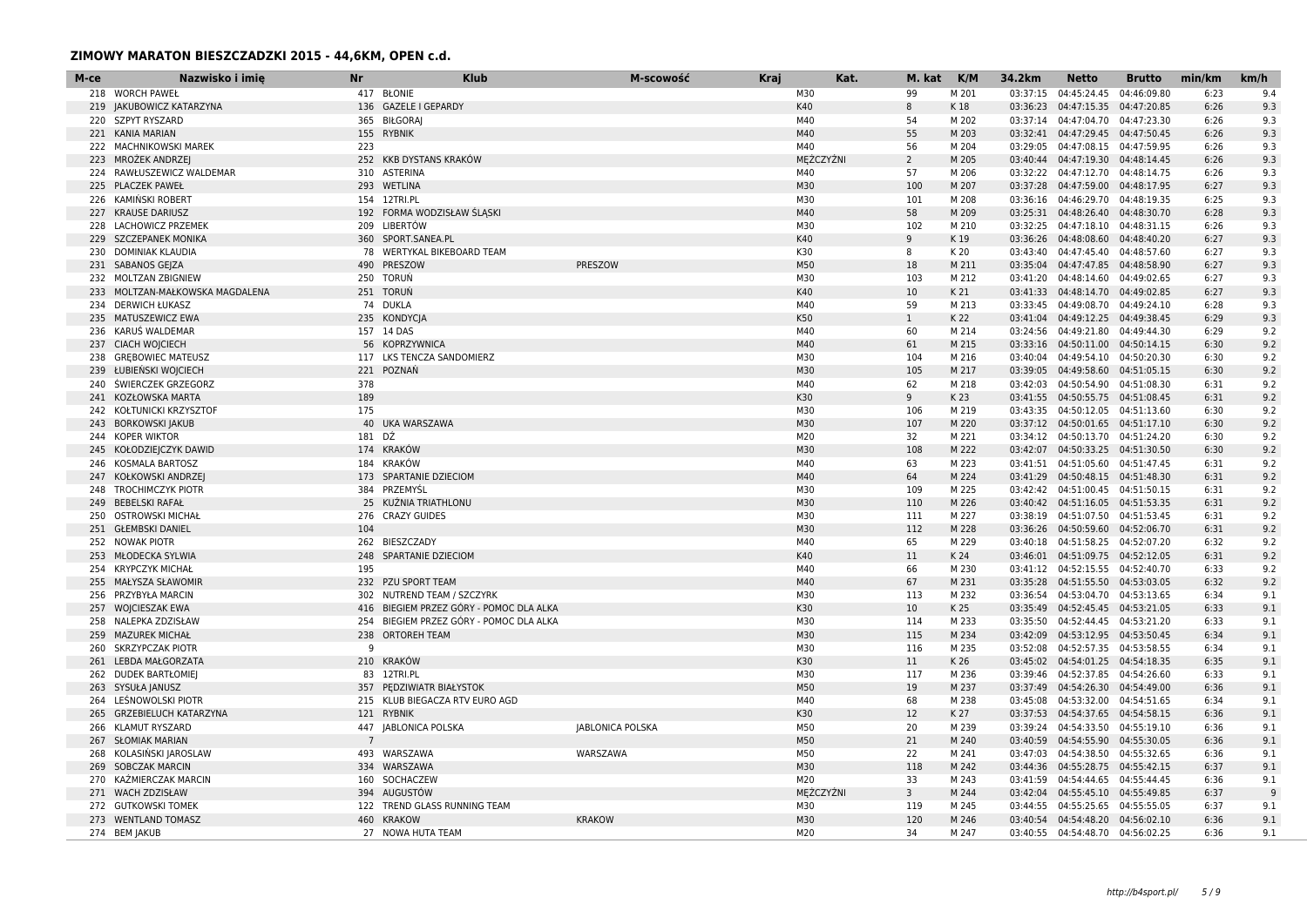| M-ce | Nazwisko i imie          | <b>Nr</b> | <b>Klub</b>                    | M-scowość            | <b>Kraj</b> |                | Kat. | M. kat         | K/M   | 34.2km   | <b>Netto</b>                       | <b>Brutto</b> | min/km | km/h |
|------|--------------------------|-----------|--------------------------------|----------------------|-------------|----------------|------|----------------|-------|----------|------------------------------------|---------------|--------|------|
|      | 275 CHMIELEWSKI TOMASZ   |           | 50 WARSZAWA                    |                      |             | M30            |      | 121            | M 248 | 03:42:32 | 04:55:39.05                        | 04:56:03.15   | 6:37   | 9.1  |
|      | 276 LIS MAREK            |           | 217 POZNAN                     |                      |             | M20            |      | 35             | M 249 |          | 03:40:06  04:55:06.05  04:56:04.35 |               | 6:36   | 9.1  |
|      | 277 MARCZAK ALBERT       | 234       |                                |                      |             | M20            |      | 36             | M 250 |          | 03:41:55  04:55:44.35  04:56:44.95 |               | 6:37   | q    |
|      | 278 SIWIEC TOMASZ        | 326       | <b>RZESZÓW</b>                 |                      |             | M30            |      | 122            | M 251 |          | 03:37:57  04:56:58.65  04:57:44.30 |               | 6:39   | 9    |
|      | 279 KULAKOWSKI PIOTR     |           | 204 CZŁAPACZE                  |                      |             | M50            |      | 23             | M 252 |          | 03:45:37  04:57:17.70  04:57:53.55 |               | 6:39   | q    |
| 280  | <b>GAŁECKI TOMASZ</b>    |           | 96 KLUB BIEGACZA EURO          |                      |             | M40            |      | 69             | M 253 |          | 03:41:38  04:56:55.75  04:58:17.10 |               | 6:39   | 9    |
|      | 281 PENAR JAROSŁAW       |           | 283 FESTINA LENTE              |                      |             | M50            |      | 24             | M 254 |          | 03:44:56  04:58:46.25  04:58:50.40 |               | 6:41   | q    |
|      | 282 SZULC SEBASTIAN      | 366       |                                |                      |             | M40            |      | 70             | M 255 |          | 03:40:13  04:58:29.45  04:58:50.55 |               | 6:41   | 9    |
| 283  | MACIEJEWSKI PIOTR        |           | 224 LUBLIN                     |                      |             | M30            |      | 123            | M 256 |          | 03:34:51  04:57:59.60  04:59:02.10 |               | 6:40   | 9    |
|      | 284 BŁĄKAŁA MATEUSZ      |           | 35 WARSZAWA                    |                      |             | M20            |      | 37             | M 257 |          | 03:44:26 04:58:33.90 04:59:14.45   |               | 6:41   | 9    |
|      | 285 CHOCHOL PAWEŁ        |           | 52 KRZESZOWICE                 |                      |             | M40            |      | 71             | M 258 |          | 03:44:07  04:57:47.75  04:59:21.15 |               | 6:40   | q    |
|      | 286 REMLEIN KATARZYNA    |           | 313 KUŹNIA TRIATHLONU          |                      |             | K30            |      | 13             | K 28  |          | 03:44:28  04:59:16.85  04:59:28.65 |               | 6:42   | 8.9  |
| 287  | JEŻYNA MARCIN            |           | 143 GŁEBOKIE TALERZE           |                      |             | M30            |      | 124            | M 259 |          | 03:48:50  04:59:24.80  04:59:35.05 |               | 6:42   | 8.9  |
|      | 288 KUPCZAK DAWID        |           | 463 CZERWIONKA-LESZCZYNY       | CZERWIONKA-LESZCZYNY |             | M20            |      | 38             | M 260 |          | 03:55:16  04:58:40.00  04:59:38.45 |               | 6:41   | 9    |
|      | 289 JABŁONKA BARTOSZ     |           | 130 DEBIEŃSKO                  |                      |             | M30            |      | 125            | M 261 |          | 03:55:19  04:58:41.30  04:59:38.55 |               | 6:41   | -9   |
|      | 290 SZWAJKA ANETA        |           | 367 STALOWA WOLA               |                      |             | K40            |      | 12             | K 29  |          | 03:44:16  04:59:05.55  04:59:44.90 |               | 6:42   | 8.9  |
|      | 291 MICHALIK ADAM        |           | 244 KRAKÓW                     |                      |             | M40            |      | 72             | M 262 |          | 03:52:47  04:59:17.95  05:00:06.40 |               | 6:42   | 8.9  |
|      | 292 ANDRUSZEWSKI TOMASZ  |           | 13 KB GEOTERMIA UNIEJÓW        |                      |             | M30            |      | 126            | M 263 |          | 03:43:56 04:59:56.80 05:00:26.60   |               | 6:43   | 8.9  |
|      | 293 STARZYŃSKI PIOTR     | 344       |                                |                      |             | M40            |      | 73             | M 264 |          | 03:48:37  05:00:14.50  05:00:29.65 |               | 6:43   | 8.9  |
|      | 294 SUPRON PIOTR         |           | 354 ARCADIS RUNNING TEAM       |                      |             | M30            |      | 127            | M 265 |          | 03:44:59  04:59:47.55  05:00:51.55 |               | 6:43   | 8.9  |
| 295  | KACZOROWSKI PRZEMYSŁAW   |           | 147 SZCZECIN                   |                      |             | M40            |      | 74             | M 266 |          | 03:45:03  04:59:47.95  05:00:51.85 |               | 6:43   | 8.9  |
|      | 296 ZEMŁA MAŁGORZATA     | 432       |                                |                      |             | K30            |      | 14             | K 30  |          | 03:51:41  05:00:44.50  05:00:56.95 |               | 6:44   | 8.9  |
|      |                          |           | 430 GORLICE                    |                      |             | M30            |      | 128            | M 267 |          | 03:41:03  05:00:48.15  05:01:10.55 |               | 6:44   | 8.9  |
|      | 297 ZAPŁATA WOJCIECH     |           |                                |                      |             | M40            |      | 75             | M 268 |          |                                    |               | 6:44   |      |
| 298  | SZACHNA KRZYSZTOF        |           | 358 RUNNINGCOUPLE              |                      |             |                |      |                |       |          | 03:45:45  05:00:41.35  05:01:20.70 |               |        | 8.9  |
| 299  | <b>GRANDA PAWEŁ</b>      |           | 114 21 DAPLOT JAROSŁAW         |                      |             | M30            |      | 129            | M 269 |          | 03:46:25 05:00:33.75 05:01:27.25   |               | 6:44   | 8.9  |
| 300  | PRONCZUK ADAM            |           | 300 CA AKTYWNI                 |                      |             | M40            |      | 76             | M 270 |          | 03:51:09  05:01:56.60  05:02:50.95 |               | 6:46   | 8.9  |
| 301  | <b>GASZCZYK GRZEGORZ</b> |           | 100 NOWA HUTA TEAM             |                      |             | M40            |      | 77             | M 271 |          | 03:35:17 05:02:50.55 05:03:10.80   |               | 6:47   | 8.8  |
| 302  | <b>WINIECKI MATEUSZ</b>  |           | 410 DŹ RUNNING TEAM            |                      |             | M20            |      | 39             | M 272 |          | 03:46:39  05:03:09.90  05:03:38.35 |               | 6:47   | 8.8  |
| 303  | SOWIŃSKA AGATA           |           | 343 #JANADALTYMZYJE            |                      |             | K30            |      | 15             | K 31  |          | 03:42:06 05:03:21.40 05:03:56.05   |               | 6:48   | 8.8  |
|      | 304 SOLECKI TOMASZ       |           | 339 BIERUŃ GOMOLA TRANS AIRCO  |                      |             | M30            |      | 130            | M 273 |          | 03:42:06 05:03:21.05 05:03:56.30   |               | 6:48   | 8.8  |
| 305  | SOBCZAK MACIEJ           |           | 333 NIGHT RUNNERS              |                      |             | M30            |      | 131            | M 274 |          | 03:47:47 05:03:23.55 05:03:57.50   |               | 6:48   | 8.8  |
|      | 306 PIWOWARCZYK PIOTR    |           | 292 KRAKÓW                     |                      |             | M30            |      | 132            | M 275 |          | 03:46:03 05:03:41.65 05:04:08.70   |               | 6:48   | 8.8  |
|      | 307 KOTLARSKI MARCIN     |           | 186 LEŚNE CYMBAŁY              |                      |             | M30            |      | 133            | M 276 |          | 03:50:02  05:05:04.70  05:05:36.30 |               | 6:50   | 8.8  |
|      | 308 TOMCZYK MICHAŁ       |           | 381 INOWROCŁAW                 |                      |             | M30            |      | 134            | M 277 |          | 03:49:53  05:04:27.95  05:06:11.15 |               | 6:49   | 8.8  |
| 309  | STEPIEŃ WOJCIECH         |           | 347 NIGHT RUNNERS GLIWICE      |                      |             | M40            |      | 78             | M 278 |          | 03:52:52 05:04:55.40               | 05:06:14.10   | 6:50   | 8.8  |
|      | 310 BUSZ JACEK           |           | 47 DRUŻYNA KORMORANA           |                      |             | M30            |      | 135            | M 279 |          | 03:43:23  05:05:52.35  05:06:17.10 |               | 6:51   | 8.7  |
|      | 311 REDŁOWSKA BOŻENA     |           | 311 WARSZAWA                   |                      |             | K30            |      | 16             | K 32  |          | 03:55:40  05:06:10.35  05:06:35.65 |               | 6:51   | 8.7  |
|      | 312 KECIK JANUSZ         |           | 162 SPARTANIE DZIECIOM         |                      |             | MEŻCZYŹNI      |      | $\overline{4}$ | M 280 |          | 03:52:22 05:05:39.55 05:06:39.60   |               | 6:51   | 8.8  |
|      | 313 DEMBY MICHAŁ         |           | 71 MUD GOATS                   |                      |             | M20            |      | 40             | M 281 |          | 03:42:40  05:05:54.50  05:06:45.45 |               | 6:51   | 8.7  |
|      | 314 OGORZAŁEK MATEUSZ    |           | 268 REDLINETEAM                |                      |             | M20            |      | 41             | M 282 |          | 03:49:36 05:06:15.30 05:07:00.15   |               | 6:52   | 8.7  |
|      | 315 KOBELUK DAMIAN       |           | 171 BIŁGORAJ                   |                      |             | M30            |      | 136            | M 283 |          | 03:39:52  05:06:59.55  05:07:23.25 |               | 6:53   | 8.7  |
|      | 316 GEZELA MARIUSZ       |           | 101 BBL POZNAŃ, RODZINA GEZELA |                      |             | M30            |      | 137            | M 284 |          | 03:52:03  05:07:42.70  05:08:24.35 |               | 6:53   | 8.7  |
|      | 317 GEZELA ROBERT        |           | 102 RODZNA GEZELA              |                      |             | M30            |      | 138            | M 285 |          | 03:52:02 05:07:43.70 05:08:26.30   |               | 6:53   | 8.7  |
|      | 318 MADEJ PAWEŁ          |           | 225 KRAKÓW                     |                      |             | M30            |      | 139            | M 286 |          | 03:52:48  05:07:32.60  05:08:43.65 |               | 6:53   | 8.7  |
| 319  | ZAGDAŃSKI ROBERT         |           | 426 MACHNÓWKA                  |                      |             | M30            |      | 140            | M 287 |          | 03:56:15 05:09:29.15 05:10:10.10   |               | 6:56   | 8.6  |
|      | 320 SLACZKA AREK         |           | 372 FINISZ RYMANÓW             |                      |             | M30            |      | 141            | M 288 |          | 03:56:10 05:09:27.20 05:10:10.35   |               | 6:56   | 8.6  |
|      | 321 WASIAK MICHAŁ        |           | 508 RADOM                      | <b>RADOM</b>         |             | M30            |      | 142            | M 289 |          | 03:50:26 05:09:52.00 05:10:20.15   |               | 6:56   | 8.6  |
|      | 322 GASIENICA-GRON JAN   |           | 465 ZAKOPANE                   | ZAKOPANE             |             | M20            |      | 42             | M 290 |          | 04:01:48  05:10:22.95  05:11:06.95 |               | 6:57   | 8.6  |
| 323  | KMIEĆ MARCIN             |           | 170 BIŁGORAJ                   |                      |             | M30            |      | 143            | M 291 |          | 03:53:07  05:11:03.05  05:11:23.75 |               | 6:58   | 8.6  |
|      | 324 SYPNIEWSKA HANNA     |           | 356 GDYNIA                     |                      |             | <b>KOBIETY</b> |      | $\mathbf{1}$   | K 33  |          | 03:50:04  05:10:50.00  05:11:47.45 |               | 6:58   | 8.6  |
|      | 325 SIELICKI KRZYSZTOF   | 323       |                                |                      |             | M30            |      | 144            | M 292 |          | 03:52:20 05:10:45.15 05:11:51.80   |               | 6:58   | 8.6  |
|      | 326 MAŁŻ DANIEL          |           | 233 JAKTORÓW                   |                      |             | M20            |      | 43             | M 293 |          | 03:54:47  05:12:31.80  05:12:58.20 |               | 7:00   | 8.6  |
|      | 327 GAJEWSKA JUSTYNA     |           | 92 KRAKÓW                      |                      |             | K30            |      | 17             | K 34  |          | 03:57:41  05:12:22.75  05:13:35.55 |               | 7:00   | 8.6  |
|      | 328 DABEK PAWEŁ          |           | 70 WIKLINKI RUDNIK NAD SANEM   |                      |             | M40            |      | 79             | M 294 |          | 03:51:31  05:12:25.10  05:13:36.70 |               | 7:00   | 8.6  |
|      | 329 JAWORSKI DANIEL      |           | 142 TOMASZÓW MAZOWIECKI        |                      |             | M30            |      | 145            | M 295 |          | 03:53:42  05:13:26.70  05:13:52.50 |               | 7:01   | 8.5  |
|      | 330 KOZA JAN             |           | 494 MAIDAN                     | <b>MAJDAN</b>        |             | M20            |      | 44             | M 296 |          | 03:53:42  05:13:37.75  05:13:52.65 |               | 7:01   | 8.5  |
|      | 331 PUZIO WALDEMAR       |           | 305 KB MARATOŃCZYK DĘBICA      |                      |             | M50            |      | 25             | M 297 |          | 03:57:12  05:13:34.95  05:14:20.85 |               | 7:01   | 8.5  |
|      |                          |           |                                |                      |             |                |      |                |       |          |                                    |               |        |      |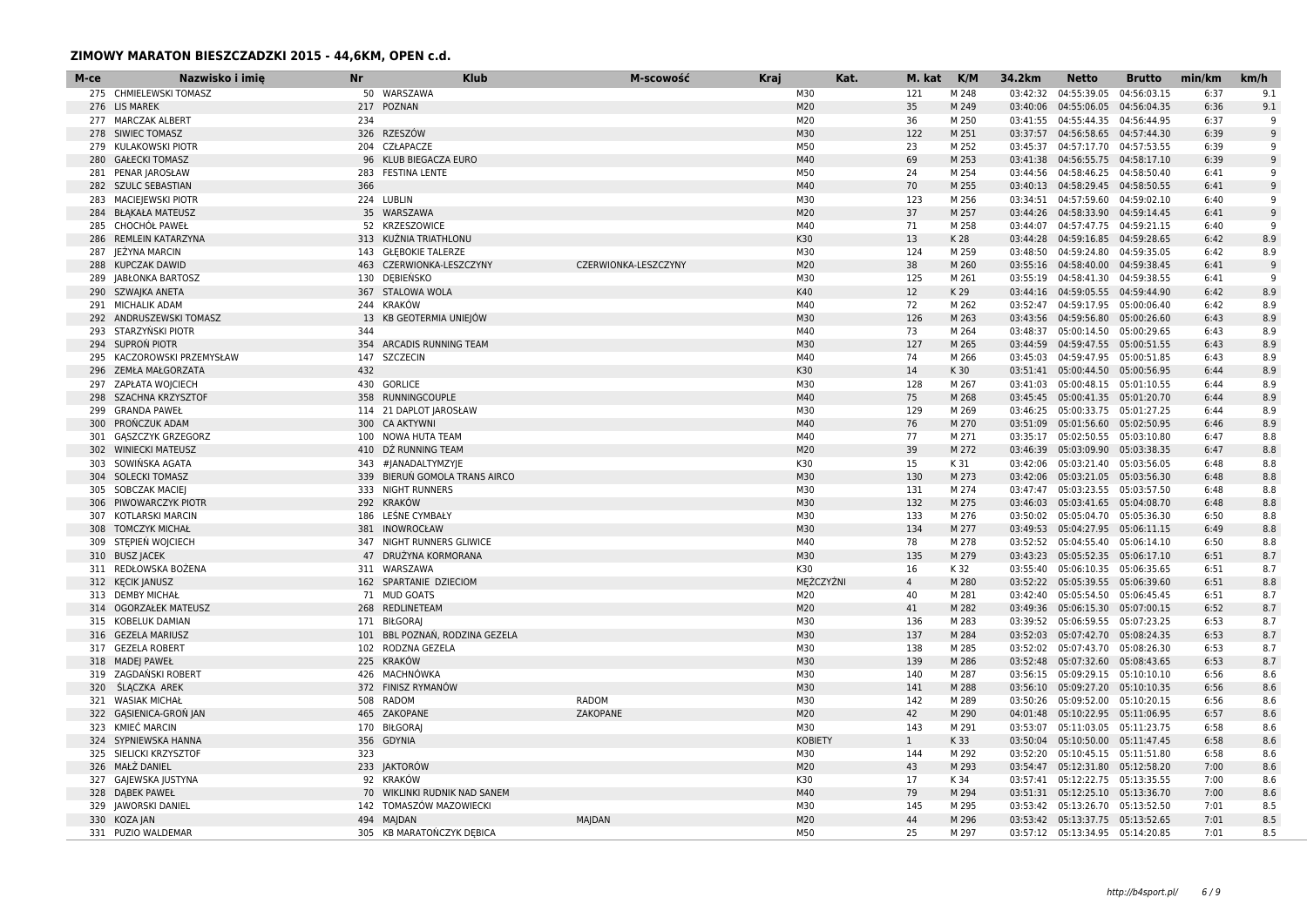| M-ce | Nazwisko i imie            | <b>Nr</b> | <b>Klub</b>                           | M-scowość            | <b>Kraj</b> | Kat.       | M. kat          | K/M   | 34.2km   | <b>Netto</b>                       | <b>Brutto</b> | min/km | km/h         |
|------|----------------------------|-----------|---------------------------------------|----------------------|-------------|------------|-----------------|-------|----------|------------------------------------|---------------|--------|--------------|
|      | 332 GÓRSKI MARIUSZ         |           | 111 TYCHY                             |                      |             | M30        | 146             | M 298 | 03:54:19 | 05:14:15.00                        | 05:14:31.50   | 7:02   | 8.5          |
|      | 333 SOKÓŁ SYLWIA           |           | 338 ZYRARDÓW                          |                      |             | K30        | 18              | K 35  | 04:11:06 | 05:14:09.65 05:14:59.40            |               | 7:02   | 8.5          |
|      | 334 SZCZERBA RAFAŁ         | 362 DŻ    |                                       |                      |             | M30        | 147             | M 299 | 04:01:47 | 05:13:56.45 05:15:13.75            |               | 7:02   | 8.5          |
|      | 335 SARAT EWA              |           | 321 TARNÓW                            |                      |             | K40        | 13              | K 36  |          | 04:03:04  05:14:40.10  05:15:32.70 |               | 7:03   | 8.5          |
|      | 336 ORACZ SYLWIA           |           | 274 ROZBUJANY GRUBAS Z TARNOWA        |                      |             | K40        | 14              | K 37  |          | 04:03:03  05:14:49.00  05:15:42.25 |               | 7:03   | 8.5          |
| 337  | GAŁUSZKA BOGDAN            |           | 97 JGB "SOKÓŁ"                        |                      |             | M40        | 80              | M 300 |          | 04:01:56  05:15:23.55  05:16:10.15 |               | 7:04   | 8.5          |
|      | 338 PAŁASZYŃSKI JACEK      |           | 277 87-600 LIPNO                      |                      |             | M30        | 148             | M 301 |          | 03:52:59 05:15:36.25 05:16:28.30   |               | 7:04   | 8.5          |
|      | 339 ARKUSZYŃSKA BEATA      |           | 16 TIME4RUNNING                       |                      |             | K40        | 15              | K 38  |          | 03:54:27  05:16:07.95  05:16:58.35 |               | 7:05   | 8.5          |
| 340  | ARKUSZYŃSKI PAWEŁ          |           | 17 TIME4RUNNING                       |                      |             | M40        | 81              | M 302 |          | 03:54:25  05:16:06.50  05:16:58.45 |               | 7:05   | 8.5          |
|      | 341 PAŁASZYŃSKI TOMASZ     |           | 278 CZERNIKOWO                        |                      |             | M40        | 82              | M 303 |          | 03:52:59  05:16:10.55  05:17:02.80 |               | 7:05   | 8.5          |
|      | 342 APANASIEWICZ BARTOSZ   |           | 14 CENTRUM BYDGOSZCZ                  |                      |             | M30        | 149             | M 304 |          | 03:59:27  05:16:05.90  05:17:14.50 |               | 7:05   | 8.5          |
|      | 343 PASELA BARTOSZ         |           | 282 SMASHING PAPKINS                  |                      |             | M30        | 150             | M 305 |          | 04:00:44  05:16:10.20  05:17:14.75 |               | 7:05   | 8.5          |
|      | 344 MICHALCZYK ARTUR       |           | 243 BOCHNIA                           |                      |             | M50        | 26              | M 306 |          | 04:01:48  05:17:04.85  05:17:23.65 |               | 7:06   | 8.4          |
|      | 345 FIEGA RYSZARD          |           | 87 MARATON GORLICE - FESTIWAL BIEGOWY |                      |             | M50        | 27              | M 307 |          | 04:02:40  05:17:10.55  05:17:38.15 |               | 7:06   | 8.4          |
|      |                            |           | <b>KRYNICA</b>                        |                      |             |            |                 |       |          |                                    |               |        |              |
|      | 346 CHUDYBA MICHAŁ         |           | 55 LEŚNE CYMBAŁY                      |                      |             | M30        | 151             | M 308 |          | 03:57:46 05:17:49.25 05:18:23.30   |               | 7:07   | 8.4          |
| 347  | LESZCZYŃSKI MACIEK         |           | 213 M&M ULTRA BIELSKO-BAŁA            |                      |             | M40        | 83              | M 309 |          | 03:53:40  05:18:18.65  05:18:32.65 |               | 7:08   | 8.4          |
|      | 348 BIERC JAREK            |           | 31 PEDZIWIATR BIAŁYSTOK               |                      |             | M40        | 84              | M 310 |          | 03:54:50  05:18:05.30  05:18:32.65 |               | 7:07   | 8.4          |
|      | 349 GÓRALCZYK ANDRZEJ      |           | 109 KW KRAKÓW                         |                      |             | M30        | 152             | M 311 |          | 04:00:34  05:17:27.15  05:18:43.15 |               | 7:07   | 8.4          |
| 350  | BRZOZOWSKI JERZY           |           | 44 RZESZÓW                            |                      |             | M30        | 153             | M 312 |          | 04:07:42  05:17:50.10  05:19:02.10 |               | 7:07   | 8.4          |
|      | 351 DAWGIERT DANIEL        |           | 69 BRYGADA ŚW.                        |                      |             | M30        | 154             | M 313 |          | 03:54:28  05:18:44.50  05:19:34.60 |               | 7:08   | 8.4          |
|      |                            |           |                                       |                      |             |            |                 |       |          |                                    |               |        |              |
|      | 352 ZALEWSKI PIOTR         |           | 429 PMKW                              |                      |             | M20<br>M40 | 45<br>85        | M 314 |          | 03:57:03 05:19:39.85 05:19:51.75   |               | 7:10   | 8.4          |
|      | 353 ĆWIEK DARIUSZ          |           | 65 DARIUS                             |                      |             |            |                 | M 315 |          | 04:01:00  05:19:06.35  05:19:55.25 |               | 7:09   | 8.4          |
|      | 354 HYZIAK JAKUB           |           | 127 JJ.RUNNERS GORLICE                |                      |             | M40        | 86              | M 316 |          | 04:06:12  05:19:49.15  05:20:00.95 |               | 7:10   | 8.4          |
|      | 355 BORKOWSKA ANETA        |           | 39 STOCZEK                            |                      |             | K20        | $\overline{4}$  | K 39  |          | 04:01:53  05:19:00.40  05:20:15.75 |               | 7:09   | 8.4          |
|      | 356 KUCA ROMAN             |           | 201 PIENIEŻNO                         |                      |             | M50        | 28              | M 317 |          | 03:52:46 05:19:25.55 05:20:30.30   |               | 7:09   | 8.4          |
|      | 357 BRONISZEWSKI JAKUB     |           | 42 ZABKI                              |                      |             | M40        | 87              | M 318 |          | 04:07:17  05:21:32.70  05:21:50.70 |               | 7:12   | 8.3          |
|      | 358 MIKSA SŁAWOMIR         | 246 DŹ    |                                       |                      |             | M40        | 88              | M 319 |          | 04:04:47  05:21:01.10  05:22:11.90 |               | 7:11   | 8.3          |
|      | 359 BIŃKOWSKI LEON         |           | 501 RADOM                             | <b>RADOM</b>         |             | M50        | 29              | M 320 |          | 04:03:28  05:22:53.25  05:22:59.30 |               | 7:14   | 8.3          |
|      | 360 IGNASZAK MAREK         |           | 128 JÓZEFIŃSK TEAM KRAKÓW             |                      |             | MĘŻCZYŹNI  | -5              | M 321 |          | 04:04:35  05:23:37.30  05:24:31.00 |               | 7:15   | 8.3          |
| 361  | <b>DOMIAN MARTA</b>        |           | 77 WARSZAWA                           |                      |             | K30        | 19              | K 40  |          | 04:11:16  05:24:30.40  05:24:44.10 |               | 7:16   | 8.2          |
|      | 362 PARTYKA ANDRZEJ        | 458       | RZESZÓW                               | RZESZÓW              |             | M30        | 155             | M 322 |          | 03:59:53  05:24:45.00  05:24:50.50 |               | 7:16   | 8.2          |
|      | 363 SZEWCZYK KATARZYNA     | 363       |                                       |                      |             | K20        | 5               | K 41  |          | 04:03:31  05:25:16.50  05:25:37.95 |               | 7:17   | 8.2          |
|      | 364 OLESIEJUK MICHAL       |           | 498 LUBARTÓW                          | LUBARTÓW             |             | M20        | 46              | M 323 |          | 04:05:10 05:25:20.50 05:25:44.65   |               | 7:17   | 8.2          |
| 365  | LESZCZYŃSKA KATARZYNA      |           | 212 MOSINA BIEGA                      |                      |             | K30        | 20              | K 42  |          | 04:13:01  05:25:41.65  05:25:48.70 |               | 7:18   | 8.2          |
|      | 366 KONIECZNY JACEK        |           | 178 MOSINA                            |                      |             | M40        | 89              | M 324 |          | 04:13:00 05:25:39.25 05:25:49.50   |               | 7:18   | 8.2          |
|      | 367 DOMISZEWSKI WOJCIECH   |           | 79 USTRZYKI DOLNE                     |                      |             | M50        | 30              | M 325 |          | 04:07:54 05:26:34.15 05:27:30.25   |               | 7:19   | 8.2          |
| 368  | ZYGMAŃSKA MONIKA           |           | 443 TREND GLASS RUNNING TEAM          |                      |             | K30        | 21              | K 43  |          | 04:06:04  05:27:02.30  05:27:32.65 |               | 7:19   | 8.2          |
| 369  | <b>JUCHA JACEK</b>         |           | 144 CA AKTYWNI/CA BROKER              |                      |             | M40        | 90              | M 326 |          | 03:57:30  05:26:41.15  05:27:35.20 |               | 7:19   | 8.2          |
|      | 370 TRZECIAK RAFAŁ         |           | 491 WARZYCE                           | WARZYCE              |             | M30        | 156             | M 327 |          | 04:04:25 05:26:49.95 05:27:55.70   |               | 7:19   | 8.2          |
|      | 371 OKARMA WOJTEK          |           | 269 SPOREST                           |                      |             | M30        | 157             | M 328 |          | 04:04:31  05:26:50.95  05:27:55.90 |               | 7:19   | 8.2          |
| 372  | SZANECKI JAKUB             |           | 359 RZESZÓW                           |                      |             | M30        | 158             | M 329 |          | 04:09:47  05:27:02.40  05:27:58.00 |               | 7:19   | 8.2          |
|      | 373 PARŚNIAK MICHAŁ        |           | 280 WARSZAWA - SZLACHETNA PACZKA      |                      |             | M20        | 47              | M 330 |          | 04:11:55  05:28:30.95  05:29:10.75 |               | 7:21   | 8.1          |
|      | 374 DUJKA DARIUSZ          |           | 471 WOLA GUTOWSKA                     | WOLA GUTOWSKA        |             | M40        | 91              | M 331 |          | 04:11:42  05:28:13.30  05:29:31.30 |               | 7:21   | 8.2          |
|      | 375 LEŚNIAK ARKADIUSZ      |           | 505 WARSZAWA                          | WARSZAWA             |             | M30        | 159             | M 332 |          | 04:11:53  05:29:37.40  05:29:42.60 |               | 7:23   | 8.1          |
|      | 376 RZESZÓTKO MARZENA      |           | 496 BIELSKO BIAŁA                     | <b>BIELSKO BIAŁA</b> |             | K50        | 2               | K 44  |          | 04:05:55  05:29:29.25  05:29:53.50 |               | 7:23   | 8.1          |
|      | 377 RZESZÓTKO LESZEK       |           | 497 BIELSKO BIAŁA                     | <b>BIELSKO BIAŁA</b> |             | M50        | 31              | M 333 |          | 04:06:38  05:29:30.25  05:29:53.50 |               | 7:23   | 8.1          |
|      | 378 PLASZCZYK TOMASZ       |           | 294 SPORT-EVO GDAŃSK                  |                      |             | M30        | 160             | M 334 |          | 04:07:55 05:28:37.75 05:29:55.65   |               | 7:22   | 8.1          |
| 379  | KRUDYSZ PRZEMYSŁAW         | 194       |                                       |                      |             | M20        | 48              | M 335 |          | 04:06:49  05:29:11.30  05:30:02.00 |               | 7:22   | 8.1          |
| 380  | <b>GRANDA MARCIN</b>       |           | 113 ZARZECZE                          |                      |             | M30        | 161             | M 336 |          | 03:56:49  05:29:50.55  05:30:41.20 |               | 7:23   | 8.1          |
|      | 381 MAZUR-RUDNICKA MARLENA |           | 241 WARSZAWA                          |                      |             | K20        | 6               | K 45  |          | 04:12:24  05:30:03.90  05:30:43.85 |               | 7:24   | 8.1          |
|      | 382 SMURA RAFAŁ            |           | 476 TUREK                             | <b>TUREK</b>         |             | M20        | 49              | M 337 |          | 04:17:05 05:30:16.95 05:31:27.10   |               | 7:24   | 8.1          |
| 383  | PIEKARSKI ANDRZEJ          |           | 285 GRODZISK MAZOWIECKI               |                      |             | M30        | 162             | M 338 |          | 03:55:52  05:31:13.45  05:31:35.85 |               | 7:25   | 8.1          |
|      | 384 TYROWICZ AGATA         |           | 391 WARSZAWA                          |                      |             | K30        | 22              | K 46  |          | 05:31:14.10  05:31:36.00           |               | 7:25   | 8.1          |
|      | 385 WOŻNIACKA JOANNA       |           | 418 KRAKÓW                            |                      |             | K20        | $7\overline{ }$ | K 47  |          | 04:15:27  05:30:49.50  05:31:43.65 |               | 7:25   | 8.1          |
|      | 386 ZMYSŁOWSKI ŁUKASZ      |           | 441 MOTYCZ                            |                      |             | M30        | 163             | M 339 |          | 04:07:07 05:32:03.70 05:32:31.25   |               | 7:26   | 8.1          |
|      | 387 DZIEDZIC ARTUR         |           | 85 LEŚNE CYMBAŁY                      |                      |             | M30        | 164             | M 340 |          | 04:06:11  05:32:30.90  05:33:08.75 |               | 7:27   | $\mathsf{R}$ |
|      |                            |           |                                       |                      |             |            |                 |       |          |                                    |               |        |              |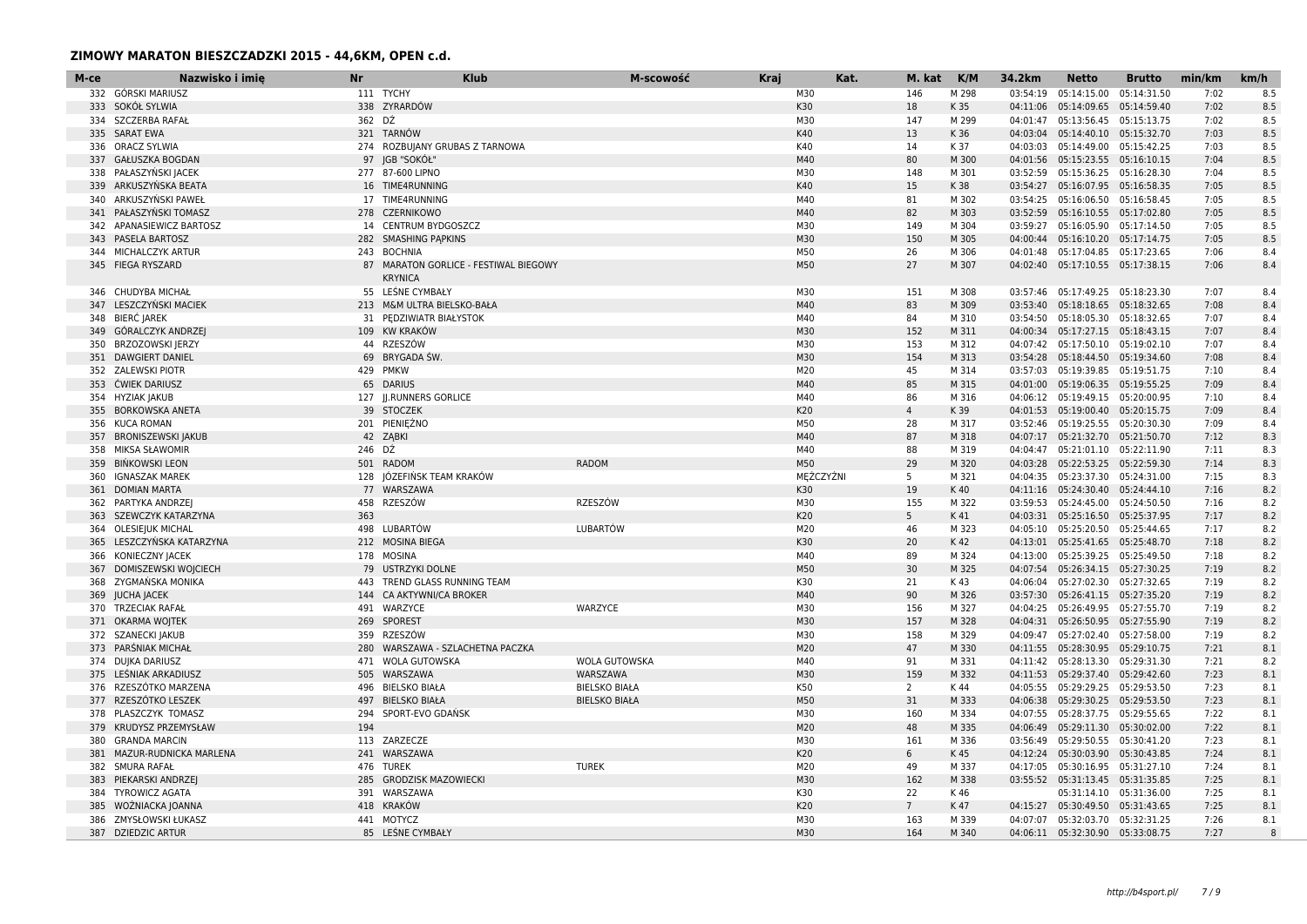| M-ce | Nazwisko i imie           | <b>Nr</b> | <b>Klub</b>                     | M-scowość              | <b>Kraj</b> |                | Kat. | M. kat         | K/M   | 34.2km   | <b>Netto</b>                       | <b>Brutto</b> | min/km | km/h           |
|------|---------------------------|-----------|---------------------------------|------------------------|-------------|----------------|------|----------------|-------|----------|------------------------------------|---------------|--------|----------------|
|      | 388 MARAS LADISLAV        |           | 487 PRESZOW                     | PRESZOW                |             | M50            |      | 32             | M 341 | 04:15:55 | 05:32:55.40                        | 05:34:08.60   | 7:27   | 8              |
| 389  | <b>WŁODARCZYK TERESA</b>  |           | 412 BBL TORUN                   |                        |             | K40            |      | 16             | K 48  | 04:17:33 | 05:34:09.95                        | 05:34:59.50   | 7:29   | 8              |
| 390  | PYSIEWICZ KRZYSZTOF       |           | 308 NIEZRZESZONY                |                        |             | M50            |      | 33             | M 342 | 04:18:43 | 05:34:54.35                        | 05:36:00.85   | 7:30   | 8              |
|      | 391 URBAŃSKI JÓZEF        |           | 393 KKB MOSIR KROSNO            |                        |             | M50            |      | 34             | M 343 |          | 04:18:51 05:35:03.80               | 05:36:00.85   | 7:30   | 8              |
|      | 392 SOKOL TOMASZ          |           | 337 YRARDÓW                     |                        |             | M30            |      | 165            | M 344 |          | 04:11:07  05:35:31.95  05:36:21.10 |               | 7:31   | 8              |
| 393  | JACHACZ-ŁOPATA MAŁGORZATA |           | 131 MIKOŁÓW                     |                        |             | K20            |      | 8              | K 49  | 04:18:45 | 05:36:08.80                        | 05:36:31.20   | 7:32   | 8              |
| 394  | SOSZYŃSKA GOSIA           |           | 342 CZŁAPACZE                   |                        |             | K50            |      | 3              | K 50  |          | 04:18:32  05:36:32.85              | 05:37:09.30   | 7:32   | 8              |
| 395  | <b>OBRZUT BARTEK</b>      |           | 267 REMSKA GRUPA NIEUSTANNYCH   |                        |             | M20            |      | 50             | M 345 |          | 04:15:03  05:36:55.80  05:38:10.00 |               | 7:33   | 7.9            |
|      |                           |           | OPTYMISTÓW KRÓWKA MAŁA          |                        |             |                |      |                |       |          |                                    |               |        |                |
|      | 396 GAJEWSKA MONIKA       |           | 93 TORUŃ                        |                        |             | K30            |      | 23             | K 51  | 04:19:10 | 05:37:36.45                        | 05:38:37.60   | 7:34   | 7.9            |
|      | 397 ARGALSKI GRZEGORZ     |           | 15 KW TRÓJMIASTO                |                        |             | M40            |      | 92             | M 346 |          | 04:19:13  05:37:36.30              | 05:38:37.60   | 7:34   | 7.9            |
|      | 398 PYRZEWSKI DARIUSZ     |           | 307 TORUN                       |                        |             | M40            |      | 93             | M 347 |          | 04:19:11  05:37:35.70  05:38:38.00 |               | 7:34   | 7.9            |
| 399  | MATUSZEWSKA NINA          |           | 236 ALBATROSY                   |                        |             | K20            |      | $\overline{9}$ | K 52  |          | 04:21:37  05:39:04.75  05:39:21.25 |               | 7:36   | 7.9            |
| 400  | <b>BODNIAK TOMASZ</b>     |           | 36 WOP                          |                        |             | M30            |      | 166            | M 348 | 04:15:58 | 05:39:07.25                        | 05:39:48.20   | 7:36   | 7.9            |
| 401  | <b>OBARSKI NORBERT</b>    | 266       |                                 |                        |             | M50            |      | 35             | M 349 |          | 04:17:13  05:39:18.70  05:39:56.15 |               | 7:36   | 7.9            |
| 402  | KASZYCKA RENATA           | 158 WOP   |                                 |                        |             | K40            |      | 17             | K 53  |          | 04:15:57 05:39:25.90 05:40:06.95   |               | 7:36   | 7.9            |
| 403  | KALINOWSKI SŁAWOMIR       |           | 149 HUSKY TEAM                  |                        |             | M30            |      | 167            | M 350 | 04:12:46 | 05:39:04.05                        | 05:40:07.90   | 7:36   | 7.9            |
| 404  | KOSANOVIĆ NIKOLA          |           | 495 RAKOVICA                    | RAKOVICA               |             | M30            |      | 168            | M 351 |          | 04:15:03 05:39:51.85               | 05:40:19.65   | 7:37   | 7.9            |
| 405  | SZYSZKOWSKI WŁODZIMIERZ   |           | 371 DUKE NUKEM PRINCE OF WARSAW |                        |             | M40            |      | 94             | M 352 |          | 04:10:15 05:40:37.05               | 05:40:49.75   | 7:38   | 7.9            |
| 406  | <b>FRESZEL KRZYSZTOF</b>  | 89        | <b>BOERNEROWO BIEGA</b>         |                        |             | M30            |      | 169            | M 353 | 04:17:05 | 05:40:58.95 05:41:58.55            |               | 7:38   | 7.8            |
| 407  | <b>LORINCOVA STEFANIA</b> | 489       | PRESZOW                         | PRESZOW                |             | K30            |      | 24             | K 54  |          | 04:16:02 05:41:02.30               | 05:42:14.60   | 7:38   | 7.8            |
| 408  | <b>KHAN DAVID</b>         |           | 164 LESZNO                      |                        |             | M30            |      | 170            | M 354 |          | 04:17:04 05:41:22.85               | 05:42:22.35   | 7:39   | 7.8            |
| 409  | NIEDŻWIECKI MAREK         |           | 256 SKIPARK WYSOWA-ZDRÓJ        |                        |             | M50            |      | 36             | M 355 |          | 04:17:25  05:42:08.50  05:42:36.35 |               | 7:40   | 7.8            |
| 410  | ZBIJOWSKA EWELINA         |           | 431 BIELSKO-BIALA               |                        |             | K30            |      | 25             | K 55  |          | 04:14:15 05:42:33.00               | 05:43:11.35   | 7:40   | 7.8            |
|      | 411 WYSOCKI ARKADIUSZ     |           | 424 BB RUNNERAS                 |                        |             | M30            |      | 171            | M 356 |          | 04:11:02  05:42:33.75  05:43:11.50 |               | 7:40   | 7.8            |
|      |                           |           | 481 TARNOWSKIE GÓRY             | <b>TARNOWSKIE GÓRY</b> |             | MEŻCZYŹNI      |      |                | M 357 |          | 05:45:25.60                        | 05:46:27.95   |        |                |
|      | 412 DUDEK JAN             |           |                                 |                        |             | K40            |      | 6              |       | 04:17:59 |                                    |               | 7:44   | 7.7            |
|      | 413 RUTKOWSKA MAŁGORZATA  |           | 317 GOLUB-DOBRZYN               |                        |             |                |      | 18             | K 56  |          | 04:17:34 05:46:17.35 05:47:06.80   |               | 7:45   | 7.7            |
| 414  | <b>KAIM TOMASZ</b>        |           | 473 KRAKOW                      | <b>KRAKOW</b>          |             | M30            |      | 172            | M 358 | 04:27:37 | 05:46:49.60                        | 05:47:54.35   | 7:46   | 7.7            |
|      | 415 PIATEK ROMAN          |           | 474 KRAKÓW                      | <b>KRAKÓW</b>          |             | M40            |      | 95             | M 359 | 04:27:38 | 05:46:50.95 05:47:54.35            |               | 7:46   | 7.7            |
|      | 416 JAKUBOWSKI WOJCIECH   |           | 137 KB GEOTERMIA UNIEJÓW        |                        |             | M40            |      | 96             | M 360 |          | 04:18:20 05:47:38.30 05:48:10.70   |               | 7:47   | 7.7            |
| 417  | NIEMCZYK KATARZYNA        |           | 258 KRAKÓW                      |                        |             | K30            |      | 26             | K 57  |          | 04:19:52  05:47:15.25  05:48:11.00 |               | 7:47   | 7.7            |
| 418  | <b>BUCKO ARTUR</b>        | 45        | JELENIA GÓRA                    |                        |             | M50            |      | 37             | M 361 | 04:25:40 | 05:47:28.10 05:48:46.10            |               | 7:47   | 7.7            |
| 419  | <b>TWARDY STANISLAW</b>   |           | 461 RZESZÓW                     | <b>RZESZÓW</b>         |             | M30            |      | 173            | M 362 |          | 04:24:39  05:49:41.80  05:49:55.05 |               | 7:50   | 7.7            |
| 420  | <b>BATOR MAREK</b>        |           | 22 WARSZAWA                     |                        |             | M40            |      | 97             | M 363 |          | 04:26:46 05:52:09.45 05:52:39.35   |               | 7:53   | 7.6            |
| 421  | <b>KITA EWA</b>           | 167       |                                 |                        |             | K50            |      | $\overline{4}$ | K 58  | 04:27:29 | 05:52:08.70                        | 05:52:56.25   | 7:53   | 7.6            |
|      | 422 WASOWSKA JAGODA       |           | 402 KALIŃSKA TEAM - PIASECZNO   |                        |             | K40            |      | 19             | K 59  |          | 04:34:09 05:52:39.05 05:53:14.15   |               | 7:54   | 7.6            |
|      | 423 TOMECKO JÓZEF         | 382       | <b>MARAS TEAM</b>               |                        |             | MEŻCZYŹNI      |      | $\overline{7}$ | M 364 | 04:17:47 | 05:52:30.85 05:53:21.30            |               | 7:54   | 7.6            |
| 424  | SAKOWSKA ANETA            | 320       | MARATONKA GRAJEWO               |                        |             | K40            |      | 20             | K 60  | 04:30:55 | 05:53:37.70 05:54:19.65            |               | 7:55   | 7.6            |
| 425  | ŚRODA JANUSZ              |           | 482 TARNOWSKIE GÓRY             | TARNOWSKIE GÓRY        |             | M50            |      | 38             | M 365 |          | 04:30:46 05:53:58.10 05:55:00.10   |               | 7:56   | 7.6            |
| 426  | <b>ADAMSKI MICHAŁ</b>     |           | 10 WOP                          |                        |             | M30            |      | 174            | M 366 |          | 04:25:42 05:55:49.75 05:56:29.25   |               | 7:58   | 7.5            |
| 427  | <b>KWARTA TOMASZ</b>      | 207 WOP   |                                 |                        |             | M30            |      | 175            | M 367 |          | 04:25:47 05:55:50.05 05:56:29.35   |               | 7:58   | 7.5            |
| 428  | <b>KOPER JACEK</b>        | 180 DŹ    |                                 |                        |             | M40            |      | 98             | M 368 | 04:20:33 | 05:56:18.55 05:57:28.50            |               | 7:59   | 7.5            |
| 429  | WAŚKIEWICZ ZBIGNIEW       |           | 400 AWF KATOWICE                |                        |             | M40            |      | 99             | M 369 |          | 04:27:58 05:56:27.95 05:57:42.85   |               | 7:59   | 7.5            |
|      | 430 ŁUKASIK ANDRZEJ       |           | 222 LUBLIN                      |                        |             | M50            |      | 39             | M 370 |          | 04:26:47 06:01:43.15 06:02:53.15   |               | 8:06   | 7.4            |
|      | 431 KUCHARSKI DAREK       |           | 202 SPARTANIE DZIECIOM          |                        |             | M30            |      | 176            | M 371 |          | 04:35:43 06:04:07.70 06:05:05.10   |               | 8:09   | 7.3            |
| 432  | DOBAJ KATARZYNA           | 76        | SPARTANIE DZIECIOM              |                        |             | K30            |      | 27             | K 61  | 04:35:44 | 06:04:10.20                        | 06:05:05.30   | 8:09   | 7.3            |
|      | 433 LEŚNIEWSKI MICHAŁ     |           | 214 SPARTANIE DZIECIOM          |                        |             | M40            |      | 100            | M 372 |          | 04:35:46 06:04:07.95 06:05:05.35   |               | 8:09   | 7.3            |
| 434  | ALEKSANDROWICZ ŁUKASZ     |           | 12 SPARTANIE DZIECIOM           |                        |             | M30            |      | 177            | M 373 |          | 04:38:24 06:08:11.15 06:08:55.60   |               | 8:15   | 7.3            |
| 435  | PLATA TOMASZ              |           | 492 KRAKÓW                      | <b>KRAKÓW</b>          |             | M40            |      | 101            | M 374 |          | 04:36:21 06:08:12.60 06:09:22.45   |               | 8:15   | 7.3            |
| 436  | PATRYK BAŁAZY             |           | 475 KRAKOW                      | <b>KRAKOW</b>          |             | M30            |      | 178            | M 375 |          | 04:42:39 06:12:52.40               | 06:13:55.50   | 8:21   | 7.2            |
| 437  | PRZYBYLAK PAWEŁ           |           | 301 MOSINA BIEGA                |                        |             | M30            |      | 179            | M 376 |          | 04:49:04  06:14:57.10  06:15:06.30 |               | 8:24   | 7.1            |
|      | 438 SEPKA DARIA           |           | 322 SPARTANIE DZIECIOM          |                        |             | K40            |      | 21             | K 62  |          | 04:45:10 06:17:03.85 06:17:59.35   |               | 8:27   | 7.1            |
|      | 439 ZIELIŃSKI MICHAŁ      |           | 436 SPARTANIE DZIECIOM          |                        |             | M40            |      | 102            | M 377 |          | 04:45:12 06:17:03.20 06:17:59.85   |               | 8:27   | 7.1            |
| 440  | WARDZALA ANNA             |           | 398 JACEK BIEGA                 |                        |             | <b>KOBIETY</b> |      | $\overline{2}$ | K 63  |          | 04:50:05 06:18:59.60               | 06:19:23.85   | 8:29   | 7.1            |
|      | 441 TURKO KATARZYNA       | 387       | PKO BANK POLSKI                 |                        |             | K40            |      | 22             | K 64  |          | 04:42:15 06:19:26.95 06:20:18.10   |               | 8:30   | 7.1            |
| 442  | <b>UCHMAN NATALIA</b>     |           | 392 TOUR DE RUN                 |                        |             | K30            |      | 28             | K 65  |          | 04:48:20 06:20:46.60               | 06:20:46.60   | 8:32   | $\overline{7}$ |
|      | 443 GAJEK JAROSŁAW        |           | 480 NIEPOŁOMICE                 | NIEPOŁOMICE            |             | M40            |      | 103            | M 378 |          | 04:42:36 06:21:17.35 06:22:24.50   |               | 8:32   | $\overline{7}$ |
|      |                           |           |                                 |                        |             |                |      |                |       |          |                                    |               |        |                |